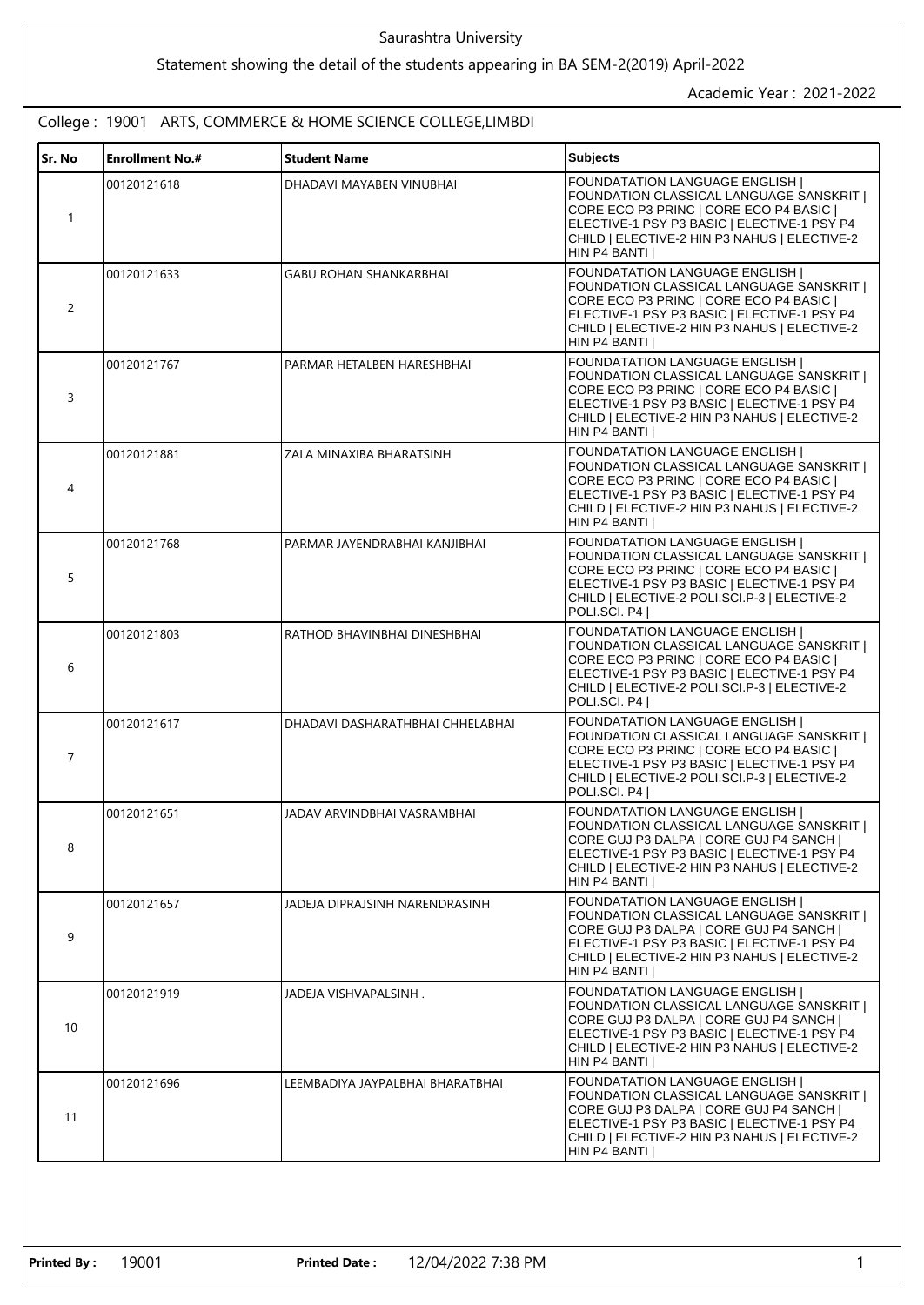|                   | Saurashtra University                                                               |                                                                                                                                                                                                                                              |
|-------------------|-------------------------------------------------------------------------------------|----------------------------------------------------------------------------------------------------------------------------------------------------------------------------------------------------------------------------------------------|
|                   | Statement showing the detail of the students appearing in BA SEM-2(2019) April-2022 |                                                                                                                                                                                                                                              |
|                   |                                                                                     | Academic Year: 2021-2022<br><b>FOUNDATATION LANGUAGE ENGLISH</b>                                                                                                                                                                             |
| 00120121730<br>12 | METALIYA MANSHIBEN RASHIKBHAI                                                       | FOUNDATION CLASSICAL LANGUAGE SANSKRIT  <br>CORE GUJ P3 DALPA   CORE GUJ P4 SANCH  <br>ELECTIVE-1 PSY P3 BASIC   ELECTIVE-1 PSY P4<br>CHILD   ELECTIVE-2 HIN P3 NAHUS   ELECTIVE-2<br>HIN P4 BANTI                                           |
| 00120121757<br>13 | PARMAR ALPA DALSUKHBHAI                                                             | <b>FOUNDATATION LANGUAGE ENGLISH  </b><br>FOUNDATION CLASSICAL LANGUAGE SANSKRIT  <br>CORE GUJ P3 DALPA   CORE GUJ P4 SANCH  <br>ELECTIVE-1 PSY P3 BASIC   ELECTIVE-1 PSY P4<br>CHILD   ELECTIVE-2 HIN P3 NAHUS   ELECTIVE-2<br>HIN P4 BANTI |
| 00120121837<br>14 | SOLANKI KHUSHI VASANTKUMAR                                                          | <b>FOUNDATATION LANGUAGE ENGLISH</b><br>FOUNDATION CLASSICAL LANGUAGE SANSKRIT  <br>CORE GUJ P3 DALPA   CORE GUJ P4 SANCH  <br>ELECTIVE-1 PSY P3 BASIC   ELECTIVE-1 PSY P4<br>CHILD   ELECTIVE-2 HIN P3 NAHUS   ELECTIVE-2<br>HIN P4 BANTI I |
| 00120121916<br>15 | VADHRODIYA SAHDEVBHAI RAJESHBHAI                                                    | <b>FOUNDATATION LANGUAGE ENGLISH</b><br>FOUNDATION CLASSICAL LANGUAGE SANSKRIT  <br>CORE GUJ P3 DALPA   CORE GUJ P4 SANCH  <br>ELECTIVE-1 PSY P3 BASIC   ELECTIVE-1 PSY P4<br>CHILD   ELECTIVE-2 HIN P3 NAHUS   ELECTIVE-2<br>HIN P4 BANTI   |
| 00120121869<br>16 | ZALA ARTIBA GHANSHYAMSINH                                                           | <b>FOUNDATATION LANGUAGE ENGLISH  </b><br>FOUNDATION CLASSICAL LANGUAGE SANSKRIT  <br>CORE GUJ P3 DALPA   CORE GUJ P4 SANCH  <br>ELECTIVE-1 PSY P3 BASIC   ELECTIVE-1 PSY P4<br>CHILD   ELECTIVE-2 HIN P3 NAHUS   ELECTIVE-2<br>HIN P4 BANTI |
| 00120121896<br>17 | ZALA YOGITABA BHAGIRATHSINH                                                         | <b>FOUNDATATION LANGUAGE ENGLISH</b><br>FOUNDATION CLASSICAL LANGUAGE SANSKRIT  <br>CORE GUJ P3 DALPA   CORE GUJ P4 SANCH  <br>ELECTIVE-1 PSY P3 BASIC   ELECTIVE-1 PSY P4<br>CHILD   ELECTIVE-2 HIN P3 NAHUS   ELECTIVE-2<br>HIN P4 BANTI I |
| 00120121843<br>18 | SURANI BHUMIKABEN VIJAYBHAI                                                         | <b>FOUNDATATION LANGUAGE ENGLISH  </b><br>FOUNDATION CLASSICAL LANGUAGE SANSKRIT  <br>CORE GUJ P3 DALPA   CORE GUJ P4 SANCH  <br>ELECTIVE-1 PSY P3 BASIC   ELECTIVE-1 PSY P4<br>CHILD   ELECTIVE-2 HIN P3 NAHUS   ELECTIVE-2<br>HIN P4 BANTI |
| 00120121554<br>19 | AGOLA KINJALBEN ASHVINBHAI                                                          | FOUNDATATION LANGUAGE HINDI   FOUNDATION<br>CLASSICAL LANGUAGE SANSKRIT   CORE GUJ P3<br>DALPA   CORE GUJ P4 SANCH   ELECTIVE-1 PSY P3<br>BASIC   ELECTIVE-1 PSY P4 CHILD   ELECTIVE-2<br>HIN P3 NAHUS   ELECTIVE-2 HIN P4 BANTI             |
| 00120121555<br>20 | ALGOTAR KISHANBHAI KARMANBHAI                                                       | FOUNDATATION LANGUAGE HINDI   FOUNDATION<br>CLASSICAL LANGUAGE SANSKRIT   CORE GUJ P3<br>DALPA   CORE GUJ P4 SANCH   ELECTIVE-1 PSY P3<br>BASIC   ELECTIVE-1 PSY P4 CHILD   ELECTIVE-2<br>HIN P3 NAHUS   ELECTIVE-2 HIN P4 BANTI             |
| 00120121556<br>21 | ALGOTAR RAHULBHAI SONDABHAI                                                         | FOUNDATATION LANGUAGE HINDI   FOUNDATION<br>CLASSICAL LANGUAGE SANSKRIT   CORE GUJ P3<br>DALPA   CORE GUJ P4 SANCH   ELECTIVE-1 PSY P3<br>BASIC   ELECTIVE-1 PSY P4 CHILD   ELECTIVE-2<br>HIN P3 NAHUS   ELECTIVE-2 HIN P4 BANTI             |
| 00120121558<br>22 | ALGOTAR SURESHBHAI ZINABHAI                                                         | FOUNDATATION LANGUAGE HINDI   FOUNDATION<br>CLASSICAL LANGUAGE SANSKRIT   CORE GUJ P3<br>DALPA   CORE GUJ P4 SANCH   ELECTIVE-1 PSY P3<br>BASIC   ELECTIVE-1 PSY P4 CHILD   ELECTIVE-2<br>HIN P3 NAHUS   ELECTIVE-2 HIN P4 BANTI             |
| 00120121559<br>23 | ALGOTAR VINODBHAI AMARABHAI                                                         | FOUNDATATION LANGUAGE HINDI   FOUNDATION<br>CLASSICAL LANGUAGE SANSKRIT   CORE GUJ P3<br>DALPA   CORE GUJ P4 SANCH   ELECTIVE-1 PSY P3<br>BASIC   ELECTIVE-1 PSY P4 CHILD   ELECTIVE-2<br>HIN P3 NAHUS   ELECTIVE-2 HIN P4 BANTI             |
| 00120121563<br>24 | ANIYALIYA MAHESHBHAI NARANBHAI                                                      | FOUNDATATION LANGUAGE HINDI   FOUNDATION<br>CLASSICAL LANGUAGE SANSKRIT   CORE GUJ P3<br>DALPA   CORE GUJ P4 SANCH   ELECTIVE-1 PSY P3<br>BASIC   ELECTIVE-1 PSY P4 CHILD   ELECTIVE-2<br>HIN P3 NAHUS   ELECTIVE-2 HIN P4 BANTI             |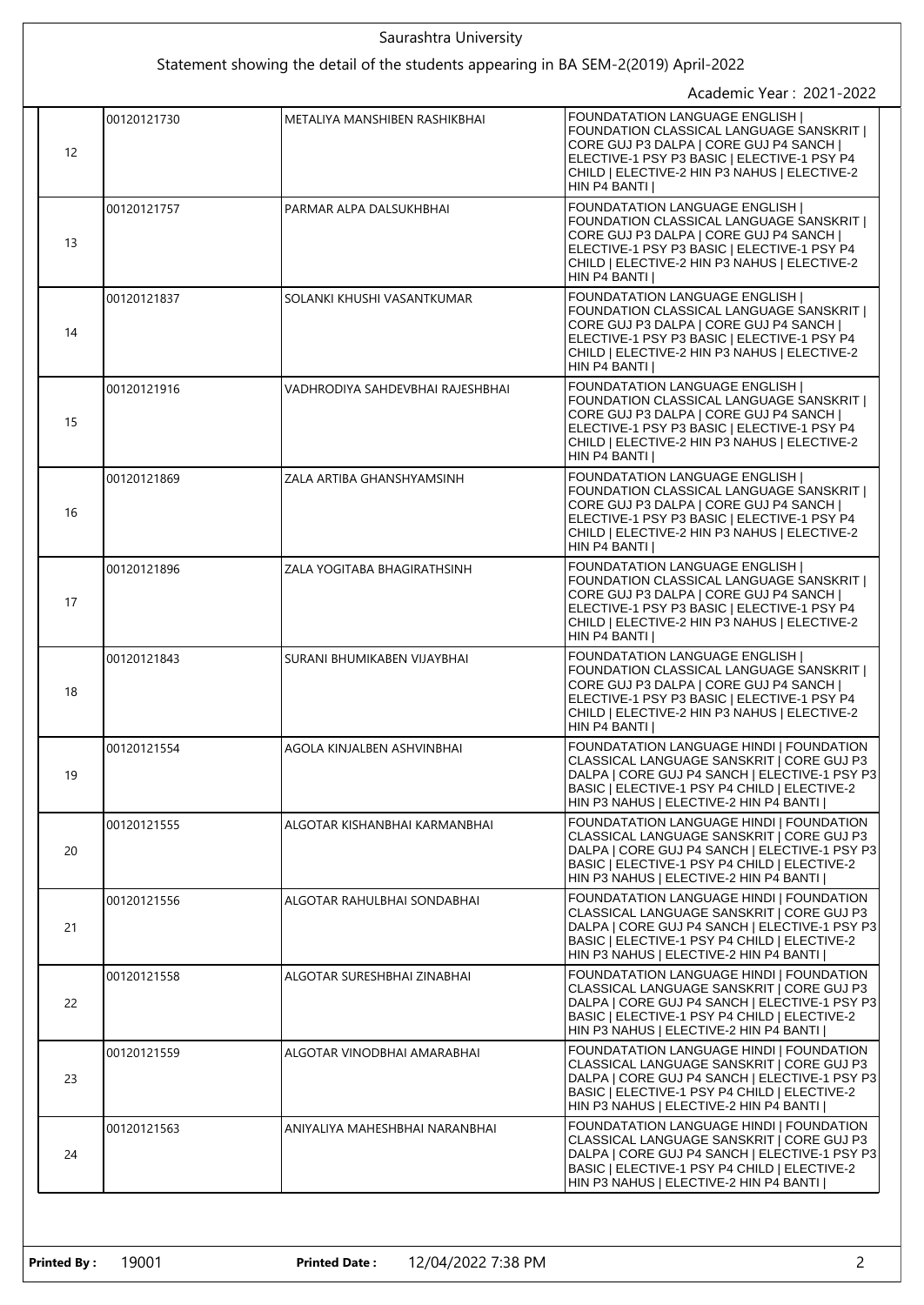| 25 | 00120121567  | Statement showing the detail of the students appearing in BA SEM-2(2019) April-2022 | Academic Year: 2021-2022                                                                                                                                                                                                                |
|----|--------------|-------------------------------------------------------------------------------------|-----------------------------------------------------------------------------------------------------------------------------------------------------------------------------------------------------------------------------------------|
|    |              |                                                                                     |                                                                                                                                                                                                                                         |
|    |              |                                                                                     |                                                                                                                                                                                                                                         |
|    |              | <b>BAMBHANIYA YUVRAJ MANSUKHBHAI</b>                                                | <b>FOUNDATATION LANGUAGE HINDI I FOUNDATION</b><br>CLASSICAL LANGUAGE SANSKRIT   CORE GUJ P3<br>DALPA   CORE GUJ P4 SANCH   ELECTIVE-1 PSY P3<br>BASIC   ELECTIVE-1 PSY P4 CHILD   ELECTIVE-2<br>HIN P3 NAHUS   ELECTIVE-2 HIN P4 BANTI |
| 26 | 00120121568  | BARAIYA MAYURBHAI SAVJIBHAI                                                         | FOUNDATATION LANGUAGE HINDI   FOUNDATION<br>CLASSICAL LANGUAGE SANSKRIT   CORE GUJ P3<br>DALPA   CORE GUJ P4 SANCH   ELECTIVE-1 PSY P3<br>BASIC   ELECTIVE-1 PSY P4 CHILD   ELECTIVE-2<br>HIN P3 NAHUS   ELECTIVE-2 HIN P4 BANTI        |
| 27 | 00120121570  | BATADA GOVINDBHAI GELABHAI                                                          | FOUNDATATION LANGUAGE HINDI   FOUNDATION<br>CLASSICAL LANGUAGE SANSKRIT   CORE GUJ P3<br>DALPA   CORE GUJ P4 SANCH   ELECTIVE-1 PSY P3<br>BASIC   ELECTIVE-1 PSY P4 CHILD   ELECTIVE-2<br>HIN P3 NAHUS   ELECTIVE-2 HIN P4 BANTI        |
| 28 | 00120121580  | BHALALA VISHALKUMAR GHANASHYAMBHAI                                                  | FOUNDATATION LANGUAGE HINDI   FOUNDATION<br>CLASSICAL LANGUAGE SANSKRIT   CORE GUJ P3<br>DALPA   CORE GUJ P4 SANCH   ELECTIVE-1 PSY P3<br>BASIC   ELECTIVE-1 PSY P4 CHILD   ELECTIVE-2<br>HIN P3 NAHUS   ELECTIVE-2 HIN P4 BANTI        |
| 29 | 00120121582  | BHARVAD ASHISHBHAI DILIPBHAI                                                        | FOUNDATATION LANGUAGE HINDI   FOUNDATION<br>CLASSICAL LANGUAGE SANSKRIT   CORE GUJ P3<br>DALPA   CORE GUJ P4 SANCH   ELECTIVE-1 PSY P3<br>BASIC   ELECTIVE-1 PSY P4 CHILD   ELECTIVE-2<br>HIN P3 NAHUS   ELECTIVE-2 HIN P4 BANTI        |
| 30 | 001201215624 | CHAUHAN NIRMALSINH NARSANGBHAI                                                      | FOUNDATATION LANGUAGE HINDI   FOUNDATION<br>CLASSICAL LANGUAGE SANSKRIT   CORE GUJ P3<br>DALPA   CORE GUJ P4 SANCH   ELECTIVE-1 PSY P3<br>BASIC   ELECTIVE-1 PSY P4 CHILD   ELECTIVE-2<br>HIN P3 NAHUS   ELECTIVE-2 HIN P4 BANTI        |
| 31 | 001201215622 | BORANA HARDIPSINH BATUKSINH                                                         | FOUNDATATION LANGUAGE HINDI   FOUNDATION<br>CLASSICAL LANGUAGE SANSKRIT   CORE GUJ P3<br>DALPA   CORE GUJ P4 SANCH   ELECTIVE-1 PSY P3<br>BASIC   ELECTIVE-1 PSY P4 CHILD   ELECTIVE-2<br>HIN P3 NAHUS   ELECTIVE-2 HIN P4 BANTI        |
| 32 | 00120121593  | CHAVDA JAYVIRBHAI AJMALBHAI                                                         | FOUNDATATION LANGUAGE HINDI   FOUNDATION<br>CLASSICAL LANGUAGE SANSKRIT   CORE GUJ P3<br>DALPA   CORE GUJ P4 SANCH   ELECTIVE-1 PSY P3<br>BASIC   ELECTIVE-1 PSY P4 CHILD   ELECTIVE-2<br>HIN P3 NAHUS   ELECTIVE-2 HIN P4 BANTI        |
| 33 | 00120121595  | CHAVDA KOMALBEN BHARATBHAI                                                          | FOUNDATATION LANGUAGE HINDI   FOUNDATION<br>CLASSICAL LANGUAGE SANSKRIT   CORE GUJ P3<br>DALPA   CORE GUJ P4 SANCH   ELECTIVE-1 PSY P3<br>BASIC   ELECTIVE-1 PSY P4 CHILD   ELECTIVE-2<br>HIN P3 NAHUS   ELECTIVE-2 HIN P4 BANTI        |
| 34 | 00120121597  | CHAVDA NEHALBEN MANSUKHBHAI                                                         | FOUNDATATION LANGUAGE HINDI   FOUNDATION<br>CLASSICAL LANGUAGE SANSKRIT   CORE GUJ P3<br>DALPA   CORE GUJ P4 SANCH   ELECTIVE-1 PSY P3<br>BASIC   ELECTIVE-1 PSY P4 CHILD   ELECTIVE-2<br>HIN P3 NAHUS   ELECTIVE-2 HIN P4 BANTI        |
| 35 | 00120121599  | CHHOTIYA BHARATIBEN RANCHHODBHAI                                                    | FOUNDATATION LANGUAGE HINDI   FOUNDATION<br>CLASSICAL LANGUAGE SANSKRIT   CORE GUJ P3<br>DALPA   CORE GUJ P4 SANCH   ELECTIVE-1 PSY P3<br>BASIC   ELECTIVE-1 PSY P4 CHILD   ELECTIVE-2<br>HIN P3 NAHUS   ELECTIVE-2 HIN P4 BANTI        |
| 36 | 00120121604  | CHIHLA HARDIK BHURABHAI                                                             | FOUNDATATION LANGUAGE HINDI   FOUNDATION<br>CLASSICAL LANGUAGE SANSKRIT   CORE GUJ P3<br>DALPA   CORE GUJ P4 SANCH   ELECTIVE-1 PSY P3<br>BASIC   ELECTIVE-1 PSY P4 CHILD   ELECTIVE-2<br>HIN P3 NAHUS   ELECTIVE-2 HIN P4 BANTI        |
| 37 | 00120121607  | CHOSLA AJAYKUMAR VIJAYBHAI                                                          | FOUNDATATION LANGUAGE HINDI   FOUNDATION<br>CLASSICAL LANGUAGE SANSKRIT   CORE GUJ P3<br>DALPA   CORE GUJ P4 SANCH   ELECTIVE-1 PSY P3<br>BASIC   ELECTIVE-1 PSY P4 CHILD   ELECTIVE-2<br>HIN P3 NAHUS   ELECTIVE-2 HIN P4 BANTI        |
| 38 | 00120121612  | DANGAR HIRAL DANUBHAI                                                               | FOUNDATATION LANGUAGE HINDI   FOUNDATION<br>CLASSICAL LANGUAGE SANSKRIT   CORE GUJ P3<br>DALPA   CORE GUJ P4 SANCH   ELECTIVE-1 PSY P3<br>BASIC   ELECTIVE-1 PSY P4 CHILD   ELECTIVE-2<br>HIN P3 NAHUS   ELECTIVE-2 HIN P4 BANTI        |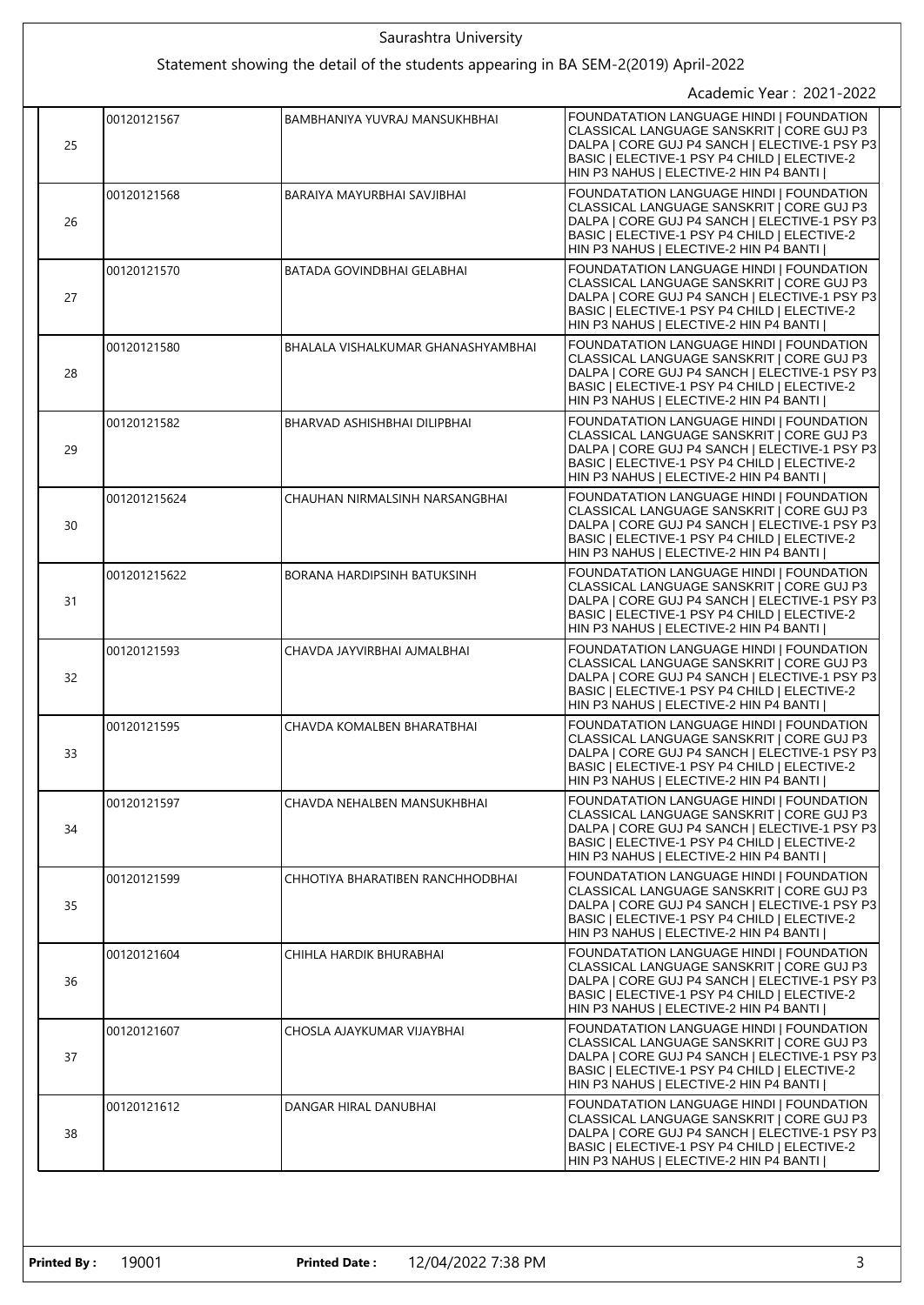| Saurashtra University |              |                                                                                     |                                                                                                                                                                                                                                  |
|-----------------------|--------------|-------------------------------------------------------------------------------------|----------------------------------------------------------------------------------------------------------------------------------------------------------------------------------------------------------------------------------|
|                       |              | Statement showing the detail of the students appearing in BA SEM-2(2019) April-2022 |                                                                                                                                                                                                                                  |
|                       |              |                                                                                     | Academic Year: 2021-2022                                                                                                                                                                                                         |
| 39                    | 00120121613  | DANGAR JAYDIP DANUBHAI                                                              | FOUNDATATION LANGUAGE HINDI   FOUNDATION<br>CLASSICAL LANGUAGE SANSKRIT   CORE GUJ P3<br>DALPA   CORE GUJ P4 SANCH   ELECTIVE-1 PSY P3<br>BASIC   ELECTIVE-1 PSY P4 CHILD   ELECTIVE-2<br>HIN P3 NAHUS   ELECTIVE-2 HIN P4 BANTI |
| 40                    | 00120121620  | DHADVI MEHULBHAI HANUBHAI                                                           | FOUNDATATION LANGUAGE HINDI I FOUNDATION<br>CLASSICAL LANGUAGE SANSKRIT   CORE GUJ P3<br>DALPA   CORE GUJ P4 SANCH   ELECTIVE-1 PSY P3<br>BASIC   ELECTIVE-1 PSY P4 CHILD   ELECTIVE-2<br>HIN P3 NAHUS   ELECTIVE-2 HIN P4 BANTI |
| 41                    | 00120121638  | <b>GAMARA GOVINDBHAI SATISHBHAI</b>                                                 | FOUNDATATION LANGUAGE HINDI   FOUNDATION<br>CLASSICAL LANGUAGE SANSKRIT   CORE GUJ P3<br>DALPA   CORE GUJ P4 SANCH   ELECTIVE-1 PSY P3<br>BASIC   ELECTIVE-1 PSY P4 CHILD   ELECTIVE-2<br>HIN P3 NAHUS   ELECTIVE-2 HIN P4 BANTI |
| 42                    | 00120121640  | GAMI HITENKUMAR RAJUBHAI                                                            | FOUNDATATION LANGUAGE HINDI   FOUNDATION<br>CLASSICAL LANGUAGE SANSKRIT   CORE GUJ P3<br>DALPA   CORE GUJ P4 SANCH   ELECTIVE-1 PSY P3<br>BASIC   ELECTIVE-1 PSY P4 CHILD   ELECTIVE-2<br>HIN P3 NAHUS   ELECTIVE-2 HIN P4 BANTI |
| 43                    | 00120121641  | GAMI VISHALKUMAR THAKARSHIBHAI                                                      | FOUNDATATION LANGUAGE HINDI I FOUNDATION<br>CLASSICAL LANGUAGE SANSKRIT   CORE GUJ P3<br>DALPA   CORE GUJ P4 SANCH   ELECTIVE-1 PSY P3<br>BASIC   ELECTIVE-1 PSY P4 CHILD   ELECTIVE-2<br>HIN P3 NAHUS   ELECTIVE-2 HIN P4 BANTI |
| 44                    | 00120121643  | GHATALIYA DHARMESH ASHOKBHAI                                                        | FOUNDATATION LANGUAGE HINDI   FOUNDATION<br>CLASSICAL LANGUAGE SANSKRIT   CORE GUJ P3<br>DALPA   CORE GUJ P4 SANCH   ELECTIVE-1 PSY P3<br>BASIC   ELECTIVE-1 PSY P4 CHILD   ELECTIVE-2<br>HIN P3 NAHUS   ELECTIVE-2 HIN P4 BANTI |
| 45                    | 00120121644  | GOHIL HARPALBHAI RANCHHODBHAI                                                       | FOUNDATATION LANGUAGE HINDI   FOUNDATION<br>CLASSICAL LANGUAGE SANSKRIT   CORE GUJ P3<br>DALPA   CORE GUJ P4 SANCH   ELECTIVE-1 PSY P3<br>BASIC   ELECTIVE-1 PSY P4 CHILD   ELECTIVE-2<br>HIN P3 NAHUS   ELECTIVE-2 HIN P4 BANTI |
| 46                    | 001201215625 | GOHIL JAYRAJSINH KANAKSINH                                                          | FOUNDATATION LANGUAGE HINDI   FOUNDATION<br>CLASSICAL LANGUAGE SANSKRIT   CORE GUJ P3<br>DALPA   CORE GUJ P4 SANCH   ELECTIVE-1 PSY P3<br>BASIC   ELECTIVE-1 PSY P4 CHILD   ELECTIVE-2<br>HIN P3 NAHUS   ELECTIVE-2 HIN P4 BANTI |
| 47                    | 00120121648  | GOVINDIYA AKSHAYBHAI DALPATBHAI                                                     | FOUNDATATION LANGUAGE HINDI   FOUNDATION<br>CLASSICAL LANGUAGE SANSKRIT   CORE GUJ P3<br>DALPA   CORE GUJ P4 SANCH   ELECTIVE-1 PSY P3<br>BASIC   ELECTIVE-1 PSY P4 CHILD   ELECTIVE-2<br>HIN P3 NAHUS   ELECTIVE-2 HIN P4 BANTI |
| 48                    | 00120121649  | GOVINDIYA MEHUL MANSUKHBHAI                                                         | FOUNDATATION LANGUAGE HINDI   FOUNDATION<br>CLASSICAL LANGUAGE SANSKRIT   CORE GUJ P3<br>DALPA   CORE GUJ P4 SANCH   ELECTIVE-1 PSY P3<br>BASIC   ELECTIVE-1 PSY P4 CHILD   ELECTIVE-2<br>HIN P3 NAHUS   ELECTIVE-2 HIN P4 BANTI |
| 49                    | 00120121650  | GOVINDIYA RAJESH PARAGBHAI                                                          | FOUNDATATION LANGUAGE HINDI   FOUNDATION<br>CLASSICAL LANGUAGE SANSKRIT   CORE GUJ P3<br>DALPA   CORE GUJ P4 SANCH   ELECTIVE-1 PSY P3<br>BASIC   ELECTIVE-1 PSY P4 CHILD   ELECTIVE-2<br>HIN P3 NAHUS   ELECTIVE-2 HIN P4 BANTI |
| 50                    | 00120121652  | JADAV JAYPALBHAI PREMJIBHAI                                                         | FOUNDATATION LANGUAGE HINDI   FOUNDATION<br>CLASSICAL LANGUAGE SANSKRIT   CORE GUJ P3<br>DALPA   CORE GUJ P4 SANCH   ELECTIVE-1 PSY P3<br>BASIC   ELECTIVE-1 PSY P4 CHILD   ELECTIVE-2<br>HIN P3 NAHUS   ELECTIVE-2 HIN P4 BANTI |
| 51                    | 00120121663  | JHALA BHAVNABA KIRITSINH                                                            | FOUNDATATION LANGUAGE HINDI   FOUNDATION<br>CLASSICAL LANGUAGE SANSKRIT   CORE GUJ P3<br>DALPA   CORE GUJ P4 SANCH   ELECTIVE-1 PSY P3<br>BASIC   ELECTIVE-1 PSY P4 CHILD   ELECTIVE-2<br>HIN P3 NAHUS   ELECTIVE-2 HIN P4 BANTI |
| 52                    | 00120121665  | JOGARANA MUKESHBHAI ARAJANBHAI                                                      | FOUNDATATION LANGUAGE HINDI   FOUNDATION<br>CLASSICAL LANGUAGE SANSKRIT   CORE GUJ P3<br>DALPA   CORE GUJ P4 SANCH   ELECTIVE-1 PSY P3<br>BASIC   ELECTIVE-1 PSY P4 CHILD   ELECTIVE-2<br>HIN P3 NAHUS   ELECTIVE-2 HIN P4 BANTI |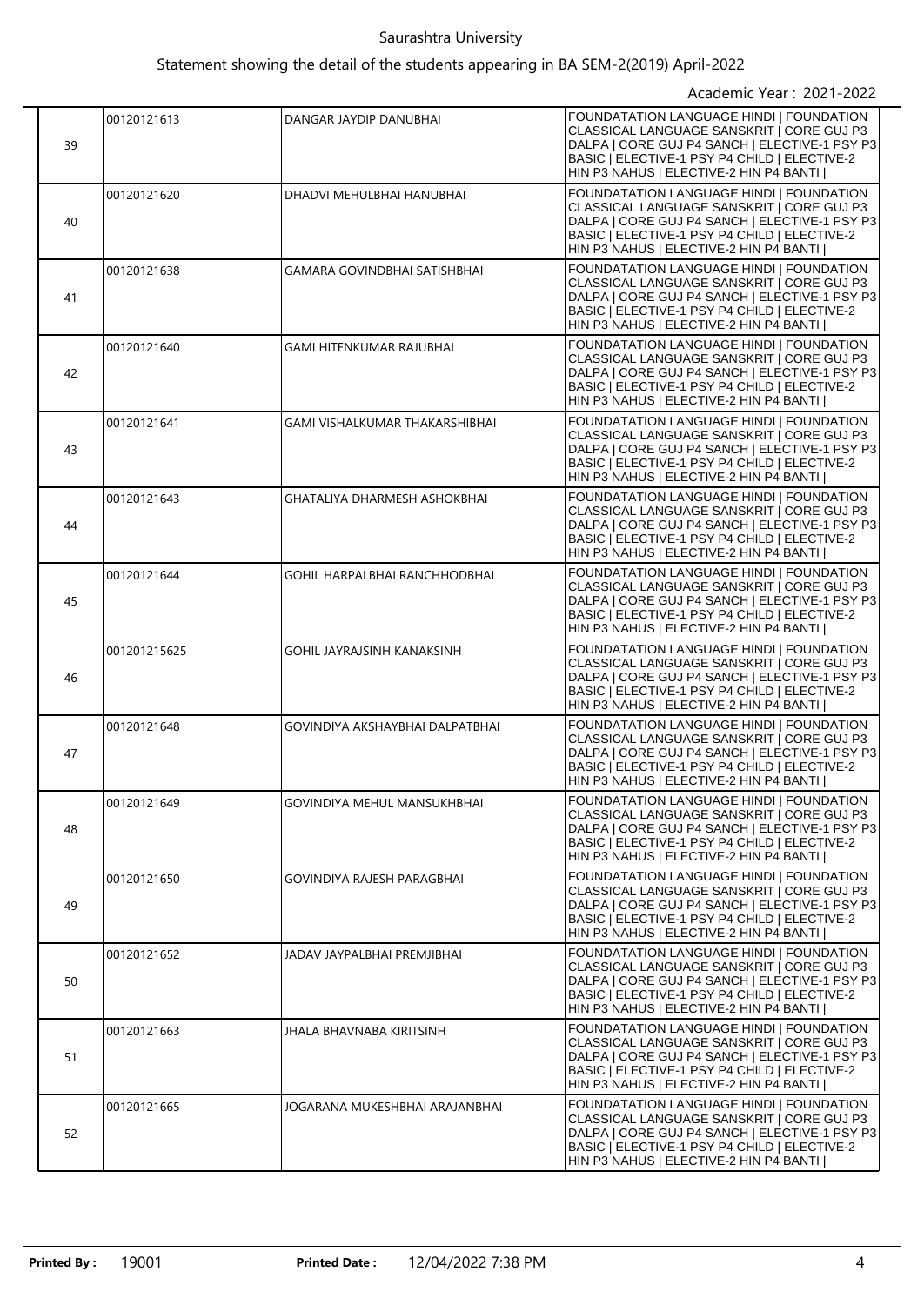| Saurashtra University |             |                                                                                     |                                                                                                                                                                                                                                         |
|-----------------------|-------------|-------------------------------------------------------------------------------------|-----------------------------------------------------------------------------------------------------------------------------------------------------------------------------------------------------------------------------------------|
|                       |             | Statement showing the detail of the students appearing in BA SEM-2(2019) April-2022 |                                                                                                                                                                                                                                         |
|                       |             |                                                                                     | Academic Year: 2021-2022                                                                                                                                                                                                                |
| 53                    | 00120121667 | JOGRANA GOPALBHAI RANABHAI                                                          | <b>FOUNDATATION LANGUAGE HINDI I FOUNDATION</b><br>CLASSICAL LANGUAGE SANSKRIT   CORE GUJ P3<br>DALPA   CORE GUJ P4 SANCH   ELECTIVE-1 PSY P3<br>BASIC   ELECTIVE-1 PSY P4 CHILD   ELECTIVE-2<br>HIN P3 NAHUS   ELECTIVE-2 HIN P4 BANTI |
| 54                    | 00120121668 | JOGRANA GOPALBHAI SARABHAI                                                          | FOUNDATATION LANGUAGE HINDI   FOUNDATION<br>CLASSICAL LANGUAGE SANSKRIT I CORE GUJ P3<br>DALPA   CORE GUJ P4 SANCH   ELECTIVE-1 PSY P3<br>BASIC   ELECTIVE-1 PSY P4 CHILD   ELECTIVE-2<br>HIN P3 NAHUS   ELECTIVE-2 HIN P4 BANTI        |
| 55                    | 00120121669 | JOGRANA MIHIR RAJUBHAI                                                              | FOUNDATATION LANGUAGE HINDI   FOUNDATION<br>CLASSICAL LANGUAGE SANSKRIT   CORE GUJ P3<br>DALPA   CORE GUJ P4 SANCH   ELECTIVE-1 PSY P3<br>BASIC   ELECTIVE-1 PSY P4 CHILD   ELECTIVE-2<br>HIN P3 NAHUS   ELECTIVE-2 HIN P4 BANTI        |
| 56                    | 00120121673 | JOGRANA VISHALBHAI BHAGVANBHAI                                                      | FOUNDATATION LANGUAGE HINDI   FOUNDATION<br>CLASSICAL LANGUAGE SANSKRIT   CORE GUJ P3<br>DALPA   CORE GUJ P4 SANCH   ELECTIVE-1 PSY P3<br>BASIC   ELECTIVE-1 PSY P4 CHILD   ELECTIVE-2<br>HIN P3 NAHUS   ELECTIVE-2 HIN P4 BANTI        |
| 57                    | 00120121910 | KALIYA ARUNBHAI VIKRAMBHAI                                                          | FOUNDATATION LANGUAGE HINDI   FOUNDATION<br>CLASSICAL LANGUAGE SANSKRIT   CORE GUJ P3<br>DALPA   CORE GUJ P4 SANCH   ELECTIVE-1 PSY P3<br>BASIC   ELECTIVE-1 PSY P4 CHILD   ELECTIVE-2<br>HIN P3 NAHUS   ELECTIVE-2 HIN P4 BANTI        |
| 58                    | 00120121680 | KAMBOYA DARSHAN VANRAJBHAI                                                          | FOUNDATATION LANGUAGE HINDI   FOUNDATION<br>CLASSICAL LANGUAGE SANSKRIT   CORE GUJ P3<br>DALPA   CORE GUJ P4 SANCH   ELECTIVE-1 PSY P3<br>BASIC   ELECTIVE-1 PSY P4 CHILD   ELECTIVE-2<br>HIN P3 NAHUS   ELECTIVE-2 HIN P4 BANTI        |
| 59                    | 00120121693 | KOSHIYA DARSHANKUMAR DHANJIBHAI                                                     | FOUNDATATION LANGUAGE HINDI   FOUNDATION<br>CLASSICAL LANGUAGE SANSKRIT   CORE GUJ P3<br>DALPA   CORE GUJ P4 SANCH   ELECTIVE-1 PSY P3<br>BASIC   ELECTIVE-1 PSY P4 CHILD   ELECTIVE-2<br>HIN P3 NAHUS   ELECTIVE-2 HIN P4 BANTI        |
| 60                    | 00120121694 | LAKUM DHARATIBEN KALUBHAI                                                           | FOUNDATATION LANGUAGE HINDI   FOUNDATION<br>CLASSICAL LANGUAGE SANSKRIT   CORE GUJ P3<br>DALPA   CORE GUJ P4 SANCH   ELECTIVE-1 PSY P3<br>BASIC   ELECTIVE-1 PSY P4 CHILD   ELECTIVE-2<br>HIN P3 NAHUS   ELECTIVE-2 HIN P4 BANTI        |
| 61                    | 00120121697 | LIMBADIYA DARSHANKUMAR RAJESHBHAI                                                   | FOUNDATATION LANGUAGE HINDI   FOUNDATION<br>CLASSICAL LANGUAGE SANSKRIT   CORE GUJ P3<br>DALPA   CORE GUJ P4 SANCH   ELECTIVE-1 PSY P3<br>BASIC   ELECTIVE-1 PSY P4 CHILD   ELECTIVE-2<br>HIN P3 NAHUS   ELECTIVE-2 HIN P4 BANTI        |
| 62                    | 00120121699 | LIMBADIYA KIRANBEN SUKHDEVBHAI                                                      | FOUNDATATION LANGUAGE HINDI   FOUNDATION<br>CLASSICAL LANGUAGE SANSKRIT   CORE GUJ P3<br>DALPA   CORE GUJ P4 SANCH   ELECTIVE-1 PSY P3<br>BASIC   ELECTIVE-1 PSY P4 CHILD   ELECTIVE-2<br>HIN P3 NAHUS   ELECTIVE-2 HIN P4 BANTI        |
| 63                    | 00120121703 | MAKWANA DHANSUKHBHAI RAMESHBHAI                                                     | FOUNDATATION LANGUAGE HINDI   FOUNDATION<br>CLASSICAL LANGUAGE SANSKRIT   CORE GUJ P3<br>DALPA   CORE GUJ P4 SANCH   ELECTIVE-1 PSY P3<br>BASIC   ELECTIVE-1 PSY P4 CHILD   ELECTIVE-2<br>HIN P3 NAHUS   ELECTIVE-2 HIN P4 BANTI        |
| 64                    | 00120121704 | MAKWANA JAGRUTIBEN SHAMJIBHAI                                                       | FOUNDATATION LANGUAGE HINDI   FOUNDATION<br>CLASSICAL LANGUAGE SANSKRIT   CORE GUJ P3<br>DALPA   CORE GUJ P4 SANCH   ELECTIVE-1 PSY P3<br>BASIC   ELECTIVE-1 PSY P4 CHILD   ELECTIVE-2<br>HIN P3 NAHUS   ELECTIVE-2 HIN P4 BANTI        |
| 65                    | 00120121706 | MAKWANA JYOTSANA RATABHAI                                                           | FOUNDATATION LANGUAGE HINDI   FOUNDATION<br>CLASSICAL LANGUAGE SANSKRIT   CORE GUJ P3<br>DALPA   CORE GUJ P4 SANCH   ELECTIVE-1 PSY P3<br>BASIC   ELECTIVE-1 PSY P4 CHILD   ELECTIVE-2<br>HIN P3 NAHUS   ELECTIVE-2 HIN P4 BANTI        |
| 66                    | 00120121707 | MAKWANA KAJALBEN VALJIBHAI                                                          | FOUNDATATION LANGUAGE HINDI   FOUNDATION<br>CLASSICAL LANGUAGE SANSKRIT   CORE GUJ P3<br>DALPA   CORE GUJ P4 SANCH   ELECTIVE-1 PSY P3<br>BASIC   ELECTIVE-1 PSY P4 CHILD   ELECTIVE-2<br>HIN P3 NAHUS   ELECTIVE-2 HIN P4 BANTI        |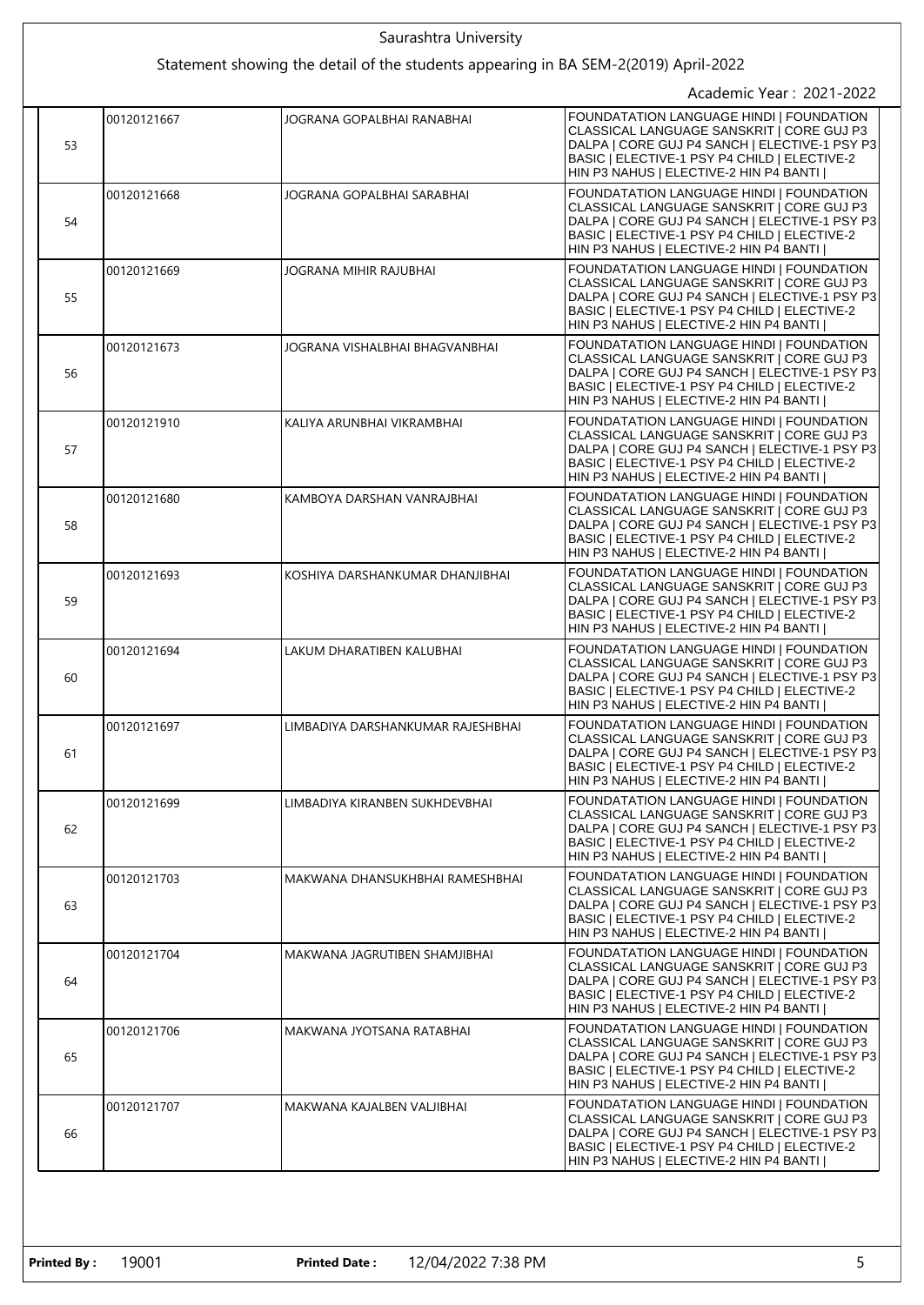|  | Saurashtra University                                                               |              |                                 |                                                                                                                                                                                                                                  |
|--|-------------------------------------------------------------------------------------|--------------|---------------------------------|----------------------------------------------------------------------------------------------------------------------------------------------------------------------------------------------------------------------------------|
|  | Statement showing the detail of the students appearing in BA SEM-2(2019) April-2022 |              |                                 |                                                                                                                                                                                                                                  |
|  |                                                                                     |              |                                 | Academic Year: 2021-2022                                                                                                                                                                                                         |
|  | 67                                                                                  | 00120121708  | MAKWANA MANISHKUMAR MAHESHBHAI  | FOUNDATATION LANGUAGE HINDI I FOUNDATION<br>CLASSICAL LANGUAGE SANSKRIT   CORE GUJ P3<br>DALPA   CORE GUJ P4 SANCH   ELECTIVE-1 PSY P3<br>BASIC   ELECTIVE-1 PSY P4 CHILD   ELECTIVE-2<br>HIN P3 NAHUS   ELECTIVE-2 HIN P4 BANTI |
|  | 68                                                                                  | 00120121709  | MAKWANA NILESHKUMAR PRAKASHBHAI | FOUNDATATION LANGUAGE HINDI   FOUNDATION<br>CLASSICAL LANGUAGE SANSKRIT   CORE GUJ P3<br>DALPA   CORE GUJ P4 SANCH   ELECTIVE-1 PSY P3<br>BASIC   ELECTIVE-1 PSY P4 CHILD   ELECTIVE-2<br>HIN P3 NAHUS   ELECTIVE-2 HIN P4 BANTI |
|  | 69                                                                                  | 001201215626 | MAMANI SAHIDBHAI NATHABHAI      | FOUNDATATION LANGUAGE HINDI   FOUNDATION<br>CLASSICAL LANGUAGE SANSKRIT   CORE GUJ P3<br>DALPA   CORE GUJ P4 SANCH   ELECTIVE-1 PSY P3<br>BASIC   ELECTIVE-1 PSY P4 CHILD   ELECTIVE-2<br>HIN P3 NAHUS   ELECTIVE-2 HIN P4 BANTI |
|  | 70                                                                                  | 00120121718  | MEMARIYA KISHAN VIKRAMBHAI      | FOUNDATATION LANGUAGE HINDI   FOUNDATION<br>CLASSICAL LANGUAGE SANSKRIT   CORE GUJ P3<br>DALPA   CORE GUJ P4 SANCH   ELECTIVE-1 PSY P3<br>BASIC   ELECTIVE-1 PSY P4 CHILD   ELECTIVE-2<br>HIN P3 NAHUS   ELECTIVE-2 HIN P4 BANTI |
|  | 71                                                                                  | 00120121721  | MENIYA JAYESHBHAI DHIRUBHAI     | FOUNDATATION LANGUAGE HINDI   FOUNDATION<br>CLASSICAL LANGUAGE SANSKRIT   CORE GUJ P3<br>DALPA   CORE GUJ P4 SANCH   ELECTIVE-1 PSY P3<br>BASIC   ELECTIVE-1 PSY P4 CHILD   ELECTIVE-2<br>HIN P3 NAHUS   ELECTIVE-2 HIN P4 BANTI |
|  | 72                                                                                  | 00120121726  | METALIYA ASHVINBHAI VIKRAMBHAI  | FOUNDATATION LANGUAGE HINDI   FOUNDATION<br>CLASSICAL LANGUAGE SANSKRIT   CORE GUJ P3<br>DALPA   CORE GUJ P4 SANCH   ELECTIVE-1 PSY P3<br>BASIC   ELECTIVE-1 PSY P4 CHILD   ELECTIVE-2<br>HIN P3 NAHUS   ELECTIVE-2 HIN P4 BANTI |
|  | 73                                                                                  | 00120121728  | METALIYA HARSHADBHAI LALJIBHAI  | FOUNDATATION LANGUAGE HINDI   FOUNDATION<br>CLASSICAL LANGUAGE SANSKRIT   CORE GUJ P3<br>DALPA   CORE GUJ P4 SANCH   ELECTIVE-1 PSY P3<br>BASIC   ELECTIVE-1 PSY P4 CHILD   ELECTIVE-2<br>HIN P3 NAHUS   ELECTIVE-2 HIN P4 BANTI |
|  | 74                                                                                  | 00120121729  | METALIYA KARANBHAI ARVINDBHAI   | FOUNDATATION LANGUAGE HINDI   FOUNDATION<br>CLASSICAL LANGUAGE SANSKRIT   CORE GUJ P3<br>DALPA   CORE GUJ P4 SANCH   ELECTIVE-1 PSY P3<br>BASIC   ELECTIVE-1 PSY P4 CHILD   ELECTIVE-2<br>HIN P3 NAHUS   ELECTIVE-2 HIN P4 BANTI |
|  | 75                                                                                  | 00120121731  | METALIYA MILANBHAI BHARATBHAI   | FOUNDATATION LANGUAGE HINDI   FOUNDATION<br>CLASSICAL LANGUAGE SANSKRIT   CORE GUJ P3<br>DALPA   CORE GUJ P4 SANCH   ELECTIVE-1 PSY P3<br>BASIC   ELECTIVE-1 PSY P4 CHILD   ELECTIVE-2<br>HIN P3 NAHUS   ELECTIVE-2 HIN P4 BANTI |
|  | 76                                                                                  | 00120121735  | METALIYA SANJANABEN KARMSHIBHAI | FOUNDATATION LANGUAGE HINDI   FOUNDATION<br>CLASSICAL LANGUAGE SANSKRIT   CORE GUJ P3<br>DALPA   CORE GUJ P4 SANCH   ELECTIVE-1 PSY P3<br>BASIC   ELECTIVE-1 PSY P4 CHILD   ELECTIVE-2<br>HIN P3 NAHUS   ELECTIVE-2 HIN P4 BANTI |
|  | 77                                                                                  | 00120121736  | METALIYA SHITAL AMRUTBHAI       | FOUNDATATION LANGUAGE HINDI   FOUNDATION<br>CLASSICAL LANGUAGE SANSKRIT   CORE GUJ P3<br>DALPA   CORE GUJ P4 SANCH   ELECTIVE-1 PSY P3<br>BASIC   ELECTIVE-1 PSY P4 CHILD   ELECTIVE-2<br>HIN P3 NAHUS   ELECTIVE-2 HIN P4 BANTI |
|  | 78                                                                                  | 00120121737  | METALIYA UDESHBHAI CHANDUBHAI   | FOUNDATATION LANGUAGE HINDI   FOUNDATION<br>CLASSICAL LANGUAGE SANSKRIT   CORE GUJ P3<br>DALPA   CORE GUJ P4 SANCH   ELECTIVE-1 PSY P3<br>BASIC   ELECTIVE-1 PSY P4 CHILD   ELECTIVE-2<br>HIN P3 NAHUS   ELECTIVE-2 HIN P4 BANTI |
|  | 79                                                                                  | 00120121738  | METALIYA VISHALBHAI DILIPBHAI   | FOUNDATATION LANGUAGE HINDI   FOUNDATION<br>CLASSICAL LANGUAGE SANSKRIT   CORE GUJ P3<br>DALPA   CORE GUJ P4 SANCH   ELECTIVE-1 PSY P3<br>BASIC   ELECTIVE-1 PSY P4 CHILD   ELECTIVE-2<br>HIN P3 NAHUS   ELECTIVE-2 HIN P4 BANTI |
|  | 80                                                                                  | 00120121741  | MIR RAVI RAJABHAI               | FOUNDATATION LANGUAGE HINDI   FOUNDATION<br>CLASSICAL LANGUAGE SANSKRIT   CORE GUJ P3<br>DALPA   CORE GUJ P4 SANCH   ELECTIVE-1 PSY P3<br>BASIC   ELECTIVE-1 PSY P4 CHILD   ELECTIVE-2<br>HIN P3 NAHUS   ELECTIVE-2 HIN P4 BANTI |
|  |                                                                                     |              |                                 |                                                                                                                                                                                                                                  |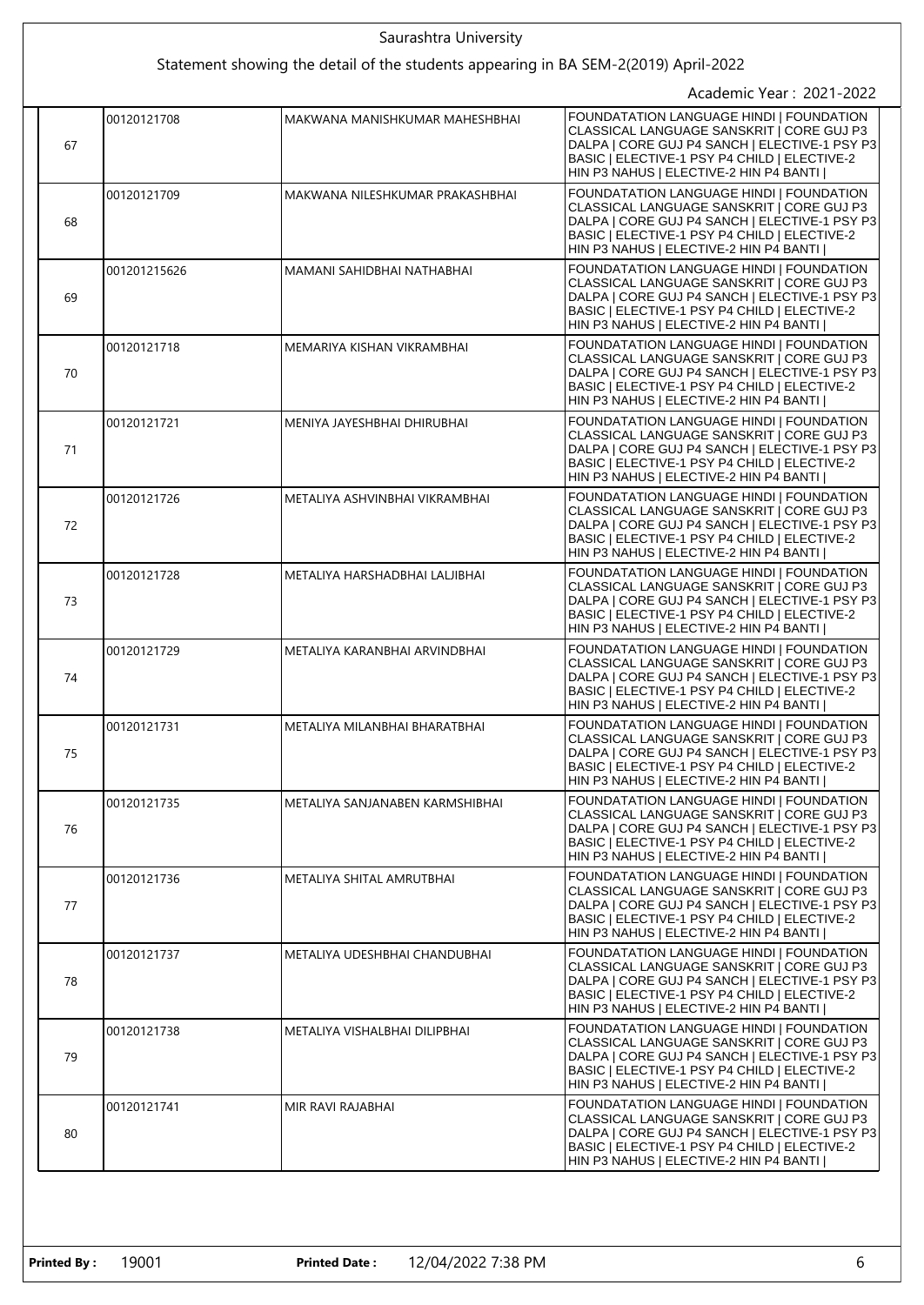| Saurashtra University |              |                                                                                     |                                                                                                                                                                                                                                  |
|-----------------------|--------------|-------------------------------------------------------------------------------------|----------------------------------------------------------------------------------------------------------------------------------------------------------------------------------------------------------------------------------|
|                       |              | Statement showing the detail of the students appearing in BA SEM-2(2019) April-2022 |                                                                                                                                                                                                                                  |
|                       |              |                                                                                     | Academic Year: 2021-2022                                                                                                                                                                                                         |
| 81                    | 00120121742  | MOLADIYA JAYDIP KHUMANSINH                                                          | FOUNDATATION LANGUAGE HINDI   FOUNDATION<br>CLASSICAL LANGUAGE SANSKRIT   CORE GUJ P3<br>DALPA   CORE GUJ P4 SANCH   ELECTIVE-1 PSY P3<br>BASIC   ELECTIVE-1 PSY P4 CHILD   ELECTIVE-2<br>HIN P3 NAHUS   ELECTIVE-2 HIN P4 BANTI |
| 82                    | 00120121747  | PANDYANI VISHALBHAI DINESHBHAI                                                      | FOUNDATATION LANGUAGE HINDI   FOUNDATION<br>CLASSICAL LANGUAGE SANSKRIT   CORE GUJ P3<br>DALPA   CORE GUJ P4 SANCH   ELECTIVE-1 PSY P3<br>BASIC   ELECTIVE-1 PSY P4 CHILD   ELECTIVE-2<br>HIN P3 NAHUS   ELECTIVE-2 HIN P4 BANTI |
| 83                    | 00120121751  | PARALIYA RAHUL BHARATBHAI                                                           | FOUNDATATION LANGUAGE HINDI   FOUNDATION<br>CLASSICAL LANGUAGE SANSKRIT   CORE GUJ P3<br>DALPA   CORE GUJ P4 SANCH   ELECTIVE-1 PSY P3<br>BASIC   ELECTIVE-1 PSY P4 CHILD   ELECTIVE-2<br>HIN P3 NAHUS   ELECTIVE-2 HIN P4 BANTI |
| 84                    | 00120121755  | PARMAR AJAYSINH BHARATSINH                                                          | FOUNDATATION LANGUAGE HINDI   FOUNDATION<br>CLASSICAL LANGUAGE SANSKRIT I CORE GUJ P3<br>DALPA   CORE GUJ P4 SANCH   ELECTIVE-1 PSY P3<br>BASIC   ELECTIVE-1 PSY P4 CHILD   ELECTIVE-2<br>HIN P3 NAHUS   ELECTIVE-2 HIN P4 BANTI |
| 85                    | 00120121904  | ZEZARIYA ARJUN GHANSHYAMBHAI                                                        | FOUNDATATION LANGUAGE HINDI   FOUNDATION<br>CLASSICAL LANGUAGE SANSKRIT   CORE GUJ P3<br>DALPA   CORE GUJ P4 SANCH   ELECTIVE-1 PSY P3<br>BASIC   ELECTIVE-1 PSY P4 CHILD   ELECTIVE-2<br>HIN P3 NAHUS   ELECTIVE-2 HIN P4 BANTI |
| 86                    | 00120121758  | PARMAR ARATIBA PRADHYUMANSINH                                                       | FOUNDATATION LANGUAGE HINDI   FOUNDATION<br>CLASSICAL LANGUAGE SANSKRIT   CORE GUJ P3<br>DALPA   CORE GUJ P4 SANCH   ELECTIVE-1 PSY P3<br>BASIC   ELECTIVE-1 PSY P4 CHILD   ELECTIVE-2<br>HIN P3 NAHUS   ELECTIVE-2 HIN P4 BANTI |
| 87                    | 00120121759  | PARMAR ARJUN LABHUBHAI                                                              | FOUNDATATION LANGUAGE HINDI   FOUNDATION<br>CLASSICAL LANGUAGE SANSKRIT   CORE GUJ P3<br>DALPA   CORE GUJ P4 SANCH   ELECTIVE-1 PSY P3<br>BASIC   ELECTIVE-1 PSY P4 CHILD   ELECTIVE-2<br>HIN P3 NAHUS   ELECTIVE-2 HIN P4 BANTI |
| 88                    | 00120121761  | PARMAR BANSIKUMAR KISHORBHAI                                                        | FOUNDATATION LANGUAGE HINDI   FOUNDATION<br>CLASSICAL LANGUAGE SANSKRIT   CORE GUJ P3<br>DALPA   CORE GUJ P4 SANCH   ELECTIVE-1 PSY P3<br>BASIC   ELECTIVE-1 PSY P4 CHILD   ELECTIVE-2<br>HIN P3 NAHUS   ELECTIVE-2 HIN P4 BANTI |
| 89                    | 00120121762  | PARMAR BHUMIKABEN MANJIBHAI                                                         | FOUNDATATION LANGUAGE HINDI   FOUNDATION<br>CLASSICAL LANGUAGE SANSKRIT I CORE GUJ P3<br>DALPA   CORE GUJ P4 SANCH   ELECTIVE-1 PSY P3<br>BASIC   ELECTIVE-1 PSY P4 CHILD   ELECTIVE-2<br>HIN P3 NAHUS   ELECTIVE-2 HIN P4 BANTI |
| 90                    | 00120121769  | PARMAR KAJALBA PRAVINSINH                                                           | FOUNDATATION LANGUAGE HINDI   FOUNDATION<br>CLASSICAL LANGUAGE SANSKRIT   CORE GUJ P3<br>DALPA   CORE GUJ P4 SANCH   ELECTIVE-1 PSY P3<br>BASIC   ELECTIVE-1 PSY P4 CHILD   ELECTIVE-2<br>HIN P3 NAHUS   ELECTIVE-2 HIN P4 BANTI |
| 91                    | 00120121772  | PARMAR PAYALBEN KARSHANBHAI                                                         | FOUNDATATION LANGUAGE HINDI   FOUNDATION<br>CLASSICAL LANGUAGE SANSKRIT   CORE GUJ P3<br>DALPA   CORE GUJ P4 SANCH   ELECTIVE-1 PSY P3<br>BASIC   ELECTIVE-1 PSY P4 CHILD   ELECTIVE-2<br>HIN P3 NAHUS   ELECTIVE-2 HIN P4 BANTI |
| 92                    | 00120121778  | PARMAR YASHPALSINH BHAGVATSANG                                                      | FOUNDATATION LANGUAGE HINDI   FOUNDATION<br>CLASSICAL LANGUAGE SANSKRIT   CORE GUJ P3<br>DALPA   CORE GUJ P4 SANCH   ELECTIVE-1 PSY P3<br>BASIC   ELECTIVE-1 PSY P4 CHILD   ELECTIVE-2<br>HIN P3 NAHUS   ELECTIVE-2 HIN P4 BANTI |
| 93                    | 001201215627 | PARNALIYA NILESHBHAI MAHENDRABHAI                                                   | FOUNDATATION LANGUAGE HINDI   FOUNDATION<br>CLASSICAL LANGUAGE SANSKRIT   CORE GUJ P3<br>DALPA   CORE GUJ P4 SANCH   ELECTIVE-1 PSY P3<br>BASIC   ELECTIVE-1 PSY P4 CHILD   ELECTIVE-2<br>HIN P3 NAHUS   ELECTIVE-2 HIN P4 BANTI |
| 94                    | 00120121783  | RANA BHOOMIKABA DEVENDRASINH                                                        | FOUNDATATION LANGUAGE HINDI   FOUNDATION<br>CLASSICAL LANGUAGE SANSKRIT   CORE GUJ P3<br>DALPA   CORE GUJ P4 SANCH   ELECTIVE-1 PSY P3<br>BASIC   ELECTIVE-1 PSY P4 CHILD   ELECTIVE-2<br>HIN P3 NAHUS   ELECTIVE-2 HIN P4 BANTI |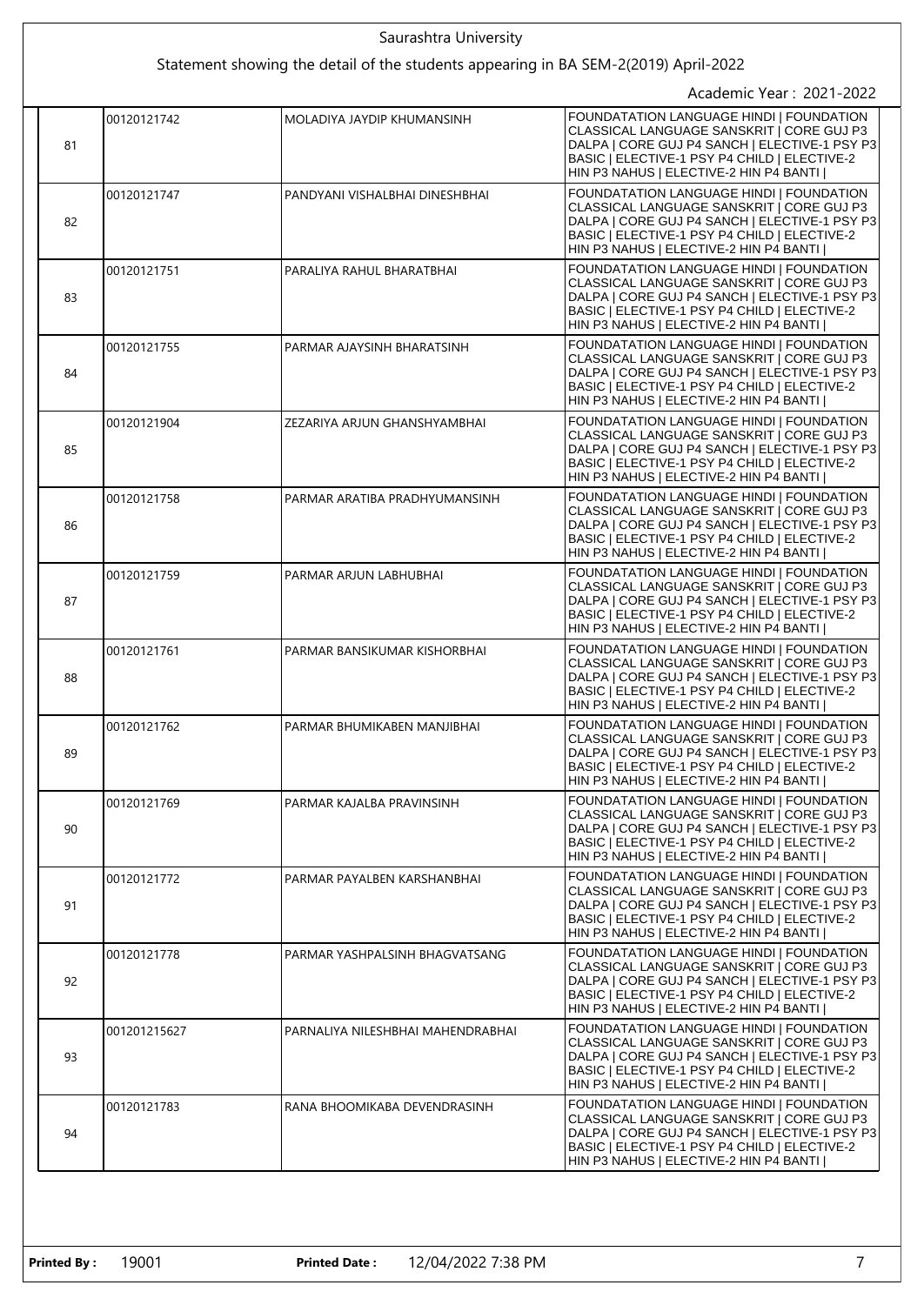|  | Saurashtra University |             |                                                                                     |                                                                                                                                                                                                                                         |
|--|-----------------------|-------------|-------------------------------------------------------------------------------------|-----------------------------------------------------------------------------------------------------------------------------------------------------------------------------------------------------------------------------------------|
|  |                       |             | Statement showing the detail of the students appearing in BA SEM-2(2019) April-2022 |                                                                                                                                                                                                                                         |
|  |                       |             |                                                                                     | Academic Year: 2021-2022                                                                                                                                                                                                                |
|  | 95                    | 00120121792 | RANA PRIYANSHIBA DEVENDRASINH                                                       | <b>FOUNDATATION LANGUAGE HINDI I FOUNDATION</b><br>CLASSICAL LANGUAGE SANSKRIT   CORE GUJ P3<br>DALPA   CORE GUJ P4 SANCH   ELECTIVE-1 PSY P3<br>BASIC   ELECTIVE-1 PSY P4 CHILD   ELECTIVE-2<br>HIN P3 NAHUS   ELECTIVE-2 HIN P4 BANTI |
|  | 96                    | 00120121802 | RATAIYA NITINBHAI RAMESHBHAI                                                        | FOUNDATATION LANGUAGE HINDI   FOUNDATION<br>CLASSICAL LANGUAGE SANSKRIT   CORE GUJ P3<br>DALPA   CORE GUJ P4 SANCH   ELECTIVE-1 PSY P3<br>BASIC   ELECTIVE-1 PSY P4 CHILD   ELECTIVE-2<br>HIN P3 NAHUS   ELECTIVE-2 HIN P4 BANTI        |
|  | 97                    | 00120121914 | RATHOD VISHAVAPALSINH KIRITSINH                                                     | FOUNDATATION LANGUAGE HINDI   FOUNDATION<br>CLASSICAL LANGUAGE SANSKRIT   CORE GUJ P3<br>DALPA   CORE GUJ P4 SANCH   ELECTIVE-1 PSY P3<br>BASIC   ELECTIVE-1 PSY P4 CHILD   ELECTIVE-2<br>HIN P3 NAHUS   ELECTIVE-2 HIN P4 BANTI        |
|  | 98                    | 00120121810 | ROJASARAMIR RAMBHAI KALUBHAI                                                        | FOUNDATATION LANGUAGE HINDI   FOUNDATION<br>CLASSICAL LANGUAGE SANSKRIT   CORE GUJ P3<br>DALPA   CORE GUJ P4 SANCH   ELECTIVE-1 PSY P3<br>BASIC   ELECTIVE-1 PSY P4 CHILD   ELECTIVE-2<br>HIN P3 NAHUS   ELECTIVE-2 HIN P4 BANTI        |
|  | 99                    | 00120121813 | SABHAD KISHAN SURESHBHAI                                                            | FOUNDATATION LANGUAGE HINDI   FOUNDATION<br>CLASSICAL LANGUAGE SANSKRIT   CORE GUJ P3<br>DALPA   CORE GUJ P4 SANCH   ELECTIVE-1 PSY P3<br>BASIC   ELECTIVE-1 PSY P4 CHILD   ELECTIVE-2<br>HIN P3 NAHUS   ELECTIVE-2 HIN P4 BANTI        |
|  | 100                   | 00120121814 | SABHAD RAVIBHAI DANABHAI                                                            | FOUNDATATION LANGUAGE HINDI   FOUNDATION<br>CLASSICAL LANGUAGE SANSKRIT   CORE GUJ P3<br>DALPA   CORE GUJ P4 SANCH   ELECTIVE-1 PSY P3<br>BASIC   ELECTIVE-1 PSY P4 CHILD   ELECTIVE-2<br>HIN P3 NAHUS   ELECTIVE-2 HIN P4 BANTI        |
|  | 101                   | 00120121816 | SADADIYA NARENDRABHAI SHAMJIBHAI                                                    | FOUNDATATION LANGUAGE HINDI   FOUNDATION<br>CLASSICAL LANGUAGE SANSKRIT   CORE GUJ P3<br>DALPA   CORE GUJ P4 SANCH   ELECTIVE-1 PSY P3<br>BASIC   ELECTIVE-1 PSY P4 CHILD   ELECTIVE-2<br>HIN P3 NAHUS   ELECTIVE-2 HIN P4 BANTI        |
|  | 102                   | 00120121817 | SALIYA KAJALBEN BHARATBHAI                                                          | FOUNDATATION LANGUAGE HINDI   FOUNDATION<br>CLASSICAL LANGUAGE SANSKRIT   CORE GUJ P3<br>DALPA   CORE GUJ P4 SANCH   ELECTIVE-1 PSY P3<br>BASIC   ELECTIVE-1 PSY P4 CHILD   ELECTIVE-2<br>HIN P3 NAHUS   ELECTIVE-2 HIN P4 BANTI        |
|  | 103                   | 00120121818 | SAPARA RAJUBHAI GAGJIBHAI                                                           | FOUNDATATION LANGUAGE HINDI   FOUNDATION<br>CLASSICAL LANGUAGE SANSKRIT   CORE GUJ P3<br>DALPA   CORE GUJ P4 SANCH   ELECTIVE-1 PSY P3<br>BASIC   ELECTIVE-1 PSY P4 CHILD   ELECTIVE-2<br>HIN P3 NAHUS   ELECTIVE-2 HIN P4 BANTI        |
|  | 104                   | 00120121820 | SASANIYA TUSHAR MAHESHBHAI                                                          | FOUNDATATION LANGUAGE HINDI   FOUNDATION<br>CLASSICAL LANGUAGE SANSKRIT   CORE GUJ P3<br>DALPA   CORE GUJ P4 SANCH   ELECTIVE-1 PSY P3<br>BASIC   ELECTIVE-1 PSY P4 CHILD   ELECTIVE-2<br>HIN P3 NAHUS   ELECTIVE-2 HIN P4 BANTI        |
|  | 105                   | 00120121822 | SHEKH BHAVESHKUMAR NANJIBHAI                                                        | FOUNDATATION LANGUAGE HINDI   FOUNDATION<br>CLASSICAL LANGUAGE SANSKRIT   CORE GUJ P3<br>DALPA   CORE GUJ P4 SANCH   ELECTIVE-1 PSY P3<br>BASIC   ELECTIVE-1 PSY P4 CHILD   ELECTIVE-2<br>HIN P3 NAHUS   ELECTIVE-2 HIN P4 BANTI        |
|  | 106                   | 00120121827 | SINAJA KISHORBHAI CHANDUBHAI                                                        | FOUNDATATION LANGUAGE HINDI   FOUNDATION<br>CLASSICAL LANGUAGE SANSKRIT   CORE GUJ P3<br>DALPA   CORE GUJ P4 SANCH   ELECTIVE-1 PSY P3<br>BASIC   ELECTIVE-1 PSY P4 CHILD   ELECTIVE-2<br>HIN P3 NAHUS   ELECTIVE-2 HIN P4 BANTI        |
|  | 107                   | 00120121828 | SINDHAV KALPESH JIVANBHAI                                                           | FOUNDATATION LANGUAGE HINDI   FOUNDATION<br>CLASSICAL LANGUAGE SANSKRIT   CORE GUJ P3<br>DALPA   CORE GUJ P4 SANCH   ELECTIVE-1 PSY P3<br>BASIC   ELECTIVE-1 PSY P4 CHILD   ELECTIVE-2<br>HIN P3 NAHUS   ELECTIVE-2 HIN P4 BANTI        |
|  | 108                   | 00120121830 | SINDHAV NIKETKUMAR DEVABHAI                                                         | FOUNDATATION LANGUAGE HINDI   FOUNDATION<br>CLASSICAL LANGUAGE SANSKRIT   CORE GUJ P3<br>DALPA   CORE GUJ P4 SANCH   ELECTIVE-1 PSY P3<br>BASIC   ELECTIVE-1 PSY P4 CHILD   ELECTIVE-2<br>HIN P3 NAHUS   ELECTIVE-2 HIN P4 BANTI        |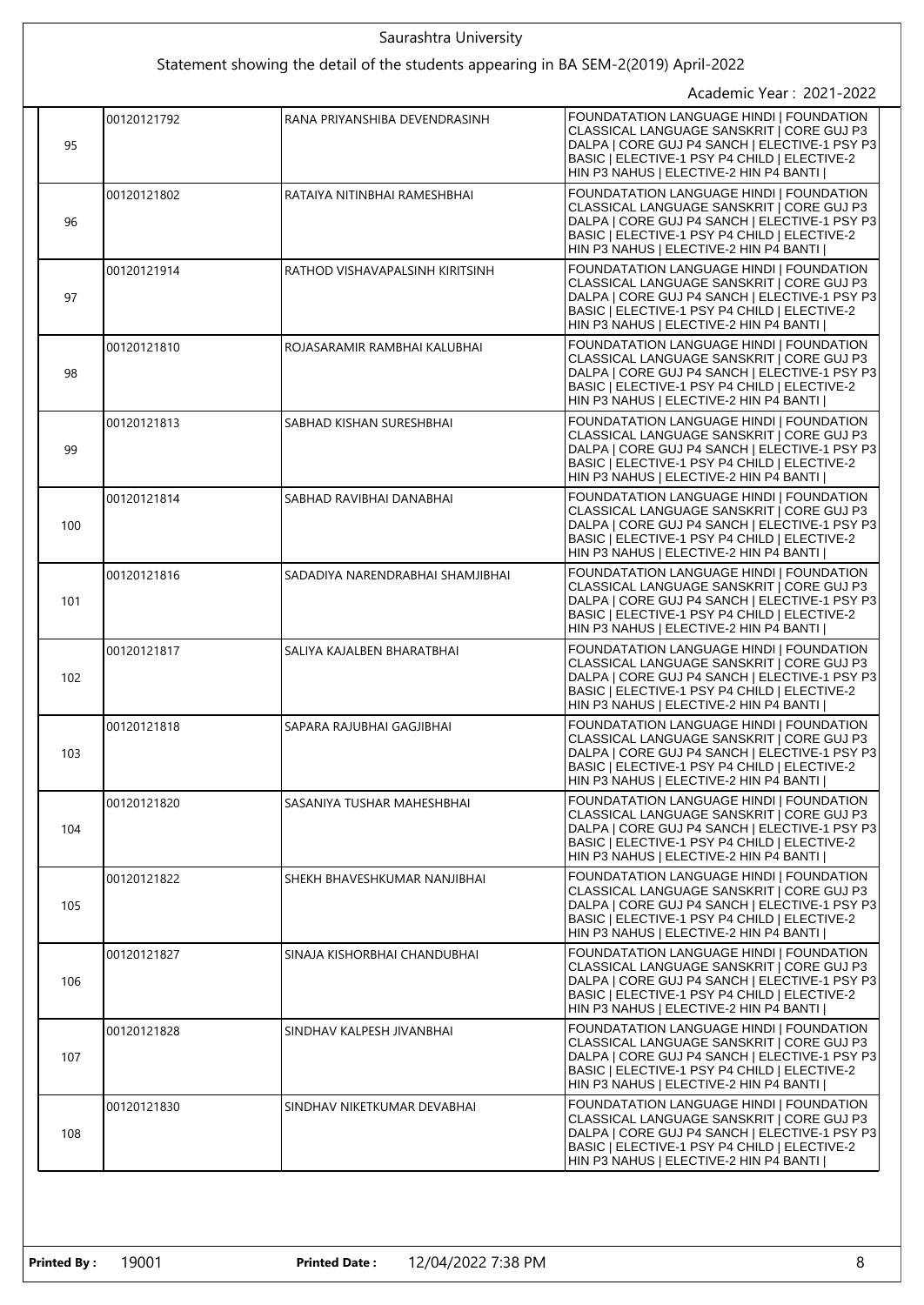|  |     |              | Saurashtra University                                                               |                                                                                                                                                                                                                                  |
|--|-----|--------------|-------------------------------------------------------------------------------------|----------------------------------------------------------------------------------------------------------------------------------------------------------------------------------------------------------------------------------|
|  |     |              | Statement showing the detail of the students appearing in BA SEM-2(2019) April-2022 |                                                                                                                                                                                                                                  |
|  |     |              |                                                                                     | Academic Year: 2021-2022                                                                                                                                                                                                         |
|  | 109 | 00120121831  | SINDHAV RAHULBHAI RAJABHAI                                                          | FOUNDATATION LANGUAGE HINDI   FOUNDATION<br>CLASSICAL LANGUAGE SANSKRIT   CORE GUJ P3<br>DALPA   CORE GUJ P4 SANCH   ELECTIVE-1 PSY P3<br>BASIC   ELECTIVE-1 PSY P4 CHILD   ELECTIVE-2<br>HIN P3 NAHUS   ELECTIVE-2 HIN P4 BANTI |
|  | 110 | 00120121832  | SINDHAV VIRAMKUMAR JIVABHAI                                                         | FOUNDATATION LANGUAGE HINDI I FOUNDATION<br>CLASSICAL LANGUAGE SANSKRIT   CORE GUJ P3<br>DALPA   CORE GUJ P4 SANCH   ELECTIVE-1 PSY P3<br>BASIC   ELECTIVE-1 PSY P4 CHILD   ELECTIVE-2<br>HIN P3 NAHUS   ELECTIVE-2 HIN P4 BANTI |
|  | 111 | 00120121838  | SOLANKI RAJENDRAKUMAR PRAHLADBHAI                                                   | FOUNDATATION LANGUAGE HINDI   FOUNDATION<br>CLASSICAL LANGUAGE SANSKRIT   CORE GUJ P3<br>DALPA   CORE GUJ P4 SANCH   ELECTIVE-1 PSY P3<br>BASIC   ELECTIVE-1 PSY P4 CHILD   ELECTIVE-2<br>HIN P3 NAHUS   ELECTIVE-2 HIN P4 BANTI |
|  | 112 | 00120121839  | SONDALA NILESH HARIBHAI                                                             | FOUNDATATION LANGUAGE HINDI   FOUNDATION<br>CLASSICAL LANGUAGE SANSKRIT   CORE GUJ P3<br>DALPA   CORE GUJ P4 SANCH   ELECTIVE-1 PSY P3<br>BASIC   ELECTIVE-1 PSY P4 CHILD   ELECTIVE-2<br>HIN P3 NAHUS   ELECTIVE-2 HIN P4 BANTI |
|  | 113 | 00120121840  | SONDLA KARANBHAI RAGHUBHAI                                                          | FOUNDATATION LANGUAGE HINDI   FOUNDATION<br>CLASSICAL LANGUAGE SANSKRIT   CORE GUJ P3<br>DALPA   CORE GUJ P4 SANCH   ELECTIVE-1 PSY P3<br>BASIC   ELECTIVE-1 PSY P4 CHILD   ELECTIVE-2<br>HIN P3 NAHUS   ELECTIVE-2 HIN P4 BANTI |
|  | 114 | 00120121846  | VADEKHANIYA AJAYBHAI ISHVARBHAI                                                     | FOUNDATATION LANGUAGE HINDI   FOUNDATION<br>CLASSICAL LANGUAGE SANSKRIT   CORE GUJ P3<br>DALPA   CORE GUJ P4 SANCH   ELECTIVE-1 PSY P3<br>BASIC   ELECTIVE-1 PSY P4 CHILD   ELECTIVE-2<br>HIN P3 NAHUS   ELECTIVE-2 HIN P4 BANTI |
|  | 115 | 00120121847  | VADEKHANIYA KEVALBHAI PRAVINBHAI                                                    | FOUNDATATION LANGUAGE HINDI   FOUNDATION<br>CLASSICAL LANGUAGE SANSKRIT   CORE GUJ P3<br>DALPA   CORE GUJ P4 SANCH   ELECTIVE-1 PSY P3<br>BASIC   ELECTIVE-1 PSY P4 CHILD   ELECTIVE-2<br>HIN P3 NAHUS   ELECTIVE-2 HIN P4 BANTI |
|  | 116 | 00120121848  | VADEKHANIYA SAROJBEN VINUBHAI                                                       | FOUNDATATION LANGUAGE HINDI   FOUNDATION<br>CLASSICAL LANGUAGE SANSKRIT   CORE GUJ P3<br>DALPA   CORE GUJ P4 SANCH   ELECTIVE-1 PSY P3<br>BASIC   ELECTIVE-1 PSY P4 CHILD   ELECTIVE-2<br>HIN P3 NAHUS   ELECTIVE-2 HIN P4 BANTI |
|  | 117 | 00120121849  | VADEKHANIYA VANDNABEN AJITBHAI                                                      | FOUNDATATION LANGUAGE HINDI   FOUNDATION<br>CLASSICAL LANGUAGE SANSKRIT   CORE GUJ P3<br>DALPA   CORE GUJ P4 SANCH   ELECTIVE-1 PSY P3<br>BASIC   ELECTIVE-1 PSY P4 CHILD   ELECTIVE-2<br>HIN P3 NAHUS   ELECTIVE-2 HIN P4 BANTI |
|  | 118 | 00120121851  | VAGHELA MANALEE PRAKASHBHAI                                                         | FOUNDATATION LANGUAGE HINDI   FOUNDATION<br>CLASSICAL LANGUAGE SANSKRIT   CORE GUJ P3<br>DALPA   CORE GUJ P4 SANCH   ELECTIVE-1 PSY P3<br>BASIC   ELECTIVE-1 PSY P4 CHILD   ELECTIVE-2<br>HIN P3 NAHUS   ELECTIVE-2 HIN P4 BANTI |
|  | 119 | 00120121853  | VAGHELA RAVIBHAI RAKESHBHAI                                                         | FOUNDATATION LANGUAGE HINDI I FOUNDATION<br>CLASSICAL LANGUAGE SANSKRIT I CORE GUJ P3<br>DALPA   CORE GUJ P4 SANCH   ELECTIVE-1 PSY P3<br>BASIC   ELECTIVE-1 PSY P4 CHILD   ELECTIVE-2<br>HIN P3 NAHUS   ELECTIVE-2 HIN P4 BANTI |
|  | 120 | 001201215628 | VAISHNAV DHRUVILBHAI PANKAJBHAI                                                     | FOUNDATATION LANGUAGE HINDI   FOUNDATION<br>CLASSICAL LANGUAGE SANSKRIT   CORE GUJ P3<br>DALPA   CORE GUJ P4 SANCH   ELECTIVE-1 PSY P3<br>BASIC   ELECTIVE-1 PSY P4 CHILD   ELECTIVE-2<br>HIN P3 NAHUS   ELECTIVE-2 HIN P4 BANTI |
|  | 121 | 00120121858  | VALERA DHARABEN MANSUKHBHAI                                                         | FOUNDATATION LANGUAGE HINDI   FOUNDATION<br>CLASSICAL LANGUAGE SANSKRIT   CORE GUJ P3<br>DALPA   CORE GUJ P4 SANCH   ELECTIVE-1 PSY P3<br>BASIC   ELECTIVE-1 PSY P4 CHILD   ELECTIVE-2<br>HIN P3 NAHUS   ELECTIVE-2 HIN P4 BANTI |
|  | 122 | 00120121918  | ZALA ARTIBA MANHARSINH                                                              | FOUNDATATION LANGUAGE HINDI   FOUNDATION<br>CLASSICAL LANGUAGE SANSKRIT   CORE GUJ P3<br>DALPA   CORE GUJ P4 SANCH   ELECTIVE-1 PSY P3<br>BASIC   ELECTIVE-1 PSY P4 CHILD   ELECTIVE-2<br>HIN P3 NAHUS   ELECTIVE-2 HIN P4 BANTI |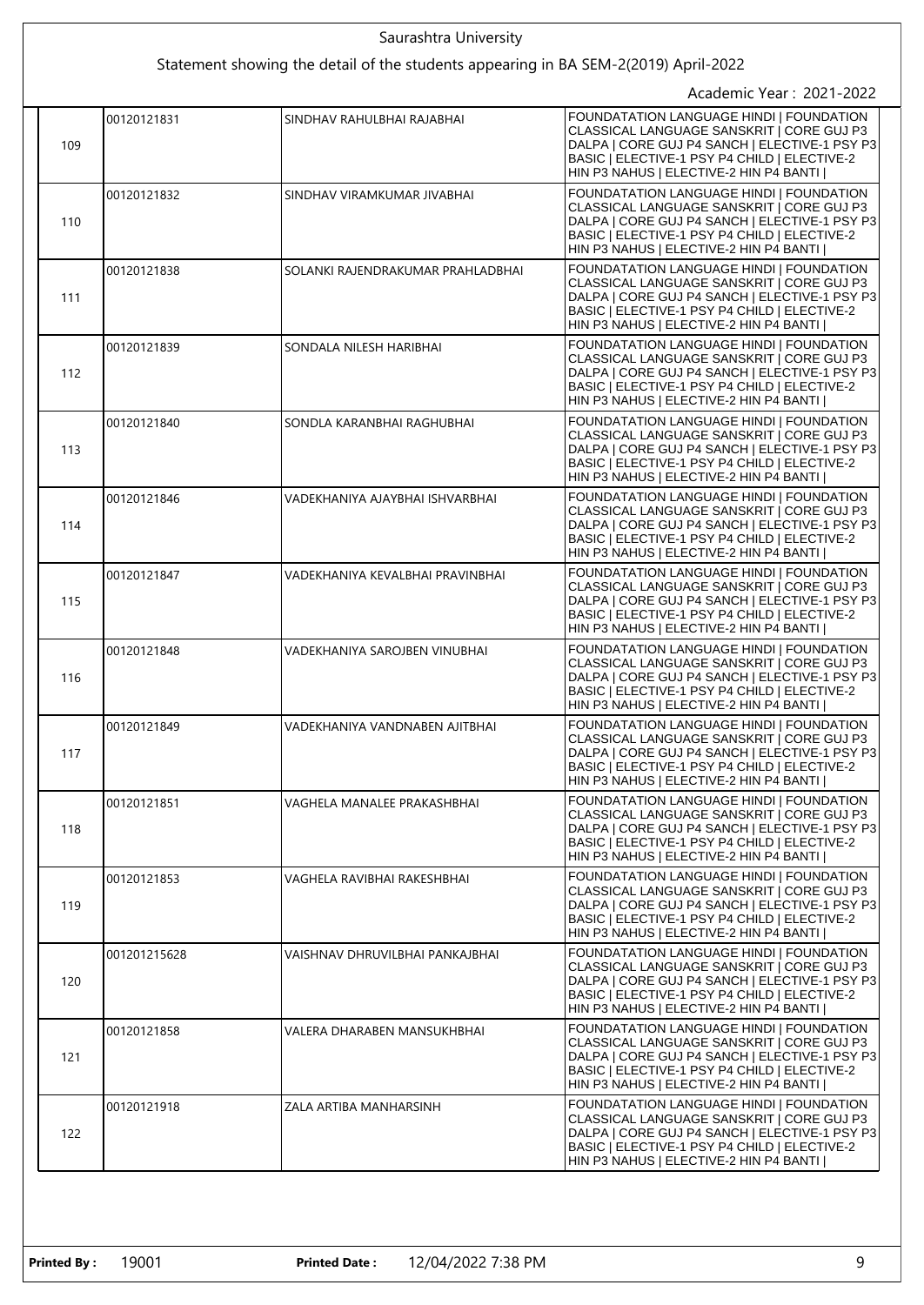| Saurashtra University |             |                                                                                     |                                                                                                                                                                                                                                  |
|-----------------------|-------------|-------------------------------------------------------------------------------------|----------------------------------------------------------------------------------------------------------------------------------------------------------------------------------------------------------------------------------|
|                       |             | Statement showing the detail of the students appearing in BA SEM-2(2019) April-2022 |                                                                                                                                                                                                                                  |
|                       |             |                                                                                     | Academic Year: 2021-2022                                                                                                                                                                                                         |
| 123                   | 00120121872 | ZALA BHAGYASHRIBA DHARMENDRASINH                                                    | FOUNDATATION LANGUAGE HINDI   FOUNDATION<br>CLASSICAL LANGUAGE SANSKRIT   CORE GUJ P3<br>DALPA   CORE GUJ P4 SANCH   ELECTIVE-1 PSY P3<br>BASIC   ELECTIVE-1 PSY P4 CHILD   ELECTIVE-2<br>HIN P3 NAHUS   ELECTIVE-2 HIN P4 BANTI |
| 124                   | 00120121873 | ZALA BRINDABA BHAGIRATHSINH                                                         | FOUNDATATION LANGUAGE HINDI   FOUNDATION<br>CLASSICAL LANGUAGE SANSKRIT   CORE GUJ P3<br>DALPA   CORE GUJ P4 SANCH   ELECTIVE-1 PSY P3<br>BASIC   ELECTIVE-1 PSY P4 CHILD   ELECTIVE-2<br>HIN P3 NAHUS   ELECTIVE-2 HIN P4 BANTI |
| 125                   | 00120121875 | ZALA HARDEEPSINH HARICHANDRASINH                                                    | FOUNDATATION LANGUAGE HINDI   FOUNDATION<br>CLASSICAL LANGUAGE SANSKRIT   CORE GUJ P3<br>DALPA   CORE GUJ P4 SANCH   ELECTIVE-1 PSY P3<br>BASIC   ELECTIVE-1 PSY P4 CHILD   ELECTIVE-2<br>HIN P3 NAHUS   ELECTIVE-2 HIN P4 BANTI |
| 126                   | 00120121876 | ZALA HASMITABA MAHAVIRSINH                                                          | FOUNDATATION LANGUAGE HINDI   FOUNDATION<br>CLASSICAL LANGUAGE SANSKRIT   CORE GUJ P3<br>DALPA   CORE GUJ P4 SANCH   ELECTIVE-1 PSY P3<br>BASIC   ELECTIVE-1 PSY P4 CHILD   ELECTIVE-2<br>HIN P3 NAHUS   ELECTIVE-2 HIN P4 BANTI |
| 127                   | 00120121879 | ZALA LAKKIRAJSINH BHUPENDRASINH                                                     | FOUNDATATION LANGUAGE HINDI   FOUNDATION<br>CLASSICAL LANGUAGE SANSKRIT   CORE GUJ P3<br>DALPA   CORE GUJ P4 SANCH   ELECTIVE-1 PSY P3<br>BASIC   ELECTIVE-1 PSY P4 CHILD   ELECTIVE-2<br>HIN P3 NAHUS   ELECTIVE-2 HIN P4 BANTI |
| 128                   | 00120121880 | ZALA MAMTABA HITESHBHAI                                                             | FOUNDATATION LANGUAGE HINDI   FOUNDATION<br>CLASSICAL LANGUAGE SANSKRIT   CORE GUJ P3<br>DALPA   CORE GUJ P4 SANCH   ELECTIVE-1 PSY P3<br>BASIC   ELECTIVE-1 PSY P4 CHILD   ELECTIVE-2<br>HIN P3 NAHUS   ELECTIVE-2 HIN P4 BANTI |
| 129                   | 00120121883 | ZALA PARTHRAJSINH SHAKTISINH                                                        | FOUNDATATION LANGUAGE HINDI   FOUNDATION<br>CLASSICAL LANGUAGE SANSKRIT   CORE GUJ P3<br>DALPA   CORE GUJ P4 SANCH   ELECTIVE-1 PSY P3<br>BASIC   ELECTIVE-1 PSY P4 CHILD   ELECTIVE-2<br>HIN P3 NAHUS   ELECTIVE-2 HIN P4 BANTI |
| 130                   | 00120121884 | ZALA PRIYABA VIRENDRASINH                                                           | FOUNDATATION LANGUAGE HINDI   FOUNDATION<br>CLASSICAL LANGUAGE SANSKRIT   CORE GUJ P3<br>DALPA   CORE GUJ P4 SANCH   ELECTIVE-1 PSY P3<br>BASIC   ELECTIVE-1 PSY P4 CHILD   ELECTIVE-2<br>HIN P3 NAHUS   ELECTIVE-2 HIN P4 BANTI |
| 131                   | 00120121887 | ZALA RIYABA GHANSHYAMSINH                                                           | FOUNDATATION LANGUAGE HINDI   FOUNDATION<br>CLASSICAL LANGUAGE SANSKRIT   CORE GUJ P3<br>DALPA   CORE GUJ P4 SANCH   ELECTIVE-1 PSY P3<br>BASIC   ELECTIVE-1 PSY P4 CHILD   ELECTIVE-2<br>HIN P3 NAHUS   ELECTIVE-2 HIN P4 BANTI |
| 132                   | 00120121888 | ZALA SHIVRAJSINH DILAVARSINH                                                        | FOUNDATATION LANGUAGE HINDI   FOUNDATION<br>CLASSICAL LANGUAGE SANSKRIT   CORE GUJ P3<br>DALPA   CORE GUJ P4 SANCH   ELECTIVE-1 PSY P3<br>BASIC   ELECTIVE-1 PSY P4 CHILD   ELECTIVE-2<br>HIN P3 NAHUS   ELECTIVE-2 HIN P4 BANTI |
| 133                   | 00120121889 | ZALA SHRADDHABA HARDIPSINH                                                          | FOUNDATATION LANGUAGE HINDI I FOUNDATION<br>CLASSICAL LANGUAGE SANSKRIT   CORE GUJ P3<br>DALPA   CORE GUJ P4 SANCH   ELECTIVE-1 PSY P3<br>BASIC   ELECTIVE-1 PSY P4 CHILD   ELECTIVE-2<br>HIN P3 NAHUS   ELECTIVE-2 HIN P4 BANTI |
| 134                   | 00120121890 | ZALA SHRUTIBA PRAFULSINH                                                            | FOUNDATATION LANGUAGE HINDI   FOUNDATION<br>CLASSICAL LANGUAGE SANSKRIT   CORE GUJ P3<br>DALPA   CORE GUJ P4 SANCH   ELECTIVE-1 PSY P3<br>BASIC   ELECTIVE-1 PSY P4 CHILD   ELECTIVE-2<br>HIN P3 NAHUS   ELECTIVE-2 HIN P4 BANTI |
| 135                   | 00120121891 | ZALA SHRUTIBA SHAKTISINH                                                            | FOUNDATATION LANGUAGE HINDI   FOUNDATION<br>CLASSICAL LANGUAGE SANSKRIT   CORE GUJ P3<br>DALPA   CORE GUJ P4 SANCH   ELECTIVE-1 PSY P3<br>BASIC   ELECTIVE-1 PSY P4 CHILD   ELECTIVE-2<br>HIN P3 NAHUS   ELECTIVE-2 HIN P4 BANTI |
| 136                   | 00120121897 | ZALA YUVRAJSINH KHENGARSINH                                                         | FOUNDATATION LANGUAGE HINDI   FOUNDATION<br>CLASSICAL LANGUAGE SANSKRIT   CORE GUJ P3<br>DALPA   CORE GUJ P4 SANCH   ELECTIVE-1 PSY P3<br>BASIC   ELECTIVE-1 PSY P4 CHILD   ELECTIVE-2<br>HIN P3 NAHUS   ELECTIVE-2 HIN P4 BANTI |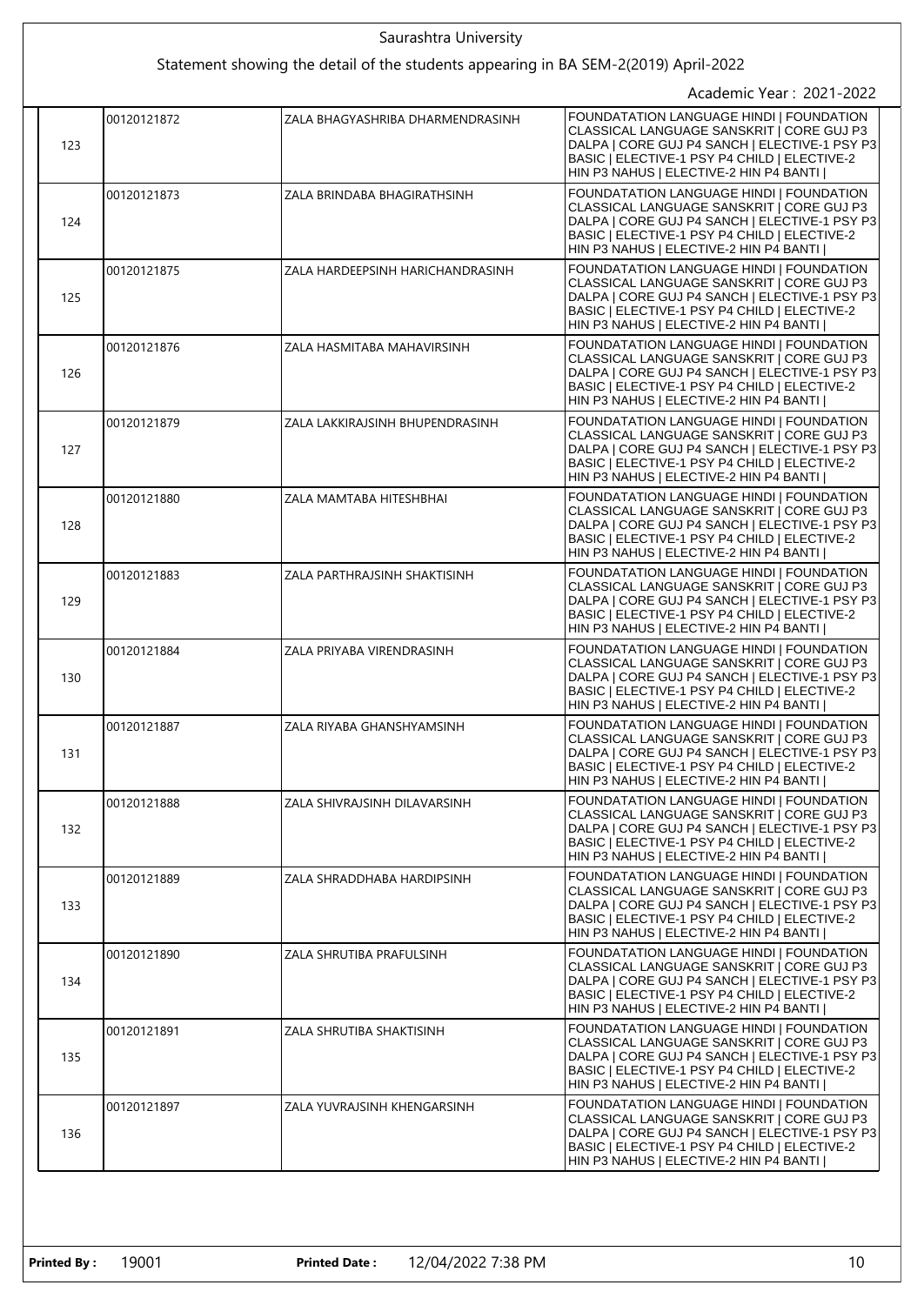|                    |                          | Saurashtra University                                                               |                                                                                                                                                                                                                                                     |  |  |
|--------------------|--------------------------|-------------------------------------------------------------------------------------|-----------------------------------------------------------------------------------------------------------------------------------------------------------------------------------------------------------------------------------------------------|--|--|
|                    |                          | Statement showing the detail of the students appearing in BA SEM-2(2019) April-2022 |                                                                                                                                                                                                                                                     |  |  |
|                    | Academic Year: 2021-2022 |                                                                                     |                                                                                                                                                                                                                                                     |  |  |
| 137                | 00120121898              | ZALA ZANKHANABA DINESHSINH                                                          | FOUNDATATION LANGUAGE HINDI   FOUNDATION<br>CLASSICAL LANGUAGE SANSKRIT   CORE GUJ P3<br>DALPA   CORE GUJ P4 SANCH   ELECTIVE-1 PSY P3<br>BASIC   ELECTIVE-1 PSY P4 CHILD   ELECTIVE-2<br>HIN P3 NAHUS   ELECTIVE-2 HIN P4 BANTI                    |  |  |
| 138                | 00120121900              | ZANDALIYA MAYABEN KISHORBHAI                                                        | FOUNDATATION LANGUAGE HINDI   FOUNDATION<br>CLASSICAL LANGUAGE SANSKRIT   CORE GUJ P3<br>DALPA   CORE GUJ P4 SANCH   ELECTIVE-1 PSY P3<br>BASIC   ELECTIVE-1 PSY P4 CHILD   ELECTIVE-2<br>HIN P3 NAHUS   ELECTIVE-2 HIN P4 BANTI                    |  |  |
| 139                | 00120121852              | VAGHELA PRAKASH NITINBHAI                                                           | FOUNDATATION LANGUAGE HINDI   FOUNDATION<br>CLASSICAL LANGUAGE SANSKRIT   CORE GUJ P3<br>DALPA   CORE GUJ P4 SANCH   ELECTIVE-1 PSY P3<br>BASIC   ELECTIVE-1 PSY P4 CHILD   ELECTIVE-2<br>HIN P3 NAHUS   ELECTIVE-2 HIN P4 BANTI                    |  |  |
| 140                | 00120121871              | ZALA BHAGYADIPSINH KAMLESHSINH                                                      | FOUNDATATION LANGUAGE HINDI   FOUNDATION<br>CLASSICAL LANGUAGE SANSKRIT   CORE GUJ P3<br>DALPA   CORE GUJ P4 SANCH   ELECTIVE-1 PSY P3<br>BASIC   ELECTIVE-1 PSY P4 CHILD   ELECTIVE-2<br>HIN P3 NAHUS   ELECTIVE-2 HIN P4 BANTI                    |  |  |
| 141                | 001201202031             | METALIYA SHAILESHBHAI AMBARAMBHAI                                                   | FOUNDATATION LANGUAGE HINDI   FOUNDATION<br>CLASSICAL LANGUAGE SANSKRIT   CORE GUJ P3<br>DALPA   CORE GUJ P4 SANCH   ELECTIVE-1 PSY P3<br>BASIC   ELECTIVE-1 PSY P4 CHILD   ELECTIVE-2<br>HIN P3 NAHUS   ELECTIVE-2 HIN P4 BANTI                    |  |  |
| 142                | 00120121594              | CHAVDA KAJALBEN KIRITBHAI                                                           | FOUNDATATION LANGUAGE HINDI   FOUNDATION<br>CLASSICAL LANGUAGE SANSKRIT   CORE GUJ P3<br>DALPA   CORE GUJ P4 SANCH   ELECTIVE-1 PSY P3<br>BASIC   ELECTIVE-1 PSY P4 CHILD   ELECTIVE-2<br>HIN P3 NAHUS   ELECTIVE-2 HIN P4 BANTI                    |  |  |
| 143                | 00120121596              | CHAVDA MITAL DILIPBHAI                                                              | FOUNDATATION LANGUAGE HINDI   FOUNDATION<br>CLASSICAL LANGUAGE SANSKRIT   CORE GUJ P3<br>DALPA   CORE GUJ P4 SANCH   ELECTIVE-1 PSY P3<br>BASIC   ELECTIVE-1 PSY P4 CHILD   ELECTIVE-2<br>HIN P3 NAHUS   ELECTIVE-2 HIN P4 BANTI                    |  |  |
| 144                | 00120121598              | CHAVDA SANGITABEN JAYANTILAL                                                        | FOUNDATATION LANGUAGE HINDI   FOUNDATION<br>CLASSICAL LANGUAGE SANSKRIT   CORE GUJ P3<br>DALPA   CORE GUJ P4 SANCH   ELECTIVE-1 PSY P3<br>BASIC   ELECTIVE-1 PSY P4 CHILD   ELECTIVE-2<br>HIN P3 NAHUS   ELECTIVE-2 HIN P4 BANTI                    |  |  |
| 145                | 00120121603              | CHIHALA SHILPABEN ASHOKBHAI                                                         | FOUNDATATION LANGUAGE HINDI   FOUNDATION<br>CLASSICAL LANGUAGE SANSKRIT   CORE GUJ P3<br>DALPA   CORE GUJ P4 SANCH   ELECTIVE-1 PSY P3<br>BASIC   ELECTIVE-1 PSY P4 CHILD   ELECTIVE-2<br>HIN P3 NAHUS   ELECTIVE-2 HIN P4 BANTI                    |  |  |
| 146                | 00120121647              | GOSALIYA SAHDEV RAMESHBHAI                                                          | <b>FOUNDATATION LANGUAGE ENGLISH  </b><br>FOUNDATION CLASSICAL LANGUAGE SANSKRIT  <br>CORE GUJ P3 DALPA   CORE GUJ P4 SANCH  <br>ELECTIVE-1 PSY P3 BASIC   ELECTIVE-1 PSY P4<br>CHILD   ELECTIVE-2 POLI.SCI.P-3   ELECTIVE-2<br>POLI.SCI, P4        |  |  |
| 147                | 00120121658              | JADEJA HARDIKSINH CHANDRASINH                                                       | <b>FOUNDATATION LANGUAGE ENGLISH  </b><br>FOUNDATION CLASSICAL LANGUAGE SANSKRIT  <br>CORE GUJ P3 DALPA   CORE GUJ P4 SANCH  <br>ELECTIVE-1 PSY P3 BASIC   ELECTIVE-1 PSY P4<br>CHILD   ELECTIVE-2 POLI.SCI.P-3   ELECTIVE-2<br>POLI.SCI. P4        |  |  |
| 148                | 00120121688              | KATHEKIYA HETALBEN RAMESHBHAI                                                       | <b>FOUNDATATION LANGUAGE ENGLISH  </b><br>FOUNDATION CLASSICAL LANGUAGE SANSKRIT  <br>CORE GUJ P3 DALPA   CORE GUJ P4 SANCH  <br>ELECTIVE-1 PSY P3 BASIC   ELECTIVE-1 PSY P4<br>CHILD   ELECTIVE-2 POLI.SCI.P-3   ELECTIVE-2<br>POLI.SCI. P4        |  |  |
| 149                | 00120121739              | MINAPARA TANVIRBHAI AEHMADBHAI                                                      | <b>FOUNDATATION LANGUAGE ENGLISH  </b><br>FOUNDATION CLASSICAL LANGUAGE SANSKRIT  <br>CORE GUJ P3 DALPA   CORE GUJ P4 SANCH  <br>ELECTIVE-1 PSY P3 BASIC   ELECTIVE-1 PSY P4<br>CHILD   ELECTIVE-2 POLI.SCI.P-3   ELECTIVE-2<br>POLI.SCI. P4        |  |  |
| 150                | 00120121779              | PARMAR YOGESHBHAI HARILAL                                                           | <b>FOUNDATATION LANGUAGE ENGLISH  </b><br><b>FOUNDATION CLASSICAL LANGUAGE SANSKRIT  </b><br>CORE GUJ P3 DALPA   CORE GUJ P4 SANCH  <br>ELECTIVE-1 PSY P3 BASIC   ELECTIVE-1 PSY P4<br>CHILD   ELECTIVE-2 POLI.SCI.P-3   ELECTIVE-2<br>POLI.SCI. P4 |  |  |
| <b>Printed By:</b> | 19001                    | <b>Printed Date:</b><br>12/04/2022 7:38 PM                                          | 11                                                                                                                                                                                                                                                  |  |  |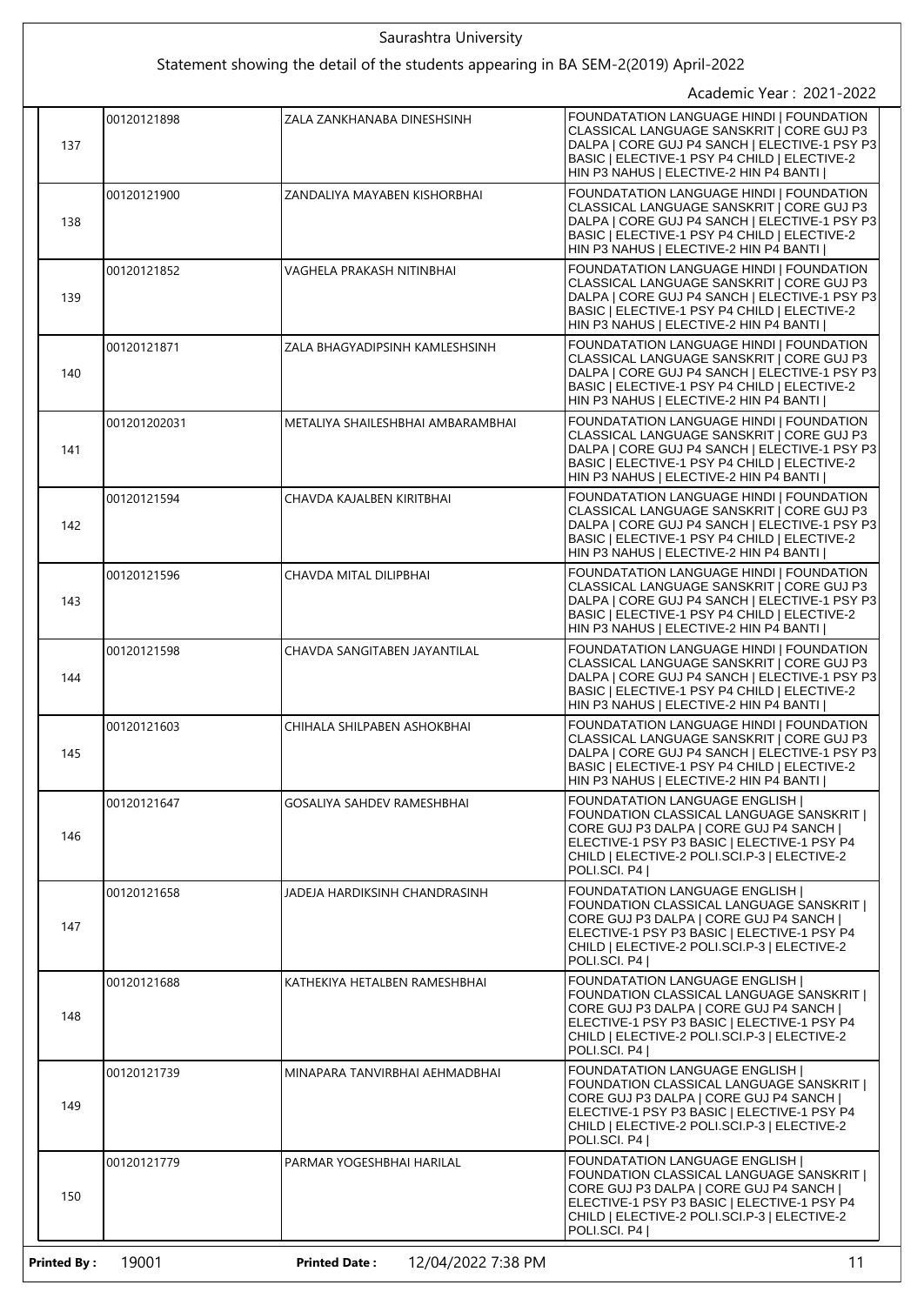|     |             | Saurashtra University<br>Statement showing the detail of the students appearing in BA SEM-2(2019) April-2022 |                                                                                                                                                                                                                                              |
|-----|-------------|--------------------------------------------------------------------------------------------------------------|----------------------------------------------------------------------------------------------------------------------------------------------------------------------------------------------------------------------------------------------|
|     |             |                                                                                                              | Academic Year: 2021-2022                                                                                                                                                                                                                     |
| 151 | 00120121786 | RANA HIRALBA BAPALAL                                                                                         | <b>FOUNDATATION LANGUAGE ENGLISH  </b><br>FOUNDATION CLASSICAL LANGUAGE SANSKRIT  <br>CORE GUJ P3 DALPA   CORE GUJ P4 SANCH  <br>ELECTIVE-1 PSY P3 BASIC   ELECTIVE-1 PSY P4<br>CHILD   ELECTIVE-2 POLI.SCI.P-3   ELECTIVE-2<br>POLI.SCI. P4 |
| 152 | 00120121809 | ROJASARA VISHAL DILIPBHAI                                                                                    | <b>FOUNDATATION LANGUAGE ENGLISH  </b><br>FOUNDATION CLASSICAL LANGUAGE SANSKRIT  <br>CORE GUJ P3 DALPA   CORE GUJ P4 SANCH  <br>ELECTIVE-1 PSY P3 BASIC   ELECTIVE-1 PSY P4<br>CHILD   ELECTIVE-2 POLI.SCI.P-3   ELECTIVE-2<br>POLI.SCI. P4 |
| 153 | 00120121902 | ZARAMARIYA KAJALBEN RAMESHBHAI                                                                               | <b>FOUNDATATION LANGUAGE ENGLISH  </b><br>FOUNDATION CLASSICAL LANGUAGE SANSKRIT  <br>CORE GUJ P3 DALPA   CORE GUJ P4 SANCH  <br>ELECTIVE-1 PSY P3 BASIC   ELECTIVE-1 PSY P4<br>CHILD   ELECTIVE-2 POLI.SCI.P-3   ELECTIVE-2<br>POLI.SCI. P4 |
| 154 | 00120121811 | RUDATALA VIJAYBHAI BHARATBHAI                                                                                | <b>FOUNDATATION LANGUAGE ENGLISH I</b><br>FOUNDATION CLASSICAL LANGUAGE SANSKRIT  <br>CORE GUJ P3 DALPA   CORE GUJ P4 SANCH  <br>ELECTIVE-1 PSY P3 BASIC   ELECTIVE-1 PSY P4<br>CHILD   ELECTIVE-2 POLI.SCI.P-3   ELECTIVE-2<br>POLI.SCI. P4 |
| 155 | 00120121560 | ANIYALIYA ABHAYKUMAR ODHAVJIBHAI                                                                             | FOUNDATATION LANGUAGE HINDI   FOUNDATION<br>CLASSICAL LANGUAGE SANSKRIT   CORE ECO P3<br>PRINC   CORE ECO P4 BASIC   ELECTIVE-1 PSY P3<br>BASIC   ELECTIVE-1 PSY P4 CHILD   ELECTIVE-2<br>HIN P3 NAHUS   ELECTIVE-2 HIN P4 BANTI             |
| 156 | 00120121562 | ANIYALIYA JAYDIP RASIKBHAI                                                                                   | FOUNDATATION LANGUAGE HINDI   FOUNDATION<br>CLASSICAL LANGUAGE SANSKRIT   CORE ECO P3<br>PRINC   CORE ECO P4 BASIC   ELECTIVE-1 PSY P3<br>BASIC   ELECTIVE-1 PSY P4 CHILD   ELECTIVE-2<br>HIN P3 NAHUS   ELECTIVE-2 HIN P4 BANTI             |
| 157 | 00120121581 | BHARADIYA BALDEVBHAI VINODBHAI                                                                               | FOUNDATATION LANGUAGE HINDI   FOUNDATION<br>CLASSICAL LANGUAGE SANSKRIT   CORE ECO P3<br>PRINC   CORE ECO P4 BASIC   ELECTIVE-1 PSY P3<br>BASIC   ELECTIVE-1 PSY P4 CHILD   ELECTIVE-2<br>HIN P3 NAHUS   ELECTIVE-2 HIN P4 BANTI             |
| 158 | 00120121585 | BHUSADIYA BALDEVBHAI BHARATBHAI                                                                              | FOUNDATATION LANGUAGE HINDI   FOUNDATION<br>CLASSICAL LANGUAGE SANSKRIT   CORE ECO P3<br>PRINC   CORE ECO P4 BASIC   ELECTIVE-1 PSY P3<br>BASIC   ELECTIVE-1 PSY P4 CHILD   ELECTIVE-2<br>HIN P3 NAHUS   ELECTIVE-2 HIN P4 BANTI             |
| 159 | 00120121587 | CHAUHAN DHANRAJSINH KHUMANSINH                                                                               | FOUNDATATION LANGUAGE HINDI   FOUNDATION<br>CLASSICAL LANGUAGE SANSKRIT   CORE ECO P3<br>PRINC   CORE ECO P4 BASIC   ELECTIVE-1 PSY P3<br>BASIC   ELECTIVE-1 PSY P4 CHILD   ELECTIVE-2<br>HIN P3 NAHUS   ELECTIVE-2 HIN P4 BANTI             |
| 160 | 00120121600 | CHHOTIYA MAHESHBHAI ISHVARBHAI                                                                               | FOUNDATATION LANGUAGE HINDI   FOUNDATION<br>CLASSICAL LANGUAGE SANSKRIT   CORE ECO P3<br>PRINC   CORE ECO P4 BASIC   ELECTIVE-1 PSY P3<br>BASIC   ELECTIVE-1 PSY P4 CHILD   ELECTIVE-2<br>HIN P3 NAHUS   ELECTIVE-2 HIN P4 BANTI             |
| 161 | 00120121601 | CHHOTIYA SANJAYBHAI RAJABHAI                                                                                 | FOUNDATATION LANGUAGE HINDI   FOUNDATION<br>CLASSICAL LANGUAGE SANSKRIT   CORE ECO P3<br>PRINC   CORE ECO P4 BASIC   ELECTIVE-1 PSY P3<br>BASIC   ELECTIVE-1 PSY P4 CHILD   ELECTIVE-2<br>HIN P3 NAHUS   ELECTIVE-2 HIN P4 BANTI             |
| 162 | 00120121611 | DANGAR DINESHBHAI GHANSHYAMBHAI                                                                              | FOUNDATATION LANGUAGE HINDI   FOUNDATION<br>CLASSICAL LANGUAGE SANSKRIT   CORE ECO P3<br>PRINC   CORE ECO P4 BASIC   ELECTIVE-1 PSY P3<br>BASIC   ELECTIVE-1 PSY P4 CHILD   ELECTIVE-2<br>HIN P3 NAHUS   ELECTIVE-2 HIN P4 BANTI             |
| 163 | 00120121614 | DANGAR NIKULBHAI VAJUBHAI                                                                                    | FOUNDATATION LANGUAGE HINDI   FOUNDATION<br>CLASSICAL LANGUAGE SANSKRIT   CORE ECO P3<br>PRINC   CORE ECO P4 BASIC   ELECTIVE-1 PSY P3<br>BASIC   ELECTIVE-1 PSY P4 CHILD   ELECTIVE-2<br>HIN P3 NAHUS   ELECTIVE-2 HIN P4 BANTI             |
| 164 | 00120121623 | DHARAJIYA RADHIKABEN GOPALBHAI                                                                               | FOUNDATATION LANGUAGE HINDI   FOUNDATION<br>CLASSICAL LANGUAGE SANSKRIT   CORE ECO P3<br>PRINC   CORE ECO P4 BASIC   ELECTIVE-1 PSY P3<br>BASIC   ELECTIVE-1 PSY P4 CHILD   ELECTIVE-2<br>HIN P3 NAHUS   ELECTIVE-2 HIN P4 BANTI             |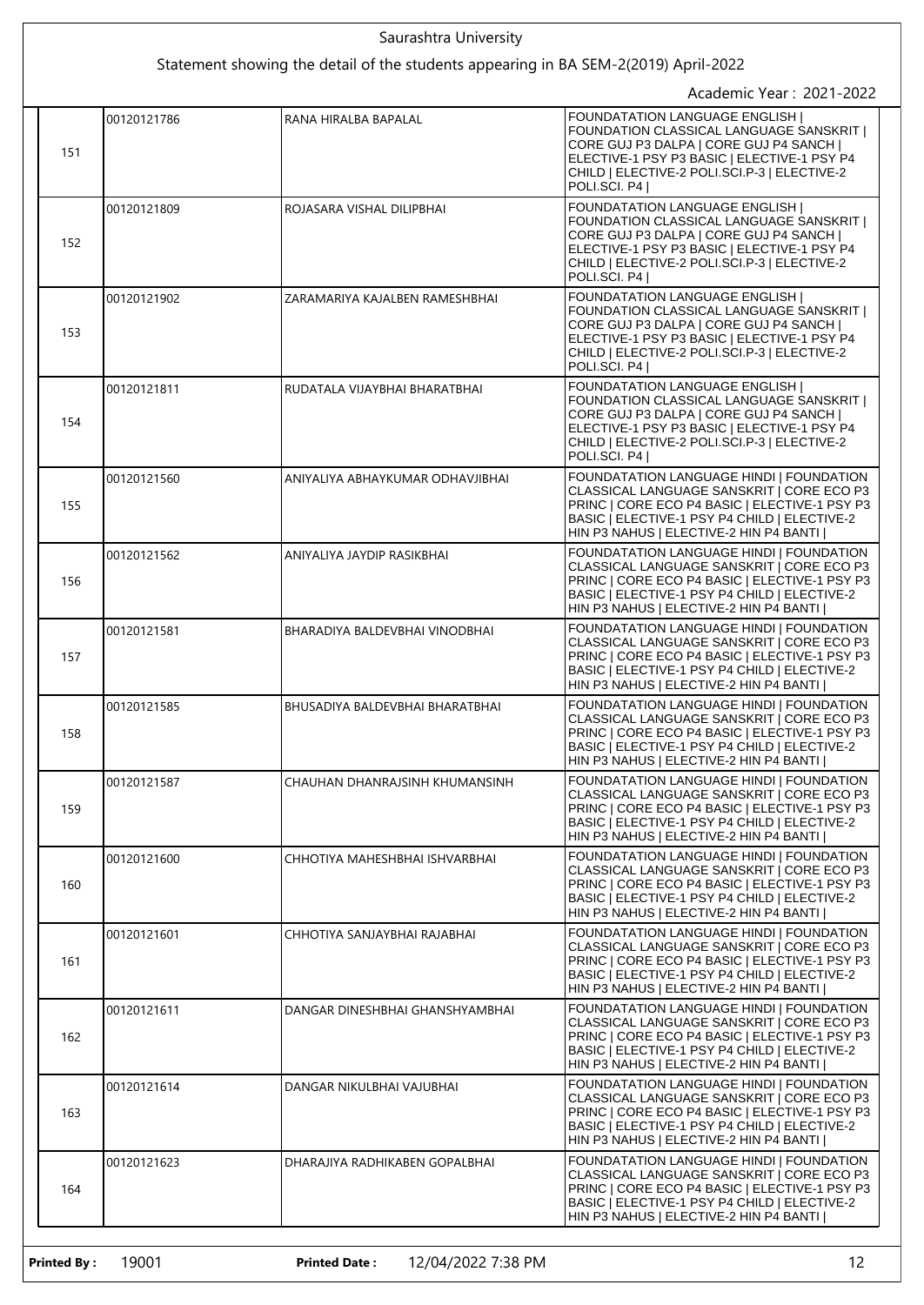|  |     |             | Saurashtra University                                                               |                                                                                                                                                                                                                                         |
|--|-----|-------------|-------------------------------------------------------------------------------------|-----------------------------------------------------------------------------------------------------------------------------------------------------------------------------------------------------------------------------------------|
|  |     |             | Statement showing the detail of the students appearing in BA SEM-2(2019) April-2022 |                                                                                                                                                                                                                                         |
|  |     |             |                                                                                     | Academic Year: 2021-2022                                                                                                                                                                                                                |
|  | 165 | 00120121635 | <b>GALIYA DHRUVBHAI CHETANBHAI</b>                                                  | FOUNDATATION LANGUAGE HINDI   FOUNDATION<br>CLASSICAL LANGUAGE SANSKRIT   CORE ECO P3<br>PRINC   CORE ECO P4 BASIC   ELECTIVE-1 PSY P3<br>BASIC   ELECTIVE-1 PSY P4 CHILD   ELECTIVE-2<br>HIN P3 NAHUS   ELECTIVE-2 HIN P4 BANTI        |
|  | 166 | 00120121655 | JADAV VISHALKUMAR RATILAL                                                           | FOUNDATATION LANGUAGE HINDI   FOUNDATION<br>CLASSICAL LANGUAGE SANSKRIT I CORE ECO P3<br>PRINC   CORE ECO P4 BASIC   ELECTIVE-1 PSY P3<br>BASIC   ELECTIVE-1 PSY P4 CHILD   ELECTIVE-2<br>HIN P3 NAHUS   ELECTIVE-2 HIN P4 BANTI        |
|  | 167 | 00120121672 | JOGRANA RAMJIBHAI DEVABHAI                                                          | FOUNDATATION LANGUAGE HINDI   FOUNDATION<br>CLASSICAL LANGUAGE SANSKRIT   CORE ECO P3<br>PRINC   CORE ECO P4 BASIC   ELECTIVE-1 PSY P3<br>BASIC   ELECTIVE-1 PSY P4 CHILD   ELECTIVE-2<br>HIN P3 NAHUS   ELECTIVE-2 HIN P4 BANTI        |
|  | 168 | 00120121677 | KALIYA POOJABEN BALDEVBHAI                                                          | FOUNDATATION LANGUAGE HINDI   FOUNDATION<br>CLASSICAL LANGUAGE SANSKRIT   CORE ECO P3<br>PRINC   CORE ECO P4 BASIC   ELECTIVE-1 PSY P3<br>BASIC   ELECTIVE-1 PSY P4 CHILD   ELECTIVE-2<br>HIN P3 NAHUS   ELECTIVE-2 HIN P4 BANTI        |
|  | 169 | 00120121681 | KAMEJALIYA CHETANBHAI PRABHATBHAI                                                   | FOUNDATATION LANGUAGE HINDI   FOUNDATION<br>CLASSICAL LANGUAGE SANSKRIT   CORE ECO P3<br>PRINC   CORE ECO P4 BASIC   ELECTIVE-1 PSY P3<br>BASIC   ELECTIVE-1 PSY P4 CHILD   ELECTIVE-2<br>HIN P3 NAHUS   ELECTIVE-2 HIN P4 BANTI        |
|  | 170 | 00120121683 | KAMEJALIYA ROHIT ASHOKBHAI                                                          | FOUNDATATION LANGUAGE HINDI   FOUNDATION<br>CLASSICAL LANGUAGE SANSKRIT   CORE ECO P3<br>PRINC   CORE ECO P4 BASIC   ELECTIVE-1 PSY P3<br>BASIC   ELECTIVE-1 PSY P4 CHILD   ELECTIVE-2<br>HIN P3 NAHUS   ELECTIVE-2 HIN P4 BANTI        |
|  | 171 | 00120121684 | KAMEJALIYA VANRAJBHAI BHARATBHAI                                                    | FOUNDATATION LANGUAGE HINDI   FOUNDATION<br>CLASSICAL LANGUAGE SANSKRIT   CORE ECO P3<br>PRINC   CORE ECO P4 BASIC   ELECTIVE-1 PSY P3<br>BASIC   ELECTIVE-1 PSY P4 CHILD   ELECTIVE-2<br>HIN P3 NAHUS   ELECTIVE-2 HIN P4 BANTI        |
|  | 172 | 00120121686 | KANOTARA BHARATBHAI DHIRUBHAI                                                       | FOUNDATATION LANGUAGE HINDI   FOUNDATION<br>CLASSICAL LANGUAGE SANSKRIT   CORE ECO P3<br>PRINC   CORE ECO P4 BASIC   ELECTIVE-1 PSY P3<br>BASIC   ELECTIVE-1 PSY P4 CHILD   ELECTIVE-2<br>HIN P3 NAHUS   ELECTIVE-2 HIN P4 BANTI        |
|  | 173 | 00120121701 | MADHAR BHOOMIKABEN DEVRAJBHAI                                                       | FOUNDATATION LANGUAGE HINDI   FOUNDATION<br>CLASSICAL LANGUAGE SANSKRIT   CORE ECO P3<br>PRINC   CORE ECO P4 BASIC   ELECTIVE-1 PSY P3<br>BASIC   ELECTIVE-1 PSY P4 CHILD   ELECTIVE-2<br>HIN P3 NAHUS   ELECTIVE-2 HIN P4 BANTI        |
|  | 174 | 00120121713 | MAKWANA VISHALBHAI SHANTIBHAI                                                       | <b>FOUNDATATION LANGUAGE HINDI I FOUNDATION</b><br>CLASSICAL LANGUAGE SANSKRIT   CORE ECO P3<br>PRINC   CORE ECO P4 BASIC   ELECTIVE-1 PSY P3<br>BASIC   ELECTIVE-1 PSY P4 CHILD   ELECTIVE-2<br>HIN P3 NAHUS   ELECTIVE-2 HIN P4 BANTI |
|  | 175 | 00120121717 | MEMARIYA ANITABEN BHARATBHAI                                                        | FOUNDATATION LANGUAGE HINDI   FOUNDATION<br>CLASSICAL LANGUAGE SANSKRIT   CORE ECO P3<br>PRINC   CORE ECO P4 BASIC   ELECTIVE-1 PSY P3<br>BASIC   ELECTIVE-1 PSY P4 CHILD   ELECTIVE-2<br>HIN P3 NAHUS   ELECTIVE-2 HIN P4 BANTI        |
|  | 176 | 00120121719 | MENIYA ASHISHBHAI SHANKARBHAI                                                       | FOUNDATATION LANGUAGE HINDI   FOUNDATION<br>CLASSICAL LANGUAGE SANSKRIT   CORE ECO P3<br>PRINC   CORE ECO P4 BASIC   ELECTIVE-1 PSY P3<br>BASIC   ELECTIVE-1 PSY P4 CHILD   ELECTIVE-2<br>HIN P3 NAHUS   ELECTIVE-2 HIN P4 BANTI        |
|  | 177 | 00120121724 | MENIYA SHITALBEN JEMUBHAI                                                           | FOUNDATATION LANGUAGE HINDI   FOUNDATION<br>CLASSICAL LANGUAGE SANSKRIT   CORE ECO P3<br>PRINC   CORE ECO P4 BASIC   ELECTIVE-1 PSY P3<br>BASIC   ELECTIVE-1 PSY P4 CHILD   ELECTIVE-2<br>HIN P3 NAHUS   ELECTIVE-2 HIN P4 BANTI        |
|  | 178 | 00120121734 | METALIYA PRADIPBHAI KISHORBHAI                                                      | FOUNDATATION LANGUAGE HINDI   FOUNDATION<br>CLASSICAL LANGUAGE SANSKRIT   CORE ECO P3<br>PRINC   CORE ECO P4 BASIC   ELECTIVE-1 PSY P3<br>BASIC   ELECTIVE-1 PSY P4 CHILD   ELECTIVE-2<br>HIN P3 NAHUS   ELECTIVE-2 HIN P4 BANTI        |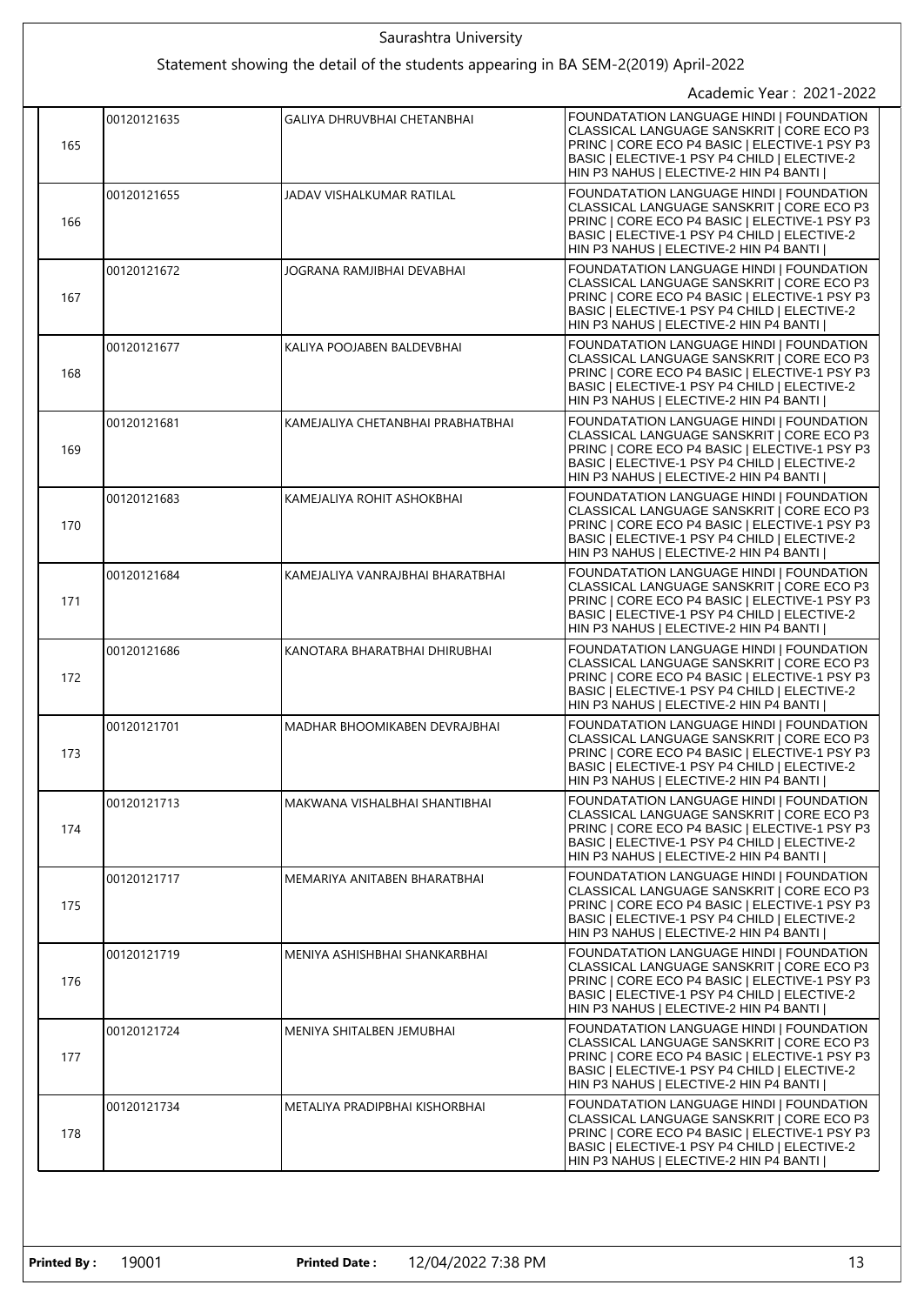|  | Saurashtra University                                                               |             |                                   |                                                                                                                                                                                                                                  |  |
|--|-------------------------------------------------------------------------------------|-------------|-----------------------------------|----------------------------------------------------------------------------------------------------------------------------------------------------------------------------------------------------------------------------------|--|
|  | Statement showing the detail of the students appearing in BA SEM-2(2019) April-2022 |             |                                   |                                                                                                                                                                                                                                  |  |
|  |                                                                                     |             |                                   | Academic Year: 2021-2022                                                                                                                                                                                                         |  |
|  | 179                                                                                 | 00120121749 | PARALIYA MANISHKUMAR BHUPATBHAI   | FOUNDATATION LANGUAGE HINDI   FOUNDATION<br>CLASSICAL LANGUAGE SANSKRIT   CORE ECO P3<br>PRINC   CORE ECO P4 BASIC   ELECTIVE-1 PSY P3<br>BASIC   ELECTIVE-1 PSY P4 CHILD   ELECTIVE-2<br>HIN P3 NAHUS   ELECTIVE-2 HIN P4 BANTI |  |
|  | 180                                                                                 | 00120121754 | PARALIYA SHRIKANT BHARATBHAI      | FOUNDATATION LANGUAGE HINDI   FOUNDATION<br>CLASSICAL LANGUAGE SANSKRIT   CORE ECO P3<br>PRINC   CORE ECO P4 BASIC   ELECTIVE-1 PSY P3<br>BASIC   ELECTIVE-1 PSY P4 CHILD   ELECTIVE-2<br>HIN P3 NAHUS   ELECTIVE-2 HIN P4 BANTI |  |
|  | 181                                                                                 | 00120121771 | PARMAR NILESHKUMAR PRAVINBHAI     | FOUNDATATION LANGUAGE HINDI   FOUNDATION<br>CLASSICAL LANGUAGE SANSKRIT   CORE ECO P3<br>PRINC   CORE ECO P4 BASIC   ELECTIVE-1 PSY P3<br>BASIC   ELECTIVE-1 PSY P4 CHILD   ELECTIVE-2<br>HIN P3 NAHUS   ELECTIVE-2 HIN P4 BANTI |  |
|  | 182                                                                                 | 00120121784 | RANA DHRUVRAJSINH BALDEVSINH      | FOUNDATATION LANGUAGE HINDI   FOUNDATION<br>CLASSICAL LANGUAGE SANSKRIT   CORE ECO P3<br>PRINC   CORE ECO P4 BASIC   ELECTIVE-1 PSY P3<br>BASIC   ELECTIVE-1 PSY P4 CHILD   ELECTIVE-2<br>HIN P3 NAHUS   ELECTIVE-2 HIN P4 BANTI |  |
|  | 183                                                                                 | 00120121787 | RANA ISHITABA HITENDRASINH        | FOUNDATATION LANGUAGE HINDI   FOUNDATION<br>CLASSICAL LANGUAGE SANSKRIT   CORE ECO P3<br>PRINC   CORE ECO P4 BASIC   ELECTIVE-1 PSY P3<br>BASIC   ELECTIVE-1 PSY P4 CHILD   ELECTIVE-2<br>HIN P3 NAHUS   ELECTIVE-2 HIN P4 BANTI |  |
|  | 184                                                                                 | 00120121788 | RANA JAYRAJSINH YUVRAJSINH        | FOUNDATATION LANGUAGE HINDI   FOUNDATION<br>CLASSICAL LANGUAGE SANSKRIT   CORE ECO P3<br>PRINC   CORE ECO P4 BASIC   ELECTIVE-1 PSY P3<br>BASIC   ELECTIVE-1 PSY P4 CHILD   ELECTIVE-2<br>HIN P3 NAHUS   ELECTIVE-2 HIN P4 BANTI |  |
|  | 185                                                                                 | 00120121791 | RANA MITRAJSINH HARICHANDRASINH   | FOUNDATATION LANGUAGE HINDI   FOUNDATION<br>CLASSICAL LANGUAGE SANSKRIT   CORE ECO P3<br>PRINC   CORE ECO P4 BASIC   ELECTIVE-1 PSY P3<br>BASIC   ELECTIVE-1 PSY P4 CHILD   ELECTIVE-2<br>HIN P3 NAHUS   ELECTIVE-2 HIN P4 BANTI |  |
|  | 186                                                                                 | 00120121795 | RANA RAJDEEPSINH PARAKRAMSINH     | FOUNDATATION LANGUAGE HINDI   FOUNDATION<br>CLASSICAL LANGUAGE SANSKRIT   CORE ECO P3<br>PRINC   CORE ECO P4 BASIC   ELECTIVE-1 PSY P3<br>BASIC   ELECTIVE-1 PSY P4 CHILD   ELECTIVE-2<br>HIN P3 NAHUS   ELECTIVE-2 HIN P4 BANTI |  |
|  | 187                                                                                 | 00120121796 | RANA RAJVEER SINH DHARMENDRA SINH | FOUNDATATION LANGUAGE HINDI   FOUNDATION<br>CLASSICAL LANGUAGE SANSKRIT   CORE ECO P3<br>PRINC   CORE ECO P4 BASIC   ELECTIVE-1 PSY P3<br>BASIC   ELECTIVE-1 PSY P4 CHILD   ELECTIVE-2<br>HIN P3 NAHUS   ELECTIVE-2 HIN P4 BANTI |  |
|  | 188                                                                                 | 00120121797 | RANA RUTURAJSINH YOGENDRASINH     | FOUNDATATION LANGUAGE HINDI   FOUNDATION<br>CLASSICAL LANGUAGE SANSKRIT   CORE ECO P3<br>PRINC   CORE ECO P4 BASIC   ELECTIVE-1 PSY P3<br>BASIC   ELECTIVE-1 PSY P4 CHILD   ELECTIVE-2<br>HIN P3 NAHUS   ELECTIVE-2 HIN P4 BANTI |  |
|  | 189                                                                                 | 00120121799 | RANA URAVSHIBA KIRITSINH          | FOUNDATATION LANGUAGE HINDI   FOUNDATION<br>CLASSICAL LANGUAGE SANSKRIT   CORE ECO P3<br>PRINC   CORE ECO P4 BASIC   ELECTIVE-1 PSY P3<br>BASIC   ELECTIVE-1 PSY P4 CHILD   ELECTIVE-2<br>HIN P3 NAHUS   ELECTIVE-2 HIN P4 BANTI |  |
|  | 190                                                                                 | 00120121804 | RATHOD PANKAJBHAI PRABHUBHAI      | FOUNDATATION LANGUAGE HINDI   FOUNDATION<br>CLASSICAL LANGUAGE SANSKRIT   CORE ECO P3<br>PRINC   CORE ECO P4 BASIC   ELECTIVE-1 PSY P3<br>BASIC   ELECTIVE-1 PSY P4 CHILD   ELECTIVE-2<br>HIN P3 NAHUS   ELECTIVE-2 HIN P4 BANTI |  |
|  | 191                                                                                 | 00120121807 | ROCHIYA SATISHKUMAR DEVRAJBHAI    | FOUNDATATION LANGUAGE HINDI   FOUNDATION<br>CLASSICAL LANGUAGE SANSKRIT   CORE ECO P3<br>PRINC   CORE ECO P4 BASIC   ELECTIVE-1 PSY P3<br>BASIC   ELECTIVE-1 PSY P4 CHILD   ELECTIVE-2<br>HIN P3 NAHUS   ELECTIVE-2 HIN P4 BANTI |  |
|  | 192                                                                                 | 00120121812 | SABHAD JAYSHREEBEN LAXMANBHAI     | FOUNDATATION LANGUAGE HINDI   FOUNDATION<br>CLASSICAL LANGUAGE SANSKRIT   CORE ECO P3<br>PRINC   CORE ECO P4 BASIC   ELECTIVE-1 PSY P3<br>BASIC   ELECTIVE-1 PSY P4 CHILD   ELECTIVE-2<br>HIN P3 NAHUS   ELECTIVE-2 HIN P4 BANTI |  |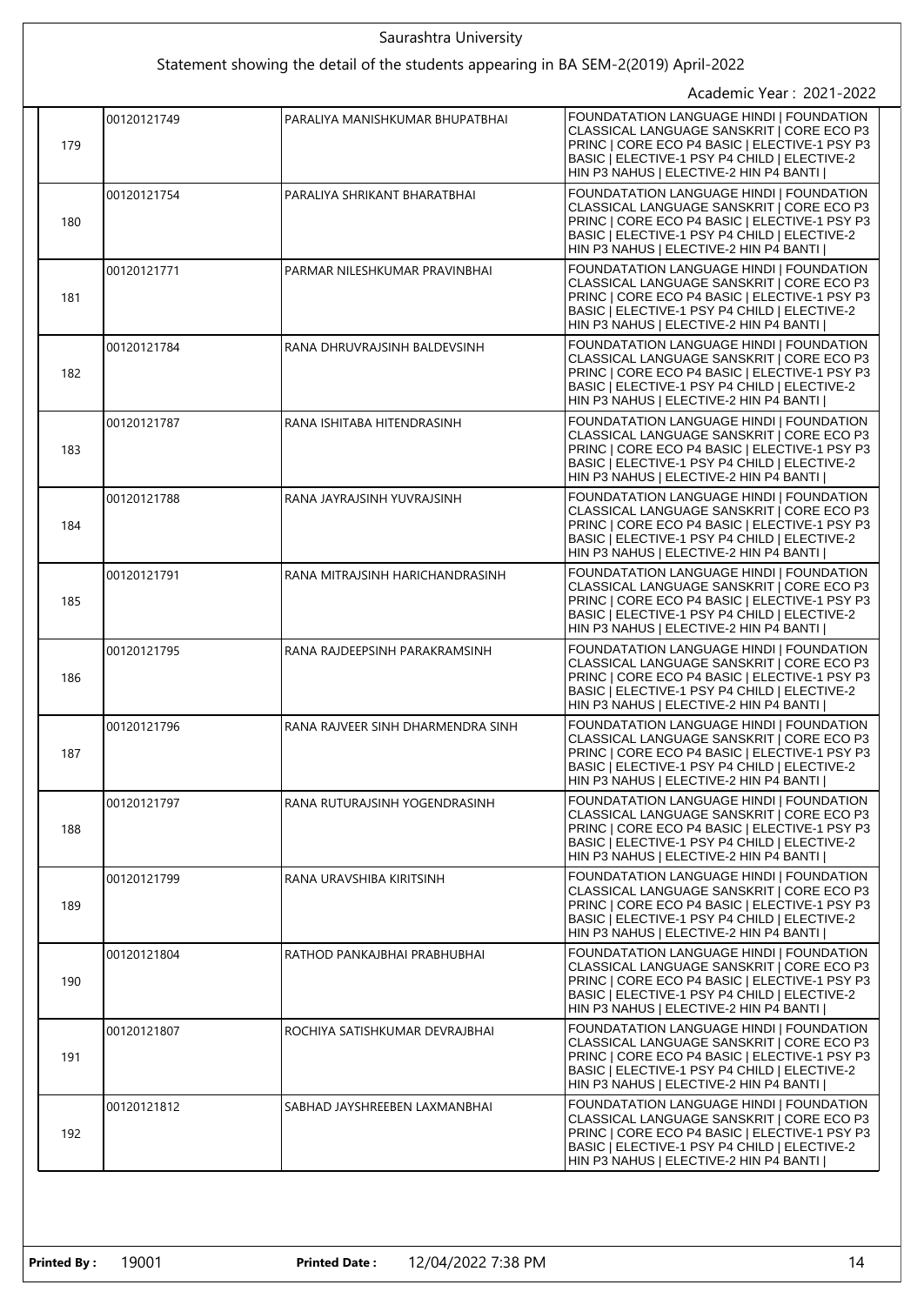|  | Saurashtra University |             |                                                                                     |                                                                                                                                                                                                                                  |
|--|-----------------------|-------------|-------------------------------------------------------------------------------------|----------------------------------------------------------------------------------------------------------------------------------------------------------------------------------------------------------------------------------|
|  |                       |             | Statement showing the detail of the students appearing in BA SEM-2(2019) April-2022 |                                                                                                                                                                                                                                  |
|  |                       |             |                                                                                     | Academic Year: 2021-2022                                                                                                                                                                                                         |
|  | 193                   | 00120121824 | SHIYALIYA VISHALBHAI HARIBHAI                                                       | FOUNDATATION LANGUAGE HINDI   FOUNDATION<br>CLASSICAL LANGUAGE SANSKRIT   CORE ECO P3<br>PRINC   CORE ECO P4 BASIC   ELECTIVE-1 PSY P3<br>BASIC   ELECTIVE-1 PSY P4 CHILD   ELECTIVE-2<br>HIN P3 NAHUS   ELECTIVE-2 HIN P4 BANTI |
|  | 194                   | 00120121833 | SOLANKI AMANKUMAR RAJUBHAI                                                          | FOUNDATATION LANGUAGE HINDI   FOUNDATION<br>CLASSICAL LANGUAGE SANSKRIT I CORE ECO P3<br>PRINC   CORE ECO P4 BASIC   ELECTIVE-1 PSY P3<br>BASIC   ELECTIVE-1 PSY P4 CHILD   ELECTIVE-2<br>HIN P3 NAHUS   ELECTIVE-2 HIN P4 BANTI |
|  | 195                   | 00120121850 | VADEKHANIYA VASUDEVBHAI CHOTHABHAI                                                  | FOUNDATATION LANGUAGE HINDI   FOUNDATION<br>CLASSICAL LANGUAGE SANSKRIT   CORE ECO P3<br>PRINC   CORE ECO P4 BASIC   ELECTIVE-1 PSY P3<br>BASIC   ELECTIVE-1 PSY P4 CHILD   ELECTIVE-2<br>HIN P3 NAHUS   ELECTIVE-2 HIN P4 BANTI |
|  | 196                   | 00120121856 | VALA JAYRAJBHAI SHANKARBHAI                                                         | FOUNDATATION LANGUAGE HINDI   FOUNDATION<br>CLASSICAL LANGUAGE SANSKRIT   CORE ECO P3<br>PRINC   CORE ECO P4 BASIC   ELECTIVE-1 PSY P3<br>BASIC   ELECTIVE-1 PSY P4 CHILD   ELECTIVE-2<br>HIN P3 NAHUS   ELECTIVE-2 HIN P4 BANTI |
|  | 197                   | 00120121857 | VALA VISHALBHAI RAMJIBHAI                                                           | FOUNDATATION LANGUAGE HINDI I FOUNDATION<br>CLASSICAL LANGUAGE SANSKRIT   CORE ECO P3<br>PRINC   CORE ECO P4 BASIC   ELECTIVE-1 PSY P3<br>BASIC   ELECTIVE-1 PSY P4 CHILD   ELECTIVE-2<br>HIN P3 NAHUS   ELECTIVE-2 HIN P4 BANTI |
|  | 198                   | 00120121860 | VANALIYA KETANBHAI MUKESHBHAI                                                       | FOUNDATATION LANGUAGE HINDI   FOUNDATION<br>CLASSICAL LANGUAGE SANSKRIT   CORE ECO P3<br>PRINC   CORE ECO P4 BASIC   ELECTIVE-1 PSY P3<br>BASIC   ELECTIVE-1 PSY P4 CHILD   ELECTIVE-2<br>HIN P3 NAHUS   ELECTIVE-2 HIN P4 BANTI |
|  | 199                   | 00120121870 | ZALA BHAGIRATHSINH OMDEVSINH                                                        | FOUNDATATION LANGUAGE HINDI   FOUNDATION<br>CLASSICAL LANGUAGE SANSKRIT   CORE ECO P3<br>PRINC   CORE ECO P4 BASIC   ELECTIVE-1 PSY P3<br>BASIC   ELECTIVE-1 PSY P4 CHILD   ELECTIVE-2<br>HIN P3 NAHUS   ELECTIVE-2 HIN P4 BANTI |
|  | 200                   | 00120121877 | ZALA JYOTSANABA BHARATSINH                                                          | FOUNDATATION LANGUAGE HINDI   FOUNDATION<br>CLASSICAL LANGUAGE SANSKRIT   CORE ECO P3<br>PRINC   CORE ECO P4 BASIC   ELECTIVE-1 PSY P3<br>BASIC   ELECTIVE-1 PSY P4 CHILD   ELECTIVE-2<br>HIN P3 NAHUS   ELECTIVE-2 HIN P4 BANTI |
|  | 201                   | 00120121893 | ZALA VISHVARAJSINH DASHRATHSINH                                                     | FOUNDATATION LANGUAGE HINDI   FOUNDATION<br>CLASSICAL LANGUAGE SANSKRIT   CORE ECO P3<br>PRINC   CORE ECO P4 BASIC   ELECTIVE-1 PSY P3<br>BASIC   ELECTIVE-1 PSY P4 CHILD   ELECTIVE-2<br>HIN P3 NAHUS   ELECTIVE-2 HIN P4 BANTI |
|  | 202                   | 00120121905 | ZEZARIYA NAVGHANBHAI RANCHHODBHAI                                                   | FOUNDATATION LANGUAGE HINDI   FOUNDATION<br>CLASSICAL LANGUAGE SANSKRIT   CORE ECO P3<br>PRINC   CORE ECO P4 BASIC   ELECTIVE-1 PSY P3<br>BASIC   ELECTIVE-1 PSY P4 CHILD   ELECTIVE-2<br>HIN P3 NAHUS   ELECTIVE-2 HIN P4 BANTI |
|  | 203                   | 00120121789 | RANA KAJALBA NARENDRASINH                                                           | FOUNDATATION LANGUAGE HINDI   FOUNDATION<br>CLASSICAL LANGUAGE SANSKRIT   CORE ECO P3<br>PRINC   CORE ECO P4 BASIC   ELECTIVE-1 PSY P3<br>BASIC   ELECTIVE-1 PSY P4 CHILD   ELECTIVE-2<br>HIN P3 NAHUS   ELECTIVE-2 HIN P4 BANTI |
|  | 204                   | 00120121685 | KANABIYA KHUSALBHAI MANSUKHBHAI                                                     | FOUNDATATION LANGUAGE HINDI   FOUNDATION<br>CLASSICAL LANGUAGE SANSKRIT   CORE ECO P3<br>PRINC   CORE ECO P4 BASIC   ELECTIVE-1 PSY P3<br>BASIC   ELECTIVE-1 PSY P4 CHILD   ELECTIVE-2<br>POLI.SCI.P-3   ELECTIVE-2 POLI.SCI. P4 |
|  | 205                   | 00120121725 | MENIYA VISHALBHAI DEVUBHAI                                                          | FOUNDATATION LANGUAGE HINDI   FOUNDATION<br>CLASSICAL LANGUAGE SANSKRIT   CORE ECO P3<br>PRINC   CORE ECO P4 BASIC   ELECTIVE-1 PSY P3<br>BASIC   ELECTIVE-1 PSY P4 CHILD   ELECTIVE-2<br>POLI.SCI.P-3   ELECTIVE-2 POLI.SCI. P4 |
|  | 206                   | 00120121752 | PARALIYA RAHULBHAI NIKULBHAI                                                        | FOUNDATATION LANGUAGE HINDI   FOUNDATION<br>CLASSICAL LANGUAGE SANSKRIT   CORE ECO P3<br>PRINC   CORE ECO P4 BASIC   ELECTIVE-1 PSY P3<br>BASIC   ELECTIVE-1 PSY P4 CHILD   ELECTIVE-2<br>POLI.SCI.P-3   ELECTIVE-2 POLI.SCI. P4 |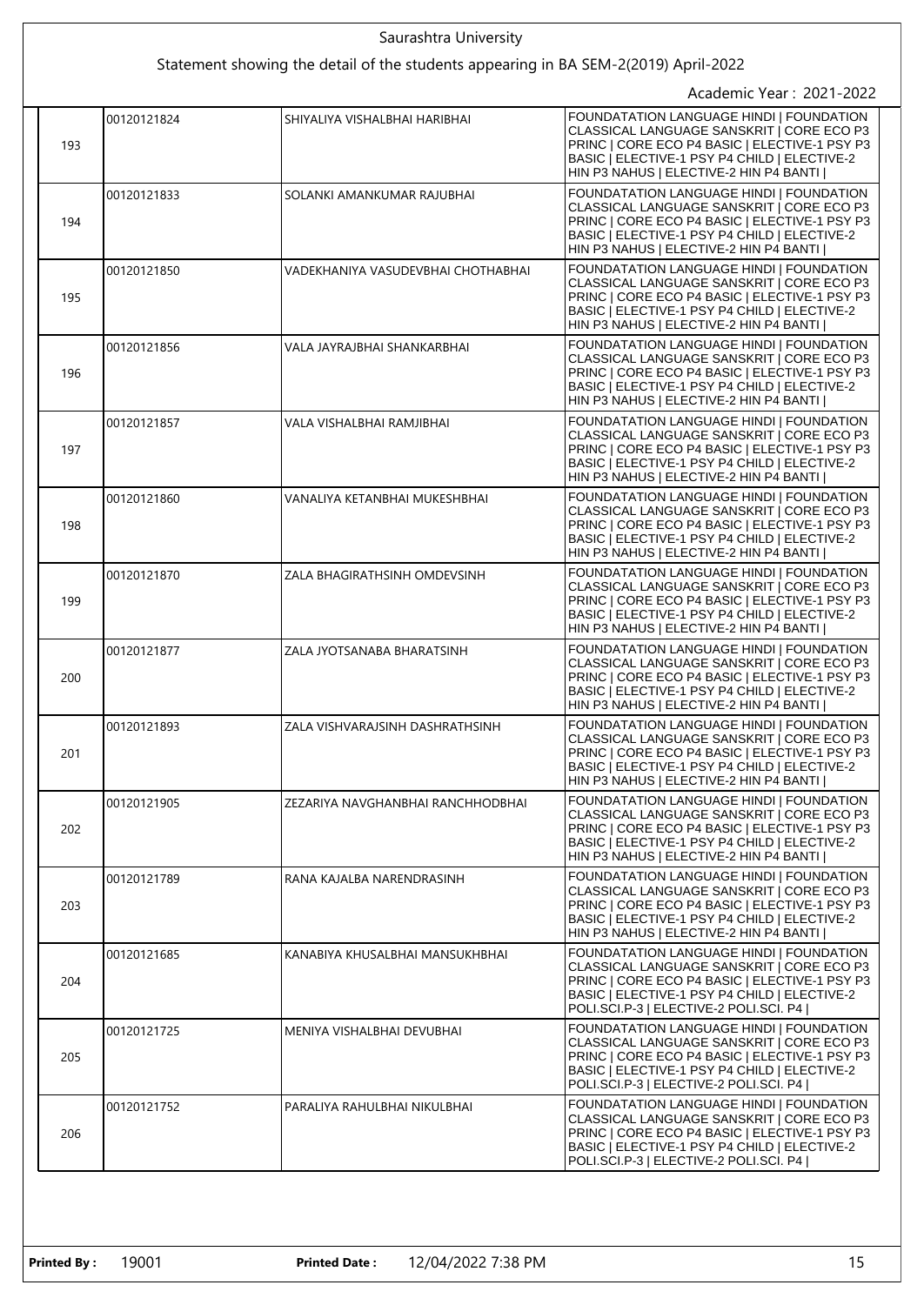|  | Saurashtra University                                                               |             |                                  |                                                                                                                                                                                                                                         |  |
|--|-------------------------------------------------------------------------------------|-------------|----------------------------------|-----------------------------------------------------------------------------------------------------------------------------------------------------------------------------------------------------------------------------------------|--|
|  | Statement showing the detail of the students appearing in BA SEM-2(2019) April-2022 |             |                                  |                                                                                                                                                                                                                                         |  |
|  |                                                                                     |             |                                  | Academic Year: 2021-2022                                                                                                                                                                                                                |  |
|  | 207                                                                                 | 00120121557 | ALGOTAR SURESHBHAI NAVGHANBHAI   | FOUNDATATION LANGUAGE HINDI   FOUNDATION<br>CLASSICAL LANGUAGE SANSKRIT   CORE ECO P3<br>PRINC   CORE ECO P4 BASIC   ELECTIVE-1 PSY P3<br>BASIC   ELECTIVE-1 PSY P4 CHILD   ELECTIVE-2<br>POLI.SCI.P-3   ELECTIVE-2 POLI.SCI. P4        |  |
|  | 208                                                                                 | 00120121566 | BALOLIYA VISHALBHAI CHANDUBHAI   | FOUNDATATION LANGUAGE HINDI   FOUNDATION<br>CLASSICAL LANGUAGE SANSKRIT I CORE ECO P3<br>PRINC   CORE ECO P4 BASIC   ELECTIVE-1 PSY P3<br>BASIC   ELECTIVE-1 PSY P4 CHILD   ELECTIVE-2<br>POLI.SCI.P-3   ELECTIVE-2 POLI.SCI. P4        |  |
|  | 209                                                                                 | 00120121569 | BARAIYA PAYALBEN JAYANTIBHAI     | FOUNDATATION LANGUAGE HINDI   FOUNDATION<br>CLASSICAL LANGUAGE SANSKRIT   CORE ECO P3<br>PRINC   CORE ECO P4 BASIC   ELECTIVE-1 PSY P3<br>BASIC   ELECTIVE-1 PSY P4 CHILD   ELECTIVE-2<br>POLI.SCI.P-3   ELECTIVE-2 POLI.SCI. P4        |  |
|  | 210                                                                                 | 00120121571 | BAVALIYA GANPATBHAI MEGHABHAI    | FOUNDATATION LANGUAGE HINDI   FOUNDATION<br>CLASSICAL LANGUAGE SANSKRIT   CORE ECO P3<br>PRINC   CORE ECO P4 BASIC   ELECTIVE-1 PSY P3<br>BASIC   ELECTIVE-1 PSY P4 CHILD   ELECTIVE-2<br>POLI.SCI.P-3   ELECTIVE-2 POLI.SCI. P4        |  |
|  | 211                                                                                 | 00120121572 | BAVALIYA JAYPALBHAI BHAGVANBHAI  | FOUNDATATION LANGUAGE HINDI I FOUNDATION<br>CLASSICAL LANGUAGE SANSKRIT   CORE ECO P3<br>PRINC   CORE ECO P4 BASIC   ELECTIVE-1 PSY P3<br>BASIC   ELECTIVE-1 PSY P4 CHILD   ELECTIVE-2<br>POLI.SCI.P-3   ELECTIVE-2 POLI.SCI. P4        |  |
|  | 212                                                                                 | 00120121574 | BAVALIYA MAHESHBHAI BABUBHAI     | FOUNDATATION LANGUAGE HINDI   FOUNDATION<br>CLASSICAL LANGUAGE SANSKRIT   CORE ECO P3<br>PRINC   CORE ECO P4 BASIC   ELECTIVE-1 PSY P3<br>BASIC   ELECTIVE-1 PSY P4 CHILD   ELECTIVE-2<br>POLI.SCI.P-3   ELECTIVE-2 POLI.SCI. P4        |  |
|  | 213                                                                                 | 00120121575 | BAVALIYA NIKULBHAI VIPULBHAI     | FOUNDATATION LANGUAGE HINDI   FOUNDATION<br>CLASSICAL LANGUAGE SANSKRIT   CORE ECO P3<br>PRINC   CORE ECO P4 BASIC   ELECTIVE-1 PSY P3<br>BASIC   ELECTIVE-1 PSY P4 CHILD   ELECTIVE-2<br>POLI.SCI.P-3   ELECTIVE-2 POLI.SCI. P4        |  |
|  | 214                                                                                 | 00120121584 | BHARWAD DIPAK JAGABHAI           | FOUNDATATION LANGUAGE HINDI   FOUNDATION<br>CLASSICAL LANGUAGE SANSKRIT   CORE ECO P3<br>PRINC   CORE ECO P4 BASIC   ELECTIVE-1 PSY P3<br>BASIC   ELECTIVE-1 PSY P4 CHILD   ELECTIVE-2<br>POLI.SCI.P-3   ELECTIVE-2 POLI.SCI. P4        |  |
|  | 215                                                                                 | 00120121589 | CHAUHAN HARPALBHAI MAFABHAI      | FOUNDATATION LANGUAGE HINDI   FOUNDATION<br>CLASSICAL LANGUAGE SANSKRIT   CORE ECO P3<br>PRINC   CORE ECO P4 BASIC   ELECTIVE-1 PSY P3<br>BASIC   ELECTIVE-1 PSY P4 CHILD   ELECTIVE-2<br>POLI.SCI.P-3   ELECTIVE-2 POLI.SCI. P4        |  |
|  | 216                                                                                 | 00120121621 | DHADVI SHAILESHBHAI NARENDRABHAI | <b>FOUNDATATION LANGUAGE HINDI I FOUNDATION</b><br>CLASSICAL LANGUAGE SANSKRIT   CORE ECO P3<br>PRINC   CORE ECO P4 BASIC   ELECTIVE-1 PSY P3<br>BASIC   ELECTIVE-1 PSY P4 CHILD   ELECTIVE-2<br>POLI.SCI.P-3   ELECTIVE-2 POLI.SCI. P4 |  |
|  | 217                                                                                 | 00120121626 | DODIYA SURBHIBEN MAHIPATSINH     | FOUNDATATION LANGUAGE HINDI   FOUNDATION<br>CLASSICAL LANGUAGE SANSKRIT   CORE ECO P3<br>PRINC   CORE ECO P4 BASIC   ELECTIVE-1 PSY P3<br>BASIC   ELECTIVE-1 PSY P4 CHILD   ELECTIVE-2<br>POLI.SCI.P-3   ELECTIVE-2 POLI.SCI. P4        |  |
|  | 218                                                                                 | 00120121630 | DORIYA ADITYAKUMAR BABUBHAI      | FOUNDATATION LANGUAGE HINDI   FOUNDATION<br>CLASSICAL LANGUAGE SANSKRIT   CORE ECO P3<br>PRINC   CORE ECO P4 BASIC   ELECTIVE-1 PSY P3<br>BASIC   ELECTIVE-1 PSY P4 CHILD   ELECTIVE-2<br>POLI.SCI.P-3   ELECTIVE-2 POLI.SCI. P4        |  |
|  | 219                                                                                 | 00120121591 | CHAUHAN RAKESHBHAI DEVJIBHAI     | FOUNDATATION LANGUAGE HINDI   FOUNDATION<br>CLASSICAL LANGUAGE SANSKRIT   CORE ECO P3<br>PRINC   CORE ECO P4 BASIC   ELECTIVE-1 PSY P3<br>BASIC   ELECTIVE-1 PSY P4 CHILD   ELECTIVE-2<br>POLI.SCI.P-3   ELECTIVE-2 POLI.SCI. P4        |  |
|  | 220                                                                                 | 00120121616 | DEDANIYA VIJAYBHAI PRABHUBHAI    | FOUNDATATION LANGUAGE HINDI   FOUNDATION<br>CLASSICAL LANGUAGE SANSKRIT   CORE ECO P3<br>PRINC   CORE ECO P4 BASIC   ELECTIVE-1 PSY P3<br>BASIC   ELECTIVE-1 PSY P4 CHILD   ELECTIVE-2<br>POLI.SCI.P-3   ELECTIVE-2 POLI.SCI. P4        |  |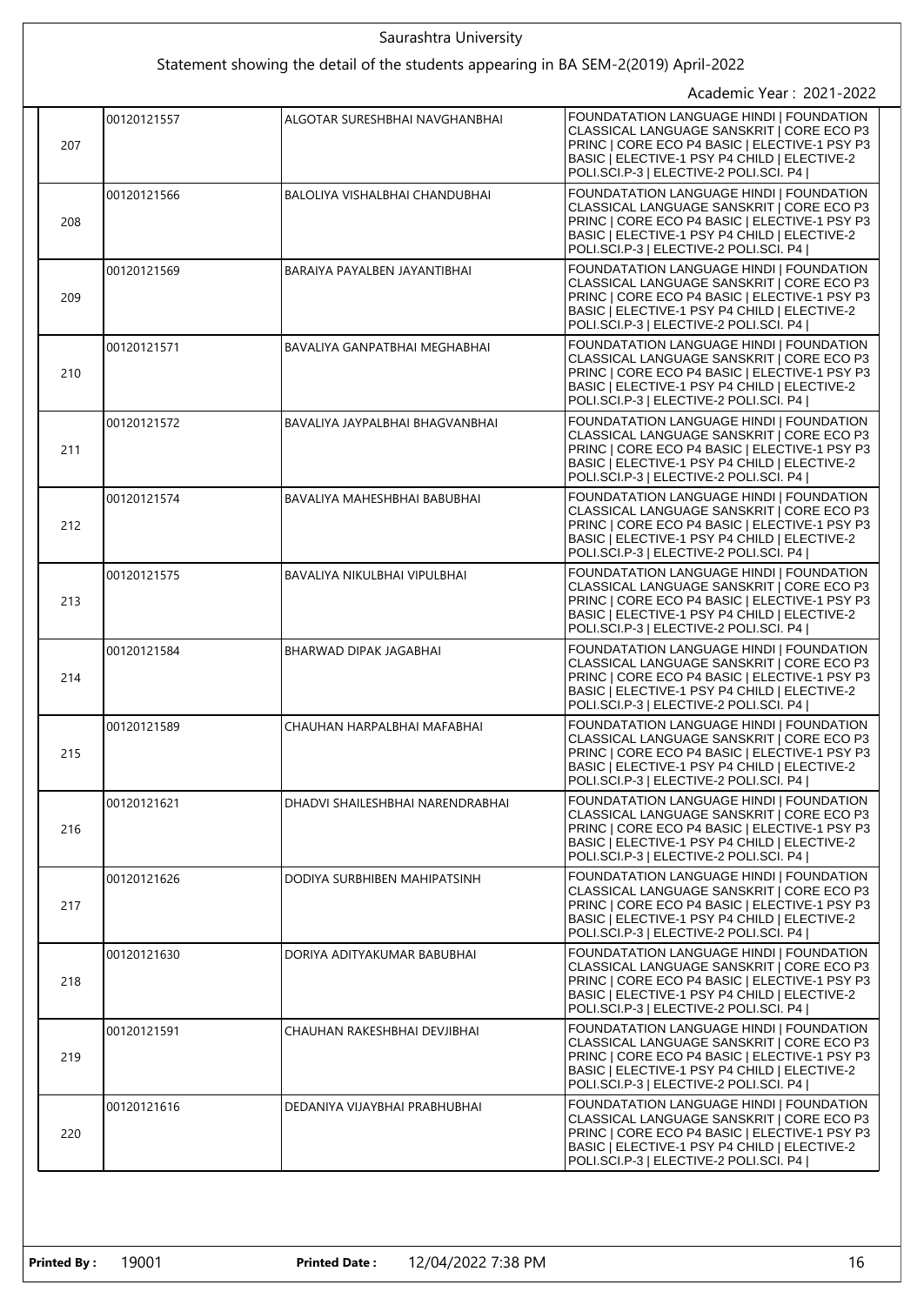| Saurashtra University                                                               |             |                                      |                                                                                                                                                                                                                                  |  |
|-------------------------------------------------------------------------------------|-------------|--------------------------------------|----------------------------------------------------------------------------------------------------------------------------------------------------------------------------------------------------------------------------------|--|
| Statement showing the detail of the students appearing in BA SEM-2(2019) April-2022 |             |                                      |                                                                                                                                                                                                                                  |  |
|                                                                                     |             |                                      | Academic Year: 2021-2022                                                                                                                                                                                                         |  |
| 221                                                                                 | 00120121622 | DHALAVANIYA VISHALBHAI POLABHAI      | FOUNDATATION LANGUAGE HINDI   FOUNDATION<br>CLASSICAL LANGUAGE SANSKRIT   CORE ECO P3<br>PRINC   CORE ECO P4 BASIC   ELECTIVE-1 PSY P3<br>BASIC   ELECTIVE-1 PSY P4 CHILD   ELECTIVE-2<br>POLI.SCI.P-3   ELECTIVE-2 POLI.SCI. P4 |  |
| 222                                                                                 | 00120121631 | <b>GABU ARAVINDBHAI DILIPBHAI</b>    | FOUNDATATION LANGUAGE HINDI   FOUNDATION<br>CLASSICAL LANGUAGE SANSKRIT   CORE ECO P3<br>PRINC   CORE ECO P4 BASIC   ELECTIVE-1 PSY P3<br>BASIC   ELECTIVE-1 PSY P4 CHILD   ELECTIVE-2<br>POLI.SCI.P-3   ELECTIVE-2 POLI.SCI. P4 |  |
| 223                                                                                 | 00120121645 | <b>GOHIL HARSHADBHAI JAYANTIBHAI</b> | FOUNDATATION LANGUAGE HINDI   FOUNDATION<br>CLASSICAL LANGUAGE SANSKRIT   CORE ECO P3<br>PRINC   CORE ECO P4 BASIC   ELECTIVE-1 PSY P3<br>BASIC   ELECTIVE-1 PSY P4 CHILD   ELECTIVE-2<br>POLI.SCI.P-3   ELECTIVE-2 POLI.SCI. P4 |  |
| 224                                                                                 | 00120121653 | JADAV MANSI RAMNIKBHAI               | FOUNDATATION LANGUAGE HINDI   FOUNDATION<br>CLASSICAL LANGUAGE SANSKRIT   CORE ECO P3<br>PRINC   CORE ECO P4 BASIC   ELECTIVE-1 PSY P3<br>BASIC   ELECTIVE-1 PSY P4 CHILD   ELECTIVE-2<br>POLI.SCI.P-3   ELECTIVE-2 POLI.SCI. P4 |  |
| 225                                                                                 | 00120121654 | JADAV SANJAYBHAI GIRISHBHAI          | FOUNDATATION LANGUAGE HINDI   FOUNDATION<br>CLASSICAL LANGUAGE SANSKRIT   CORE ECO P3<br>PRINC   CORE ECO P4 BASIC   ELECTIVE-1 PSY P3<br>BASIC   ELECTIVE-1 PSY P4 CHILD   ELECTIVE-2<br>POLI.SCI.P-3   ELECTIVE-2 POLI.SCI. P4 |  |
| 226                                                                                 | 00120121659 | JAMBUKIYA SHUBHAM RAMJIBHAI          | FOUNDATATION LANGUAGE HINDI   FOUNDATION<br>CLASSICAL LANGUAGE SANSKRIT   CORE ECO P3<br>PRINC   CORE ECO P4 BASIC   ELECTIVE-1 PSY P3<br>BASIC   ELECTIVE-1 PSY P4 CHILD   ELECTIVE-2<br>POLI.SCI.P-3   ELECTIVE-2 POLI.SCI. P4 |  |
| 227                                                                                 | 00120121660 | JAMBUKIYA VISHAL LABHUBHAI           | FOUNDATATION LANGUAGE HINDI   FOUNDATION<br>CLASSICAL LANGUAGE SANSKRIT   CORE ECO P3<br>PRINC   CORE ECO P4 BASIC   ELECTIVE-1 PSY P3<br>BASIC   ELECTIVE-1 PSY P4 CHILD   ELECTIVE-2<br>POLI.SCI.P-3   ELECTIVE-2 POLI.SCI. P4 |  |
| 228                                                                                 | 00120121674 | KALIYA ASHISHKUMAR PARSOTTAMBHAI     | FOUNDATATION LANGUAGE HINDI   FOUNDATION<br>CLASSICAL LANGUAGE SANSKRIT   CORE ECO P3<br>PRINC   CORE ECO P4 BASIC   ELECTIVE-1 PSY P3<br>BASIC   ELECTIVE-1 PSY P4 CHILD   ELECTIVE-2<br>POLI.SCI.P-3   ELECTIVE-2 POLI.SCI. P4 |  |
| 229                                                                                 | 00120121679 | KALIYA VIKRAMBHAI DALSUKHABHAI       | FOUNDATATION LANGUAGE HINDI   FOUNDATION<br>CLASSICAL LANGUAGE SANSKRIT   CORE ECO P3<br>PRINC   CORE ECO P4 BASIC   ELECTIVE-1 PSY P3<br>BASIC   ELECTIVE-1 PSY P4 CHILD   ELECTIVE-2<br>POLI.SCI.P-3   ELECTIVE-2 POLI.SCI. P4 |  |
| 230                                                                                 | 00120121687 | KANTHANI CHHAYABEN PARSHOTTAMBHAI    | FOUNDATATION LANGUAGE HINDI   FOUNDATION<br>CLASSICAL LANGUAGE SANSKRIT   CORE ECO P3<br>PRINC   CORE ECO P4 BASIC   ELECTIVE-1 PSY P3<br>BASIC   ELECTIVE-1 PSY P4 CHILD   ELECTIVE-2<br>POLI.SCI.P-3   ELECTIVE-2 POLI.SCI. P4 |  |
| 231                                                                                 | 00120121712 | MAKWANA SHUBHAM NAGARBHAI            | FOUNDATATION LANGUAGE HINDI I FOUNDATION<br>CLASSICAL LANGUAGE SANSKRIT   CORE ECO P3<br>PRINC   CORE ECO P4 BASIC   ELECTIVE-1 PSY P3<br>BASIC   ELECTIVE-1 PSY P4 CHILD   ELECTIVE-2<br>POLI.SCI.P-3   ELECTIVE-2 POLI.SCI. P4 |  |
| 232                                                                                 | 00120121714 | MALAKIYA ASHOKBHAI LALJIBHAI         | FOUNDATATION LANGUAGE HINDI   FOUNDATION<br>CLASSICAL LANGUAGE SANSKRIT   CORE ECO P3<br>PRINC   CORE ECO P4 BASIC   ELECTIVE-1 PSY P3<br>BASIC   ELECTIVE-1 PSY P4 CHILD   ELECTIVE-2<br>POLI.SCI.P-3   ELECTIVE-2 POLI.SCI. P4 |  |
| 233                                                                                 | 00120121720 | MENIYA DIVYABEN PREMJIBHAI           | FOUNDATATION LANGUAGE HINDI   FOUNDATION<br>CLASSICAL LANGUAGE SANSKRIT   CORE ECO P3<br>PRINC   CORE ECO P4 BASIC   ELECTIVE-1 PSY P3<br>BASIC   ELECTIVE-1 PSY P4 CHILD   ELECTIVE-2<br>POLI.SCI.P-3   ELECTIVE-2 POLI.SCI. P4 |  |
| 234                                                                                 | 00120121743 | MORI MEGHABA GAMBHIRSINH             | FOUNDATATION LANGUAGE HINDI   FOUNDATION<br>CLASSICAL LANGUAGE SANSKRIT   CORE ECO P3<br>PRINC   CORE ECO P4 BASIC   ELECTIVE-1 PSY P3<br>BASIC   ELECTIVE-1 PSY P4 CHILD   ELECTIVE-2<br>POLI.SCI.P-3   ELECTIVE-2 POLI.SCI. P4 |  |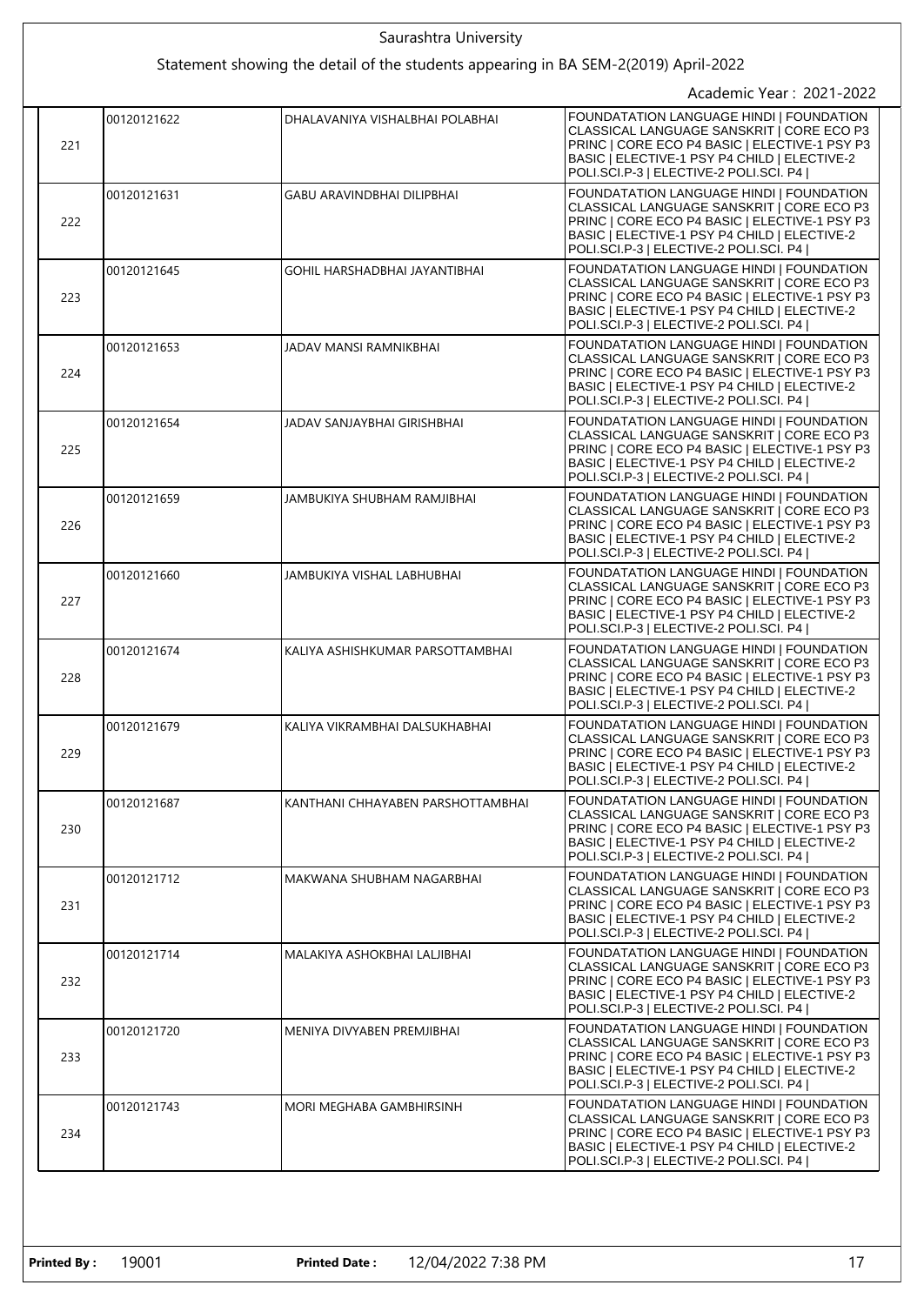|  | Saurashtra University                                                               |             |                                  |                                                                                                                                                                                                                                  |
|--|-------------------------------------------------------------------------------------|-------------|----------------------------------|----------------------------------------------------------------------------------------------------------------------------------------------------------------------------------------------------------------------------------|
|  | Statement showing the detail of the students appearing in BA SEM-2(2019) April-2022 |             |                                  |                                                                                                                                                                                                                                  |
|  |                                                                                     |             |                                  | Academic Year: 2021-2022                                                                                                                                                                                                         |
|  | 235                                                                                 | 00120121746 | PANDYANI BHAVNABEN SHANKARBHAI   | FOUNDATATION LANGUAGE HINDI   FOUNDATION<br>CLASSICAL LANGUAGE SANSKRIT   CORE ECO P3<br>PRINC   CORE ECO P4 BASIC   ELECTIVE-1 PSY P3<br>BASIC   ELECTIVE-1 PSY P4 CHILD   ELECTIVE-2<br>POLI.SCI.P-3   ELECTIVE-2 POLI.SCI. P4 |
|  | 236                                                                                 | 00120121753 | PARALIYA SANDHUBEN JASMATBHAI    | FOUNDATATION LANGUAGE HINDI   FOUNDATION<br>CLASSICAL LANGUAGE SANSKRIT   CORE ECO P3<br>PRINC   CORE ECO P4 BASIC   ELECTIVE-1 PSY P3<br>BASIC   ELECTIVE-1 PSY P4 CHILD   ELECTIVE-2<br>POLI.SCI.P-3   ELECTIVE-2 POLI.SCI. P4 |
|  | 237                                                                                 | 00120121765 | PARMAR HARDIK JIVANBHAI          | FOUNDATATION LANGUAGE HINDI   FOUNDATION<br>CLASSICAL LANGUAGE SANSKRIT   CORE ECO P3<br>PRINC   CORE ECO P4 BASIC   ELECTIVE-1 PSY P3<br>BASIC   ELECTIVE-1 PSY P4 CHILD   ELECTIVE-2<br>POLI.SCI.P-3   ELECTIVE-2 POLI.SCI. P4 |
|  | 238                                                                                 | 00120121774 | PARMAR SANDIPKUMAR DINESHBHAI    | FOUNDATATION LANGUAGE HINDI   FOUNDATION<br>CLASSICAL LANGUAGE SANSKRIT   CORE ECO P3<br>PRINC   CORE ECO P4 BASIC   ELECTIVE-1 PSY P3<br>BASIC   ELECTIVE-1 PSY P4 CHILD   ELECTIVE-2<br>POLI.SCI.P-3   ELECTIVE-2 POLI.SCI. P4 |
|  | 239                                                                                 | 00120121775 | PARMAR TARUNKUMAR MUKESHBHAI     | FOUNDATATION LANGUAGE HINDI   FOUNDATION<br>CLASSICAL LANGUAGE SANSKRIT   CORE ECO P3<br>PRINC   CORE ECO P4 BASIC   ELECTIVE-1 PSY P3<br>BASIC   ELECTIVE-1 PSY P4 CHILD   ELECTIVE-2<br>POLI.SCI.P-3   ELECTIVE-2 POLI.SCI. P4 |
|  | 240                                                                                 | 00120121782 | RANA BHOOMIBA NARENDRASINH       | FOUNDATATION LANGUAGE HINDI   FOUNDATION<br>CLASSICAL LANGUAGE SANSKRIT   CORE ECO P3<br>PRINC   CORE ECO P4 BASIC   ELECTIVE-1 PSY P3<br>BASIC   ELECTIVE-1 PSY P4 CHILD   ELECTIVE-2<br>POLI.SCI.P-3   ELECTIVE-2 POLI.SCI. P4 |
|  | 241                                                                                 | 00120121785 | RANA DISHABA VANRAJSINH          | FOUNDATATION LANGUAGE HINDI   FOUNDATION<br>CLASSICAL LANGUAGE SANSKRIT   CORE ECO P3<br>PRINC   CORE ECO P4 BASIC   ELECTIVE-1 PSY P3<br>BASIC   ELECTIVE-1 PSY P4 CHILD   ELECTIVE-2<br>POLI.SCI.P-3   ELECTIVE-2 POLI.SCI. P4 |
|  | 242                                                                                 | 00120121790 | RANA MAYDIPSINH VANRAJSINH       | FOUNDATATION LANGUAGE HINDI   FOUNDATION<br>CLASSICAL LANGUAGE SANSKRIT   CORE ECO P3<br>PRINC   CORE ECO P4 BASIC   ELECTIVE-1 PSY P3<br>BASIC   ELECTIVE-1 PSY P4 CHILD   ELECTIVE-2<br>POLI.SCI.P-3   ELECTIVE-2 POLI.SCI. P4 |
|  | 243                                                                                 | 00120121798 | RANA SHAILENDRASINH NARENDRASINH | FOUNDATATION LANGUAGE HINDI   FOUNDATION<br>CLASSICAL LANGUAGE SANSKRIT   CORE ECO P3<br>PRINC   CORE ECO P4 BASIC   ELECTIVE-1 PSY P3<br>BASIC   ELECTIVE-1 PSY P4 CHILD   ELECTIVE-2<br>POLI.SCI.P-3   ELECTIVE-2 POLI.SCI. P4 |
|  | 244                                                                                 | 00120121801 | RANA VISHWRAJSINH VANRAJSINH     | FOUNDATATION LANGUAGE HINDI   FOUNDATION<br>CLASSICAL LANGUAGE SANSKRIT   CORE ECO P3<br>PRINC   CORE ECO P4 BASIC   ELECTIVE-1 PSY P3<br>BASIC   ELECTIVE-1 PSY P4 CHILD   ELECTIVE-2<br>POLI.SCI.P-3   ELECTIVE-2 POLI.SCI. P4 |
|  | 245                                                                                 | 00120121806 | RATOJA ANIL RANJITBHAI           | FOUNDATATION LANGUAGE HINDI   FOUNDATION<br>CLASSICAL LANGUAGE SANSKRIT   CORE ECO P3<br>PRINC   CORE ECO P4 BASIC   ELECTIVE-1 PSY P3<br>BASIC   ELECTIVE-1 PSY P4 CHILD   ELECTIVE-2<br>POLI.SCI.P-3   ELECTIVE-2 POLI.SCI. P4 |
|  | 246                                                                                 | 00120121808 | ROJASARA NIKESHBHAI BHARATBHAI   | FOUNDATATION LANGUAGE HINDI   FOUNDATION<br>CLASSICAL LANGUAGE SANSKRIT   CORE ECO P3<br>PRINC   CORE ECO P4 BASIC   ELECTIVE-1 PSY P3<br>BASIC   ELECTIVE-1 PSY P4 CHILD   ELECTIVE-2<br>POLI.SCI.P-3   ELECTIVE-2 POLI.SCI. P4 |
|  | 247                                                                                 | 00120121815 | SABLIYA MANITABEN RAMESHBHAI     | FOUNDATATION LANGUAGE HINDI   FOUNDATION<br>CLASSICAL LANGUAGE SANSKRIT   CORE ECO P3<br>PRINC   CORE ECO P4 BASIC   ELECTIVE-1 PSY P3<br>BASIC   ELECTIVE-1 PSY P4 CHILD   ELECTIVE-2<br>POLI.SCI.P-3   ELECTIVE-2 POLI.SCI. P4 |
|  | 248                                                                                 | 00120121819 | SASANIYA KALPESHBHAI PRABHATBHAI | FOUNDATATION LANGUAGE HINDI   FOUNDATION<br>CLASSICAL LANGUAGE SANSKRIT   CORE ECO P3<br>PRINC   CORE ECO P4 BASIC   ELECTIVE-1 PSY P3<br>BASIC   ELECTIVE-1 PSY P4 CHILD   ELECTIVE-2<br>POLI.SCI.P-3   ELECTIVE-2 POLI.SCI. P4 |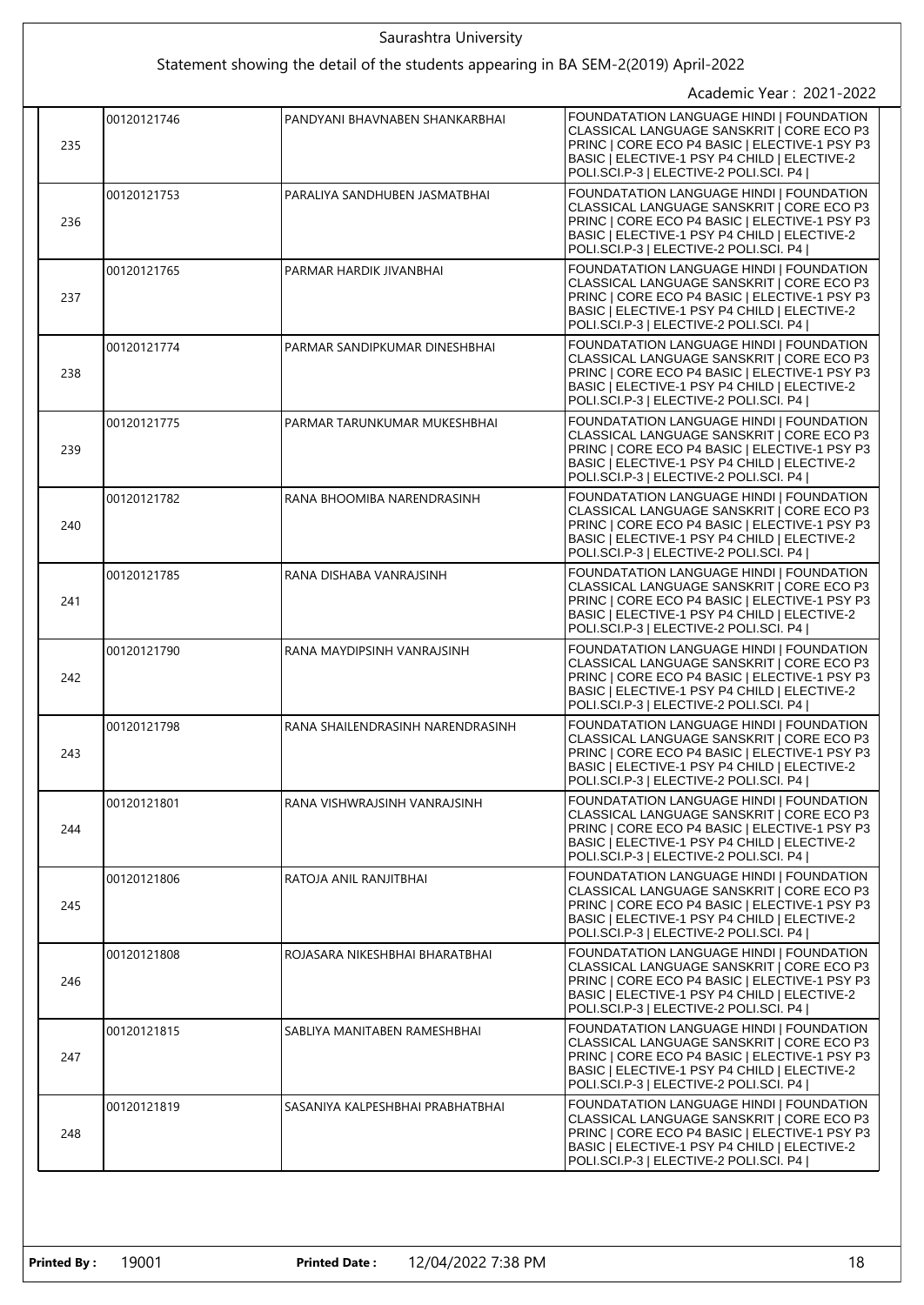| Saurashtra University                                                               |               |                                   |                                                                                                                                                                                                                                  |
|-------------------------------------------------------------------------------------|---------------|-----------------------------------|----------------------------------------------------------------------------------------------------------------------------------------------------------------------------------------------------------------------------------|
| Statement showing the detail of the students appearing in BA SEM-2(2019) April-2022 |               |                                   |                                                                                                                                                                                                                                  |
|                                                                                     |               |                                   | Academic Year: 2021-2022                                                                                                                                                                                                         |
| 249                                                                                 | 00120121825   | SIDATAR ALFAJ IRFANBHAI           | FOUNDATATION LANGUAGE HINDI   FOUNDATION<br>CLASSICAL LANGUAGE SANSKRIT   CORE ECO P3<br>PRINC   CORE ECO P4 BASIC   ELECTIVE-1 PSY P3<br>BASIC   ELECTIVE-1 PSY P4 CHILD   ELECTIVE-2<br>POLI.SCI.P-3   ELECTIVE-2 POLI.SCI. P4 |
| 250                                                                                 | 00120121826   | SIDATAR SAHILBHAI JAVIDBHAI       | FOUNDATATION LANGUAGE HINDI   FOUNDATION<br>CLASSICAL LANGUAGE SANSKRIT   CORE ECO P3<br>PRINC   CORE ECO P4 BASIC   ELECTIVE-1 PSY P3<br>BASIC   ELECTIVE-1 PSY P4 CHILD   ELECTIVE-2<br>POLI.SCI.P-3   ELECTIVE-2 POLI.SCI. P4 |
| 251                                                                                 | 00120121844   | TALSANIYA JAYESHBHAI DHIRUBHAI    | FOUNDATATION LANGUAGE HINDI   FOUNDATION<br>CLASSICAL LANGUAGE SANSKRIT   CORE ECO P3<br>PRINC   CORE ECO P4 BASIC   ELECTIVE-1 PSY P3<br>BASIC   ELECTIVE-1 PSY P4 CHILD   ELECTIVE-2<br>POLI.SCI.P-3   ELECTIVE-2 POLI.SCI. P4 |
| 252                                                                                 | 00120121859   | VANALIYA GAYATRIBEN SAHADEVBHAI   | FOUNDATATION LANGUAGE HINDI   FOUNDATION<br>CLASSICAL LANGUAGE SANSKRIT   CORE ECO P3<br>PRINC   CORE ECO P4 BASIC   ELECTIVE-1 PSY P3<br>BASIC   ELECTIVE-1 PSY P4 CHILD   ELECTIVE-2<br>POLI.SCI.P-3   ELECTIVE-2 POLI.SCI. P4 |
| 253                                                                                 | 00120121861   | VANALIYA VALLABHBHAI YOGESHBHAI   | FOUNDATATION LANGUAGE HINDI   FOUNDATION<br>CLASSICAL LANGUAGE SANSKRIT   CORE ECO P3<br>PRINC   CORE ECO P4 BASIC   ELECTIVE-1 PSY P3<br>BASIC   ELECTIVE-1 PSY P4 CHILD   ELECTIVE-2<br>POLI.SCI.P-3   ELECTIVE-2 POLI.SCI. P4 |
| 254                                                                                 | 00120121892   | ZALA SURPALSINH JAYENDRASINH      | FOUNDATATION LANGUAGE HINDI   FOUNDATION<br>CLASSICAL LANGUAGE SANSKRIT   CORE ECO P3<br>PRINC   CORE ECO P4 BASIC   ELECTIVE-1 PSY P3<br>BASIC   ELECTIVE-1 PSY P4 CHILD   ELECTIVE-2<br>POLI.SCI.P-3   ELECTIVE-2 POLI.SCI. P4 |
| 255                                                                                 | 00120121894   | ZALA YASH MAHESHBHAI              | FOUNDATATION LANGUAGE HINDI   FOUNDATION<br>CLASSICAL LANGUAGE SANSKRIT   CORE ECO P3<br>PRINC   CORE ECO P4 BASIC   ELECTIVE-1 PSY P3<br>BASIC   ELECTIVE-1 PSY P4 CHILD   ELECTIVE-2<br>POLI.SCI.P-3   ELECTIVE-2 POLI.SCI. P4 |
| 256                                                                                 | 001201215629  | ZARMARIYA AJAYBHAI NATUBHAI       | FOUNDATATION LANGUAGE HINDI   FOUNDATION<br>CLASSICAL LANGUAGE SANSKRIT   CORE ECO P3<br>PRINC   CORE ECO P4 BASIC   ELECTIVE-1 PSY P3<br>BASIC   ELECTIVE-1 PSY P4 CHILD   ELECTIVE-2<br>POLI.SCI.P-3   ELECTIVE-2 POLI.SCI. P4 |
| 257                                                                                 | 00120121903   | ZARMARIYA ANILBHAI MUKESHBHAI     | FOUNDATATION LANGUAGE HINDI   FOUNDATION<br>CLASSICAL LANGUAGE SANSKRIT   CORE ECO P3<br>PRINC   CORE ECO P4 BASIC   ELECTIVE-1 PSY P3<br>BASIC   ELECTIVE-1 PSY P4 CHILD   ELECTIVE-2<br>POLI.SCI.P-3   ELECTIVE-2 POLI.SCI. P4 |
| 258                                                                                 | 001201202079  | SHAMAL KULDIP KHODIDANBHAI        | FOUNDATATION LANGUAGE HINDI   FOUNDATION<br>CLASSICAL LANGUAGE SANSKRIT   CORE ECO P3<br>PRINC   CORE ECO P4 BASIC   ELECTIVE-1 PSY P3<br>BASIC   ELECTIVE-1 PSY P4 CHILD   ELECTIVE-2<br>POLI.SCI.P-3   ELECTIVE-2 POLI.SCI. P4 |
| 259                                                                                 | 0012012112479 | RATHOD BHARATBHAI RANCHHODBHAI    | FOUNDATATION LANGUAGE HINDI   FOUNDATION<br>CLASSICAL LANGUAGE SANSKRIT   CORE ECO P3<br>PRINC   CORE ECO P4 BASIC   ELECTIVE-1 PSY P3<br>BASIC   ELECTIVE-1 PSY P4 CHILD   ELECTIVE-2<br>POLI.SCI.P-3   ELECTIVE-2 POLI.SCI. P4 |
| 260                                                                                 | 00120121864   | VASANI BALDEVBHAI AJITBHAI        | FOUNDATATION LANGUAGE HINDI   FOUNDATION<br>CLASSICAL LANGUAGE SANSKRIT   CORE GUJ P3<br>DALPA   CORE GUJ P4 SANCH   ELECTIVE-1 PSY P3<br>BASIC   ELECTIVE-1 PSY P4 CHILD   ELECTIVE-2<br>POLI.SCI.P-3   ELECTIVE-2 POLI.SCI. P4 |
| 261                                                                                 | 00120121646   | GOHIL PARESHBHAI BHARATBHAI       | FOUNDATATION LANGUAGE HINDI   FOUNDATION<br>CLASSICAL LANGUAGE SANSKRIT   CORE GUJ P3<br>DALPA   CORE GUJ P4 SANCH   ELECTIVE-1 PSY P3<br>BASIC   ELECTIVE-1 PSY P4 CHILD   ELECTIVE-2<br>POLI.SCI.P-3   ELECTIVE-2 POLI.SCI. P4 |
| 262                                                                                 | 00120121564   | ANIYALIYA SHARADBEN GHANSHYAMBHAI | FOUNDATATION LANGUAGE HINDI   FOUNDATION<br>CLASSICAL LANGUAGE SANSKRIT   CORE GUJ P3<br>DALPA   CORE GUJ P4 SANCH   ELECTIVE-1 PSY P3<br>BASIC   ELECTIVE-1 PSY P4 CHILD   ELECTIVE-2<br>POLI.SCI.P-3   ELECTIVE-2 POLI.SCI. P4 |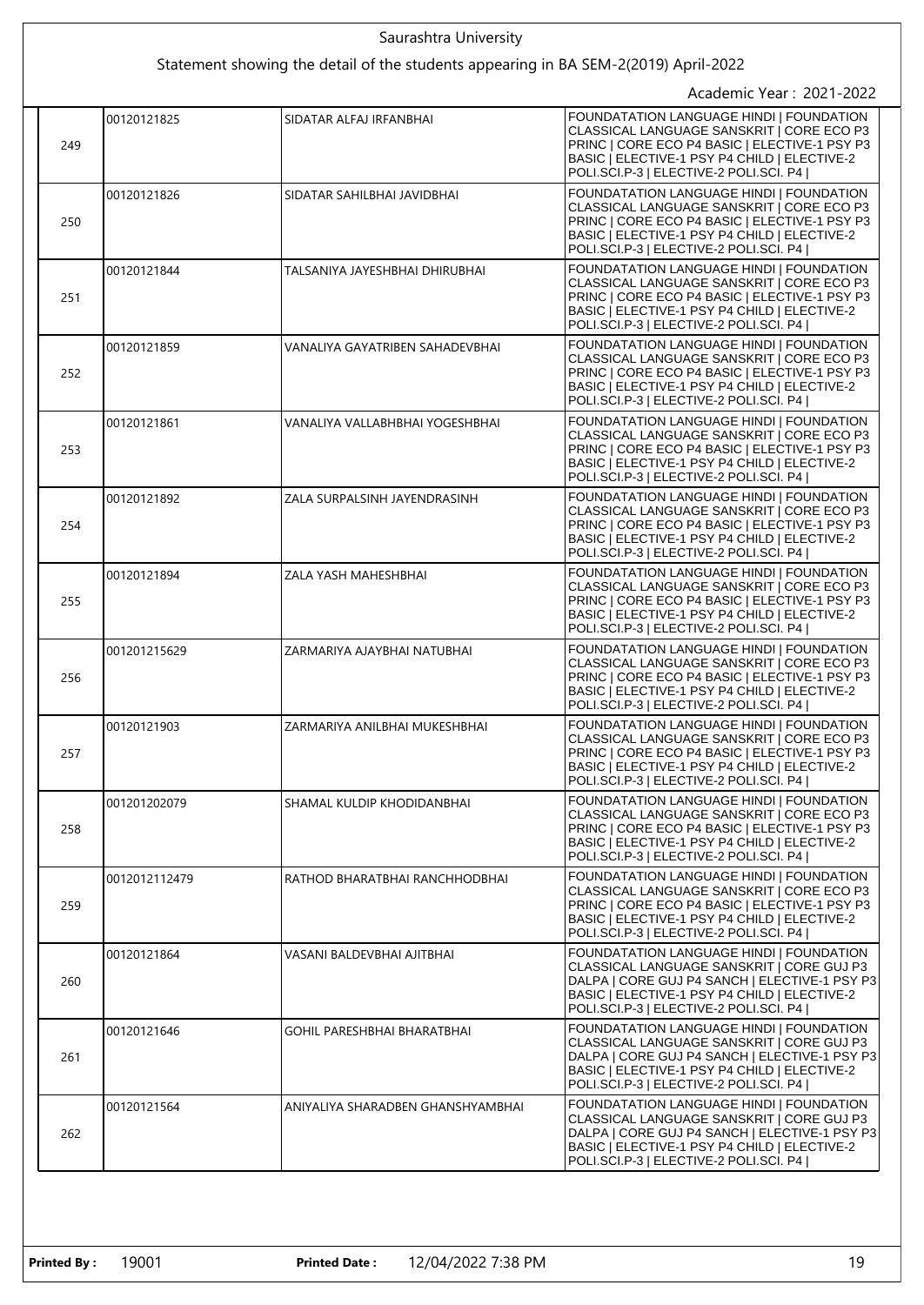| Saurashtra University |              |                                                                                     |                                                                                                                                                                                                                                  |
|-----------------------|--------------|-------------------------------------------------------------------------------------|----------------------------------------------------------------------------------------------------------------------------------------------------------------------------------------------------------------------------------|
|                       |              | Statement showing the detail of the students appearing in BA SEM-2(2019) April-2022 |                                                                                                                                                                                                                                  |
|                       |              |                                                                                     | Academic Year: 2021-2022                                                                                                                                                                                                         |
| 263                   | 001201215623 | BORANA MAHAVIRSINH SHANKARSINH                                                      | FOUNDATATION LANGUAGE HINDI   FOUNDATION<br>CLASSICAL LANGUAGE SANSKRIT   CORE GUJ P3<br>DALPA   CORE GUJ P4 SANCH   ELECTIVE-1 PSY P3<br>BASIC   ELECTIVE-1 PSY P4 CHILD   ELECTIVE-2<br>POLI.SCI.P-3   ELECTIVE-2 POLI.SCI. P4 |
| 264                   | 00120121586  | CHAMADIYA KARAN VINUBHAI                                                            | FOUNDATATION LANGUAGE HINDI   FOUNDATION<br>CLASSICAL LANGUAGE SANSKRIT   CORE GUJ P3<br>DALPA   CORE GUJ P4 SANCH   ELECTIVE-1 PSY P3<br>BASIC   ELECTIVE-1 PSY P4 CHILD   ELECTIVE-2<br>POLI.SCI.P-3   ELECTIVE-2 POLI.SCI. P4 |
| 265                   | 00120121592  | CHAVDA JAYRAJSINH GHANSHYAMBHAI                                                     | FOUNDATATION LANGUAGE HINDI   FOUNDATION<br>CLASSICAL LANGUAGE SANSKRIT   CORE GUJ P3<br>DALPA   CORE GUJ P4 SANCH   ELECTIVE-1 PSY P3<br>BASIC   ELECTIVE-1 PSY P4 CHILD   ELECTIVE-2<br>POLI.SCI.P-3   ELECTIVE-2 POLI.SCI. P4 |
| 266                   | 00120121602  | CHIHALA AARTIBEN BABUBHAI                                                           | FOUNDATATION LANGUAGE HINDI   FOUNDATION<br>CLASSICAL LANGUAGE SANSKRIT   CORE GUJ P3<br>DALPA   CORE GUJ P4 SANCH   ELECTIVE-1 PSY P3<br>BASIC   ELECTIVE-1 PSY P4 CHILD   ELECTIVE-2<br>POLI.SCI.P-3   ELECTIVE-2 POLI.SCI. P4 |
| 267                   | 00120121605  | CHIHLA HITENBHAI HARJIBHAI                                                          | FOUNDATATION LANGUAGE HINDI   FOUNDATION<br>CLASSICAL LANGUAGE SANSKRIT   CORE GUJ P3<br>DALPA   CORE GUJ P4 SANCH   ELECTIVE-1 PSY P3<br>BASIC   ELECTIVE-1 PSY P4 CHILD   ELECTIVE-2<br>POLI.SCI.P-3   ELECTIVE-2 POLI.SCI. P4 |
| 268                   | 00120121606  | CHIHLA POOJABEN SURESHBHAI                                                          | FOUNDATATION LANGUAGE HINDI   FOUNDATION<br>CLASSICAL LANGUAGE SANSKRIT   CORE GUJ P3<br>DALPA   CORE GUJ P4 SANCH   ELECTIVE-1 PSY P3<br>BASIC   ELECTIVE-1 PSY P4 CHILD   ELECTIVE-2<br>POLI.SCI.P-3   ELECTIVE-2 POLI.SCI. P4 |
| 269                   | 00120121608  | DABARA RAJUBHAI BATUKBHAI                                                           | FOUNDATATION LANGUAGE HINDI   FOUNDATION<br>CLASSICAL LANGUAGE SANSKRIT   CORE GUJ P3<br>DALPA   CORE GUJ P4 SANCH   ELECTIVE-1 PSY P3<br>BASIC   ELECTIVE-1 PSY P4 CHILD   ELECTIVE-2<br>POLI.SCI.P-3   ELECTIVE-2 POLI.SCI. P4 |
| 270                   | 00120121615  | DEDANIYA BALRAMBHAI BABUBHAI                                                        | FOUNDATATION LANGUAGE HINDI   FOUNDATION<br>CLASSICAL LANGUAGE SANSKRIT   CORE GUJ P3<br>DALPA   CORE GUJ P4 SANCH   ELECTIVE-1 PSY P3<br>BASIC   ELECTIVE-1 PSY P4 CHILD   ELECTIVE-2<br>POLI.SCI.P-3   ELECTIVE-2 POLI.SCI. P4 |
| 271                   | 00120121619  | DHADVI AJAYBHAI DILIPBHAI                                                           | FOUNDATATION LANGUAGE HINDI   FOUNDATION<br>CLASSICAL LANGUAGE SANSKRIT   CORE GUJ P3<br>DALPA   CORE GUJ P4 SANCH   ELECTIVE-1 PSY P3<br>BASIC   ELECTIVE-1 PSY P4 CHILD   ELECTIVE-2<br>POLI.SCI.P-3   ELECTIVE-2 POLI.SCI. P4 |
| 272                   | 00120121632  | GABU ASHWINBHAI KHODABHAI                                                           | FOUNDATATION LANGUAGE HINDI   FOUNDATION<br>CLASSICAL LANGUAGE SANSKRIT   CORE GUJ P3<br>DALPA   CORE GUJ P4 SANCH   ELECTIVE-1 PSY P3<br>BASIC   ELECTIVE-1 PSY P4 CHILD   ELECTIVE-2<br>POLI.SCI.P-3   ELECTIVE-2 POLI.SCI. P4 |
| 273                   | 00120121634  | GALATHARA TUSHARBHAI DILIPBHAI                                                      | FOUNDATATION LANGUAGE HINDI I FOUNDATION<br>CLASSICAL LANGUAGE SANSKRIT I CORE GUJ P3<br>DALPA   CORE GUJ P4 SANCH   ELECTIVE-1 PSY P3<br>BASIC   ELECTIVE-1 PSY P4 CHILD   ELECTIVE-2<br>POLI.SCI.P-3   ELECTIVE-2 POLI.SCI. P4 |
| 274                   | 00120121636  | GALTHARA DHARMESHBHAI RAGHUBHAI                                                     | FOUNDATATION LANGUAGE HINDI   FOUNDATION<br>CLASSICAL LANGUAGE SANSKRIT   CORE GUJ P3<br>DALPA   CORE GUJ P4 SANCH   ELECTIVE-1 PSY P3<br>BASIC   ELECTIVE-1 PSY P4 CHILD   ELECTIVE-2<br>POLI.SCI.P-3   ELECTIVE-2 POLI.SCI. P4 |
| 275                   | 00120121637  | GAMARA BHARGAVKUMAR GELABHAI                                                        | FOUNDATATION LANGUAGE HINDI   FOUNDATION<br>CLASSICAL LANGUAGE SANSKRIT   CORE GUJ P3<br>DALPA   CORE GUJ P4 SANCH   ELECTIVE-1 PSY P3<br>BASIC   ELECTIVE-1 PSY P4 CHILD   ELECTIVE-2<br>POLI.SCI.P-3   ELECTIVE-2 POLI.SCI. P4 |
| 276                   | 00120121639  | GAMARA RAIYABHAI NANUBHAI                                                           | FOUNDATATION LANGUAGE HINDI   FOUNDATION<br>CLASSICAL LANGUAGE SANSKRIT   CORE GUJ P3<br>DALPA   CORE GUJ P4 SANCH   ELECTIVE-1 PSY P3<br>BASIC   ELECTIVE-1 PSY P4 CHILD   ELECTIVE-2<br>POLI.SCI.P-3   ELECTIVE-2 POLI.SCI. P4 |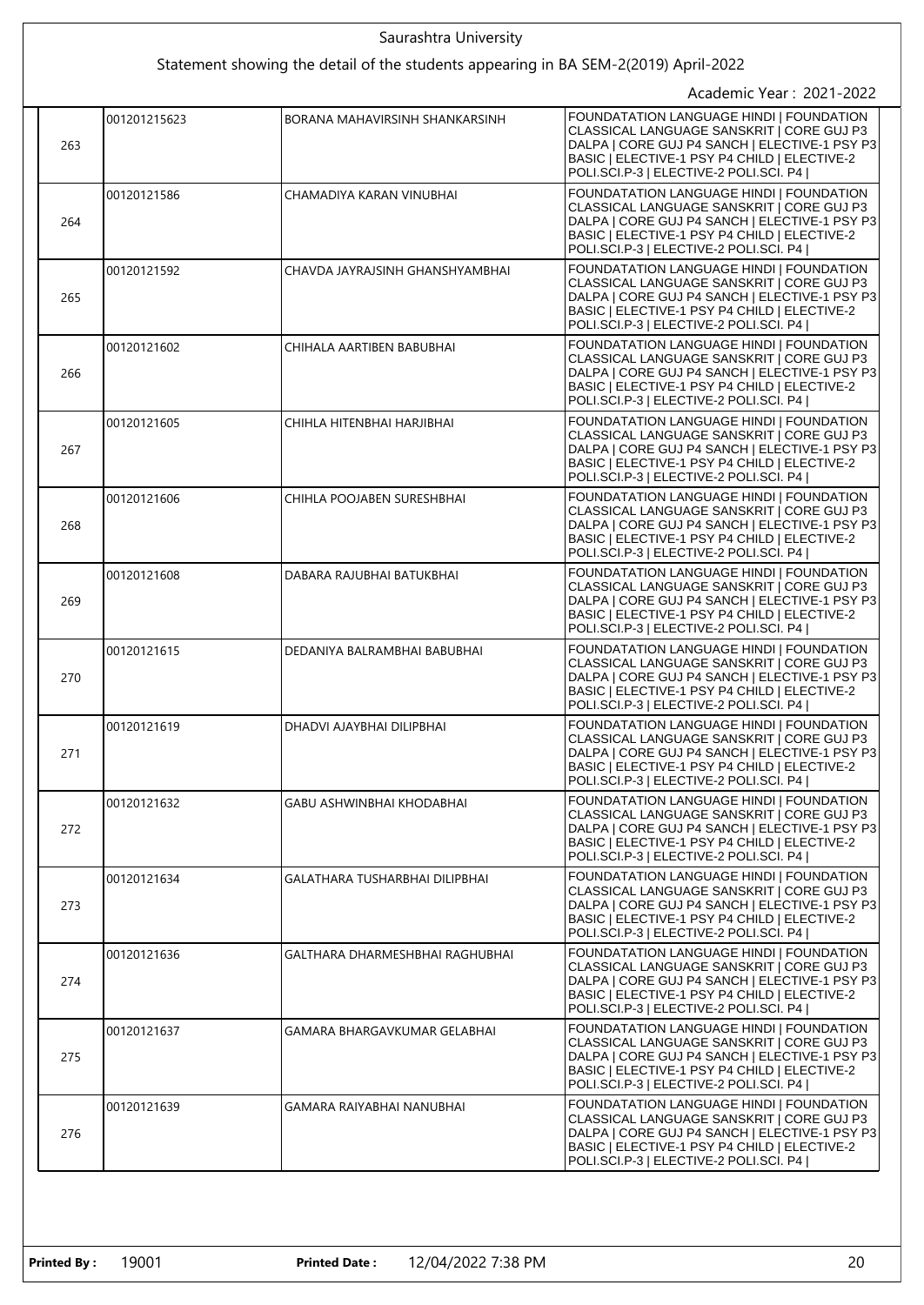|  | Saurashtra University                                                               |             |                                     |                                                                                                                                                                                                                                  |  |
|--|-------------------------------------------------------------------------------------|-------------|-------------------------------------|----------------------------------------------------------------------------------------------------------------------------------------------------------------------------------------------------------------------------------|--|
|  | Statement showing the detail of the students appearing in BA SEM-2(2019) April-2022 |             |                                     |                                                                                                                                                                                                                                  |  |
|  |                                                                                     |             |                                     | Academic Year: 2021-2022                                                                                                                                                                                                         |  |
|  | 277                                                                                 | 00120121642 | GHAGHARETIYA AMBARAMBHAI RAMESHBHAI | FOUNDATATION LANGUAGE HINDI   FOUNDATION<br>CLASSICAL LANGUAGE SANSKRIT   CORE GUJ P3<br>DALPA   CORE GUJ P4 SANCH   ELECTIVE-1 PSY P3<br>BASIC   ELECTIVE-1 PSY P4 CHILD   ELECTIVE-2<br>POLI.SCI.P-3   ELECTIVE-2 POLI.SCI. P4 |  |
|  | 278                                                                                 | 00120121690 | KHACHAR KULDIPBHAI BHARATBHAI       | FOUNDATATION LANGUAGE HINDI   FOUNDATION<br>CLASSICAL LANGUAGE SANSKRIT   CORE GUJ P3<br>DALPA   CORE GUJ P4 SANCH   ELECTIVE-1 PSY P3<br>BASIC   ELECTIVE-1 PSY P4 CHILD   ELECTIVE-2<br>POLI.SCI.P-3   ELECTIVE-2 POLI.SCI. P4 |  |
|  | 279                                                                                 | 00120121692 | KHOJANI MAHMADKEF RAMJANBHAI        | FOUNDATATION LANGUAGE HINDI   FOUNDATION<br>CLASSICAL LANGUAGE SANSKRIT   CORE GUJ P3<br>DALPA   CORE GUJ P4 SANCH   ELECTIVE-1 PSY P3<br>BASIC   ELECTIVE-1 PSY P4 CHILD   ELECTIVE-2<br>POLI.SCI.P-3   ELECTIVE-2 POLI.SCI. P4 |  |
|  | 280                                                                                 | 00120121698 | LIMBADIYA HETALBEN RAMESHBHAI       | FOUNDATATION LANGUAGE HINDI   FOUNDATION<br>CLASSICAL LANGUAGE SANSKRIT   CORE GUJ P3<br>DALPA   CORE GUJ P4 SANCH   ELECTIVE-1 PSY P3<br>BASIC   ELECTIVE-1 PSY P4 CHILD   ELECTIVE-2<br>POLI.SCI.P-3   ELECTIVE-2 POLI.SCI. P4 |  |
|  | 281                                                                                 | 00120121700 | LOLADIYA GAUTAMBHAI RANABHAI        | FOUNDATATION LANGUAGE HINDI   FOUNDATION<br>CLASSICAL LANGUAGE SANSKRIT   CORE GUJ P3<br>DALPA   CORE GUJ P4 SANCH   ELECTIVE-1 PSY P3<br>BASIC   ELECTIVE-1 PSY P4 CHILD   ELECTIVE-2<br>POLI.SCI.P-3   ELECTIVE-2 POLI.SCI. P4 |  |
|  | 282                                                                                 | 00120121702 | MADHAR NIRUBEN ARVINDBHAI           | FOUNDATATION LANGUAGE HINDI   FOUNDATION<br>CLASSICAL LANGUAGE SANSKRIT   CORE GUJ P3<br>DALPA   CORE GUJ P4 SANCH   ELECTIVE-1 PSY P3<br>BASIC   ELECTIVE-1 PSY P4 CHILD   ELECTIVE-2<br>POLI.SCI.P-3   ELECTIVE-2 POLI.SCI. P4 |  |
|  | 283                                                                                 | 00120121705 | MAKWANA JAYDIPBHAI JASVANTBHAI      | FOUNDATATION LANGUAGE HINDI   FOUNDATION<br>CLASSICAL LANGUAGE SANSKRIT   CORE GUJ P3<br>DALPA   CORE GUJ P4 SANCH   ELECTIVE-1 PSY P3<br>BASIC   ELECTIVE-1 PSY P4 CHILD   ELECTIVE-2<br>POLI.SCI.P-3   ELECTIVE-2 POLI.SCI. P4 |  |
|  | 284                                                                                 | 00120121710 | MAKWANA PRATIK LALJIBHAI            | FOUNDATATION LANGUAGE HINDI   FOUNDATION<br>CLASSICAL LANGUAGE SANSKRIT   CORE GUJ P3<br>DALPA   CORE GUJ P4 SANCH   ELECTIVE-1 PSY P3<br>BASIC   ELECTIVE-1 PSY P4 CHILD   ELECTIVE-2<br>POLI.SCI.P-3   ELECTIVE-2 POLI.SCI. P4 |  |
|  | 285                                                                                 | 00120121715 | MARU PRATIKBHAI DHARMENDRABHAI      | FOUNDATATION LANGUAGE HINDI   FOUNDATION<br>CLASSICAL LANGUAGE SANSKRIT I CORE GUJ P3<br>DALPA   CORE GUJ P4 SANCH   ELECTIVE-1 PSY P3<br>BASIC   ELECTIVE-1 PSY P4 CHILD   ELECTIVE-2<br>POLI.SCI.P-3   ELECTIVE-2 POLI.SCI. P4 |  |
|  | 286                                                                                 | 00120121722 | MENIYA RAHULBHAI BALDEVBHAI         | FOUNDATATION LANGUAGE HINDI   FOUNDATION<br>CLASSICAL LANGUAGE SANSKRIT   CORE GUJ P3<br>DALPA   CORE GUJ P4 SANCH   ELECTIVE-1 PSY P3<br>BASIC   ELECTIVE-1 PSY P4 CHILD   ELECTIVE-2<br>POLI.SCI.P-3   ELECTIVE-2 POLI.SCI. P4 |  |
|  | 287                                                                                 | 00120121723 | MENIYA RUTIKBHAI BALDEVBHAI         | FOUNDATATION LANGUAGE HINDI   FOUNDATION<br>CLASSICAL LANGUAGE SANSKRIT   CORE GUJ P3<br>DALPA   CORE GUJ P4 SANCH   ELECTIVE-1 PSY P3<br>BASIC   ELECTIVE-1 PSY P4 CHILD   ELECTIVE-2<br>POLI.SCI.P-3   ELECTIVE-2 POLI.SCI. P4 |  |
|  | 288                                                                                 | 00120121727 | METALIYA BHAVESH RAJUBHAI           | FOUNDATATION LANGUAGE HINDI   FOUNDATION<br>CLASSICAL LANGUAGE SANSKRIT   CORE GUJ P3<br>DALPA   CORE GUJ P4 SANCH   ELECTIVE-1 PSY P3<br>BASIC   ELECTIVE-1 PSY P4 CHILD   ELECTIVE-2<br>POLI.SCI.P-3   ELECTIVE-2 POLI.SCI. P4 |  |
|  | 289                                                                                 | 00120121733 | METALIYA PRABHATBHAI RASIKBHAI      | FOUNDATATION LANGUAGE HINDI   FOUNDATION<br>CLASSICAL LANGUAGE SANSKRIT   CORE GUJ P3<br>DALPA   CORE GUJ P4 SANCH   ELECTIVE-1 PSY P3<br>BASIC   ELECTIVE-1 PSY P4 CHILD   ELECTIVE-2<br>POLI.SCI.P-3   ELECTIVE-2 POLI.SCI. P4 |  |
|  | 290                                                                                 | 00120121745 | PADALIYA VISHALBHAI PRABHUBHAI      | FOUNDATATION LANGUAGE HINDI   FOUNDATION<br>CLASSICAL LANGUAGE SANSKRIT   CORE GUJ P3<br>DALPA   CORE GUJ P4 SANCH   ELECTIVE-1 PSY P3<br>BASIC   ELECTIVE-1 PSY P4 CHILD   ELECTIVE-2<br>POLI.SCI.P-3   ELECTIVE-2 POLI.SCI. P4 |  |
|  |                                                                                     |             |                                     |                                                                                                                                                                                                                                  |  |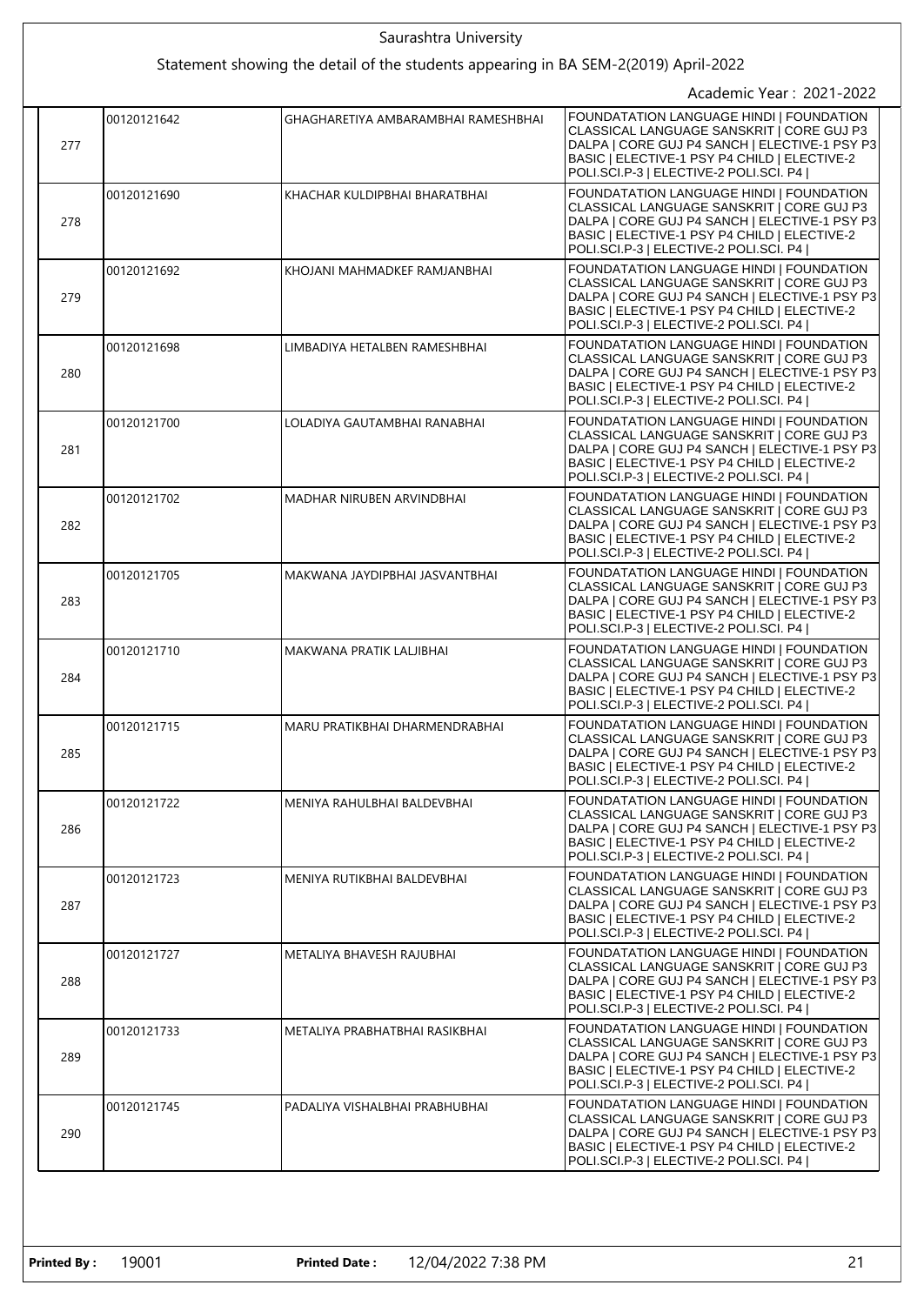|  | Saurashtra University                                                               |             |                                   |                                                                                                                                                                                                                                  |  |
|--|-------------------------------------------------------------------------------------|-------------|-----------------------------------|----------------------------------------------------------------------------------------------------------------------------------------------------------------------------------------------------------------------------------|--|
|  | Statement showing the detail of the students appearing in BA SEM-2(2019) April-2022 |             |                                   |                                                                                                                                                                                                                                  |  |
|  |                                                                                     |             |                                   | Academic Year: 2021-2022                                                                                                                                                                                                         |  |
|  | 291                                                                                 | 00120121776 | PARMAR VISHAL BHUPATBHAI          | FOUNDATATION LANGUAGE HINDI   FOUNDATION<br>CLASSICAL LANGUAGE SANSKRIT   CORE GUJ P3<br>DALPA   CORE GUJ P4 SANCH   ELECTIVE-1 PSY P3<br>BASIC   ELECTIVE-1 PSY P4 CHILD   ELECTIVE-2<br>POLI.SCI.P-3   ELECTIVE-2 POLI.SCI. P4 |  |
|  | 292                                                                                 | 00120121800 | RANA VIBHUTIBA LAKHDHIRSINH       | FOUNDATATION LANGUAGE HINDI   FOUNDATION<br>CLASSICAL LANGUAGE SANSKRIT I CORE GUJ P3<br>DALPA   CORE GUJ P4 SANCH   ELECTIVE-1 PSY P3<br>BASIC   ELECTIVE-1 PSY P4 CHILD   ELECTIVE-2<br>POLI.SCI.P-3   ELECTIVE-2 POLI.SCI. P4 |  |
|  | 293                                                                                 | 00120121805 | RATHOD RAJDIPSINH MAHIPATSINH     | FOUNDATATION LANGUAGE HINDI   FOUNDATION<br>CLASSICAL LANGUAGE SANSKRIT   CORE GUJ P3<br>DALPA   CORE GUJ P4 SANCH   ELECTIVE-1 PSY P3<br>BASIC   ELECTIVE-1 PSY P4 CHILD   ELECTIVE-2<br>POLI.SCI.P-3   ELECTIVE-2 POLI.SCI. P4 |  |
|  | 294                                                                                 | 00120121915 | SANKALIYA ANIL RAMESHBHAI         | FOUNDATATION LANGUAGE HINDI   FOUNDATION<br>CLASSICAL LANGUAGE SANSKRIT   CORE GUJ P3<br>DALPA   CORE GUJ P4 SANCH   ELECTIVE-1 PSY P3<br>BASIC   ELECTIVE-1 PSY P4 CHILD   ELECTIVE-2<br>POLI.SCI.P-3   ELECTIVE-2 POLI.SCI. P4 |  |
|  | 295                                                                                 | 00120121829 | SINDHAV MILAN JAYESH              | FOUNDATATION LANGUAGE HINDI   FOUNDATION<br>CLASSICAL LANGUAGE SANSKRIT   CORE GUJ P3<br>DALPA   CORE GUJ P4 SANCH   ELECTIVE-1 PSY P3<br>BASIC   ELECTIVE-1 PSY P4 CHILD   ELECTIVE-2<br>POLI.SCI.P-3   ELECTIVE-2 POLI.SCI. P4 |  |
|  | 296                                                                                 | 00120121834 | SOLANKI AMIT DILIPBHAI            | FOUNDATATION LANGUAGE HINDI   FOUNDATION<br>CLASSICAL LANGUAGE SANSKRIT   CORE GUJ P3<br>DALPA   CORE GUJ P4 SANCH   ELECTIVE-1 PSY P3<br>BASIC   ELECTIVE-1 PSY P4 CHILD   ELECTIVE-2<br>POLI.SCI.P-3   ELECTIVE-2 POLI.SCI. P4 |  |
|  | 297                                                                                 | 00120121865 | VASOYA DEVANGI JAYENDRABHAI       | FOUNDATATION LANGUAGE HINDI   FOUNDATION<br>CLASSICAL LANGUAGE SANSKRIT   CORE GUJ P3<br>DALPA   CORE GUJ P4 SANCH   ELECTIVE-1 PSY P3<br>BASIC   ELECTIVE-1 PSY P4 CHILD   ELECTIVE-2<br>POLI.SCI.P-3   ELECTIVE-2 POLI.SCI. P4 |  |
|  | 298                                                                                 | 00120121868 | ZALA ADITYARAJ DHARMENDRASINH     | FOUNDATATION LANGUAGE HINDI   FOUNDATION<br>CLASSICAL LANGUAGE SANSKRIT   CORE GUJ P3<br>DALPA   CORE GUJ P4 SANCH   ELECTIVE-1 PSY P3<br>BASIC   ELECTIVE-1 PSY P4 CHILD   ELECTIVE-2<br>POLI.SCI.P-3   ELECTIVE-2 POLI.SCI. P4 |  |
|  | 299                                                                                 | 00120121874 | ZALA DIVYARAJSINH BHUPATSINH      | FOUNDATATION LANGUAGE HINDI   FOUNDATION<br>CLASSICAL LANGUAGE SANSKRIT   CORE GUJ P3<br>DALPA   CORE GUJ P4 SANCH   ELECTIVE-1 PSY P3<br>BASIC   ELECTIVE-1 PSY P4 CHILD   ELECTIVE-2<br>POLI.SCI.P-3   ELECTIVE-2 POLI.SCI. P4 |  |
|  | 300                                                                                 | 00120121878 | ZALA KRUSHANSINH KANAKSINH        | FOUNDATATION LANGUAGE HINDI   FOUNDATION<br>CLASSICAL LANGUAGE SANSKRIT   CORE GUJ P3<br>DALPA   CORE GUJ P4 SANCH   ELECTIVE-1 PSY P3<br>BASIC   ELECTIVE-1 PSY P4 CHILD   ELECTIVE-2<br>POLI.SCI.P-3   ELECTIVE-2 POLI.SCI. P4 |  |
|  | 301                                                                                 | 00120121886 | ZALA PURNABA NIRUBHA              | FOUNDATATION LANGUAGE HINDI   FOUNDATION<br>CLASSICAL LANGUAGE SANSKRIT   CORE GUJ P3<br>DALPA   CORE GUJ P4 SANCH   ELECTIVE-1 PSY P3<br>BASIC   ELECTIVE-1 PSY P4 CHILD   ELECTIVE-2<br>POLI.SCI.P-3   ELECTIVE-2 POLI.SCI. P4 |  |
|  | 302                                                                                 | 00120121895 | ZALA YASPALSINH LALUBHA           | FOUNDATATION LANGUAGE HINDI   FOUNDATION<br>CLASSICAL LANGUAGE SANSKRIT   CORE GUJ P3<br>DALPA   CORE GUJ P4 SANCH   ELECTIVE-1 PSY P3<br>BASIC   ELECTIVE-1 PSY P4 CHILD   ELECTIVE-2<br>POLI.SCI.P-3   ELECTIVE-2 POLI.SCI. P4 |  |
|  | 303                                                                                 | 00120121906 | ZINZUVADIYA KULDEEP BHUDARBHAI    | FOUNDATATION LANGUAGE HINDI   FOUNDATION<br>CLASSICAL LANGUAGE SANSKRIT   CORE GUJ P3<br>DALPA   CORE GUJ P4 SANCH   ELECTIVE-1 PSY P3<br>BASIC   ELECTIVE-1 PSY P4 CHILD   ELECTIVE-2<br>POLI.SCI.P-3   ELECTIVE-2 POLI.SCI. P4 |  |
|  | 304                                                                                 | 00120121907 | ZINZUVADIYA VISHALBHAI MUKESHBHAI | FOUNDATATION LANGUAGE HINDI   FOUNDATION<br>CLASSICAL LANGUAGE SANSKRIT   CORE GUJ P3<br>DALPA   CORE GUJ P4 SANCH   ELECTIVE-1 PSY P3<br>BASIC   ELECTIVE-1 PSY P4 CHILD   ELECTIVE-2<br>POLI.SCI.P-3   ELECTIVE-2 POLI.SCI. P4 |  |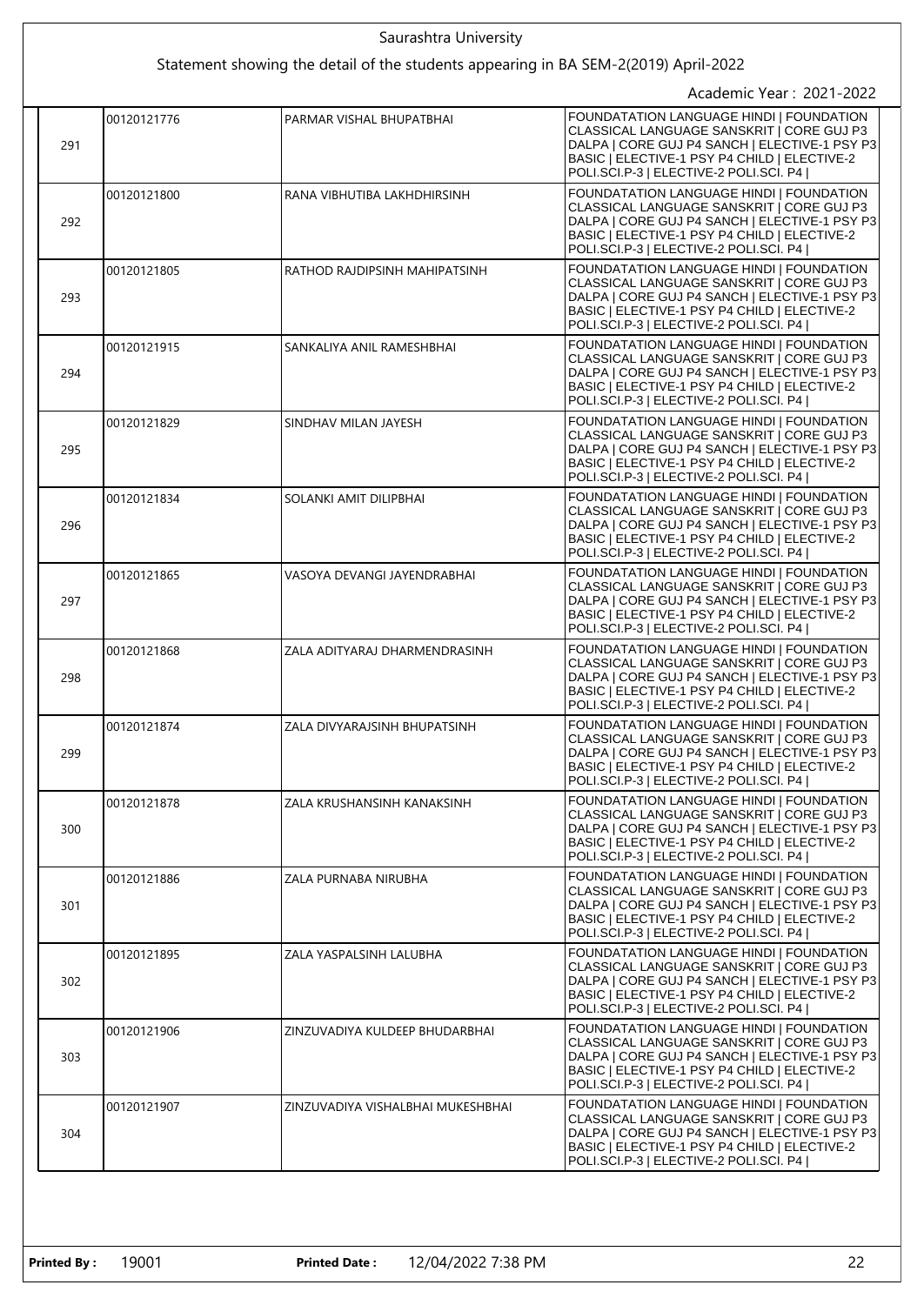|                    |                                                                                                                 | Saurashtra University                      |                                                                                                                                                                                                                                  |  |  |
|--------------------|-----------------------------------------------------------------------------------------------------------------|--------------------------------------------|----------------------------------------------------------------------------------------------------------------------------------------------------------------------------------------------------------------------------------|--|--|
|                    | Statement showing the detail of the students appearing in BA SEM-2(2019) April-2022<br>Academic Year: 2021-2022 |                                            |                                                                                                                                                                                                                                  |  |  |
| 305                | 0012011911969                                                                                                   | MEER GEETABEN PRAVINBHAI                   | FOUNDATATION LANGUAGE HINDI   FOUNDATION<br>CLASSICAL LANGUAGE SANSKRIT   CORE ECO P3<br>PRINC   CORE ECO P4 BASIC   ELECTIVE-1 PSY P3<br>BASIC   ELECTIVE-1 PSY P4 CHILD   ELECTIVE-2<br>POLI.SCI.P-3   ELECTIVE-2 POLI.SCI. P4 |  |  |
| 306                | 00120121794                                                                                                     | RANA RAJDEEPSINH HARDEVSINH                | FOUNDATATION LANGUAGE HINDI   FOUNDATION<br>CLASSICAL LANGUAGE SANSKRIT   CORE GUJ P3<br>DALPA   CORE GUJ P4 SANCH   ELECTIVE-1 PSY P3<br>BASIC   ELECTIVE-1 PSY P4 CHILD   ELECTIVE-2<br>POLI.SCI.P-3   ELECTIVE-2 POLI.SCI. P4 |  |  |
| 307                | 00120121689                                                                                                     | KATHEKIYA RASHMIBEN RAGHUBHAI              | FOUNDATATION LANGUAGE HINDI   FOUNDATION<br>CLASSICAL LANGUAGE SANSKRIT   CORE GUJ P3<br>DALPA   CORE GUJ P4 SANCH   ELECTIVE-1 PSY P3<br>BASIC   ELECTIVE-1 PSY P4 CHILD   ELECTIVE-2<br>POLI.SCI.P-3   ELECTIVE-2 POLI.SCI. P4 |  |  |
| 308                | 00120121862                                                                                                     | VANALIYA VISHALBHAI RASIKBHAI              | FOUNDATATION LANGUAGE HINDI   FOUNDATION<br>CLASSICAL LANGUAGE SANSKRIT   CORE ECO P3<br>PRINC   CORE ECO P4 BASIC   ELECTIVE-1 PSY P3<br>BASIC   ELECTIVE-1 PSY P4 CHILD   ELECTIVE-2<br>POLI.SCI.P-3   ELECTIVE-2 POLI.SCI. P4 |  |  |
| 309                | 00120121835                                                                                                     | SOLANKI JAYJEETKUMAR DALPATBHAI            | FOUNDATATION LANGUAGE HINDI   FOUNDATION<br>CLASSICAL LANGUAGE SANSKRIT   CORE ECO P3<br>PRINC   CORE ECO P4 BASIC   ELECTIVE-1 PSY P3<br>BASIC   ELECTIVE-1 PSY P4 CHILD   ELECTIVE-2<br>HIN P3 NAHUS   ELECTIVE-2 HIN P4 BANTI |  |  |
| 310                | 00120121909                                                                                                     | GOSWAMI YASHGIRI MAHENDRAGIRI              | FOUNDATATION LANGUAGE HINDI   FOUNDATION<br>CLASSICAL LANGUAGE SANSKRIT   CORE GUJ P3<br>DALPA   CORE GUJ P4 SANCH   ELECTIVE-1 PSY P3<br>BASIC   ELECTIVE-1 PSY P4 CHILD   ELECTIVE-2<br>HIN P3 NAHUS   ELECTIVE-2 HIN P4 BANTI |  |  |
| 311                | 00120121821                                                                                                     | SATIYA AJAYBHAI MELABHAI                   | FOUNDATATION LANGUAGE HINDI   FOUNDATION<br>CLASSICAL LANGUAGE SANSKRIT   CORE GUJ P3<br>DALPA   CORE GUJ P4 SANCH   ELECTIVE-1 PSY P3<br>BASIC   ELECTIVE-1 PSY P4 CHILD   ELECTIVE-2<br>HIN P3 NAHUS   ELECTIVE-2 HIN P4 BANTI |  |  |
| 312                | 00120121863                                                                                                     | VANANI PARTHKUMAR RAMESHBHAI               | FOUNDATATION LANGUAGE HINDI   FOUNDATION<br>CLASSICAL LANGUAGE SANSKRIT   CORE GUJ P3<br>DALPA   CORE GUJ P4 SANCH   ELECTIVE-1 PSY P3<br>BASIC   ELECTIVE-1 PSY P4 CHILD   ELECTIVE-2<br>POLI.SCI.P-3   ELECTIVE-2 POLI.SCI. P4 |  |  |
| 313                | 001201202056                                                                                                    | RAJVADIYA PAYALBEN RANCHHODBHAI            | FOUNDATATION LANGUAGE HINDI   FOUNDATION<br>CLASSICAL LANGUAGE SANSKRIT   ELECTIVE-1<br>PSY P3 BASIC   ELECTIVE-1 PSY P4 CHILD  <br>ELECTIVE-2 POLI.SCI.P-3   ELECTIVE-2 POLI.SCI.<br>P4                                         |  |  |
| 314                | 001201201974                                                                                                    | GHAGHRETIYA RADHIKABEN MOHANBHAI           | <b>FOUNDATATION LANGUAGE HINDI I</b>                                                                                                                                                                                             |  |  |
| 315                | 001201201957                                                                                                    | DETROJA GEETABEN JORUBHAI                  | FOUNDATATION LANGUAGE HINDI   FOUNDATION<br>CLASSICAL LANGUAGE SANSKRIT   CORE GUJ P3<br>DALPA   CORE GUJ P4 SANCH   ELECTIVE-1 PSY P3<br>BASIC   ELECTIVE-1 PSY P4 CHILD   ELECTIVE-2<br>HIN P3 NAHUS   ELECTIVE-2 HIN P4 BANTI |  |  |
| 316                | 001201202059                                                                                                    | RANA SHAKTISINH RANJITSINH                 | FOUNDATATION LANGUAGE HINDI   FOUNDATION<br>CLASSICAL LANGUAGE SANSKRIT   CORE ECO P3<br>PRINC   CORE ECO P4 BASIC   ELECTIVE-1 PSY P3<br>BASIC   ELECTIVE-1 PSY P4 CHILD   ELECTIVE-2<br>HIN P3 NAHUS   ELECTIVE-2 HIN P4 BANTI |  |  |
| 317                | 001201202130                                                                                                    | ZAMPADIYA VISHALBHAI DAYARAMBHAI           | FOUNDATATION LANGUAGE HINDI   FOUNDATION<br>CLASSICAL LANGUAGE SANSKRIT   CORE ECO P3<br>PRINC   CORE ECO P4 BASIC   ELECTIVE-1 PSY P3<br>BASIC   ELECTIVE-1 PSY P4 CHILD   ELECTIVE-2<br>HIN P3 NAHUS   ELECTIVE-2 HIN P4 BANTI |  |  |
| 318                | 001201201972                                                                                                    | GANJELIYA NEHABEN MANSUKHBHAI              | FOUNDATION CLASSICAL LANGUAGE SANSKRIT  <br>ELECTIVE-1 PSY P3 BASIC   ELECTIVE-1 PSY P4<br>CHILD   ELECTIVE-2 HIN P3 NAHUS   ELECTIVE-2<br>HIN P4 BANTI                                                                          |  |  |
| 319                | 001201202109                                                                                                    | VATUKIYA POONAMBEN RAJUBHAI                | FOUNDATION CLASSICAL LANGUAGE SANSKRIT  <br>CORE GUJ P3 DALPA   CORE GUJ P4 SANCH  <br>ELECTIVE-1 PSY P3 BASIC   ELECTIVE-1 PSY P4<br>CHILD                                                                                      |  |  |
| 320                | 001201202128                                                                                                    | ZALA VIJAYSINH HEMUBHA                     | FOUNDATATION LANGUAGE HINDI   FOUNDATION<br>CLASSICAL LANGUAGE SANSKRIT   CORE GUJ P3<br>DALPA   CORE GUJ P4 SANCH   ELECTIVE-1 PSY P3<br>BASIC   ELECTIVE-1 PSY P4 CHILD                                                        |  |  |
| <b>Printed By:</b> | 19001                                                                                                           | <b>Printed Date:</b><br>12/04/2022 7:38 PM | 23                                                                                                                                                                                                                               |  |  |